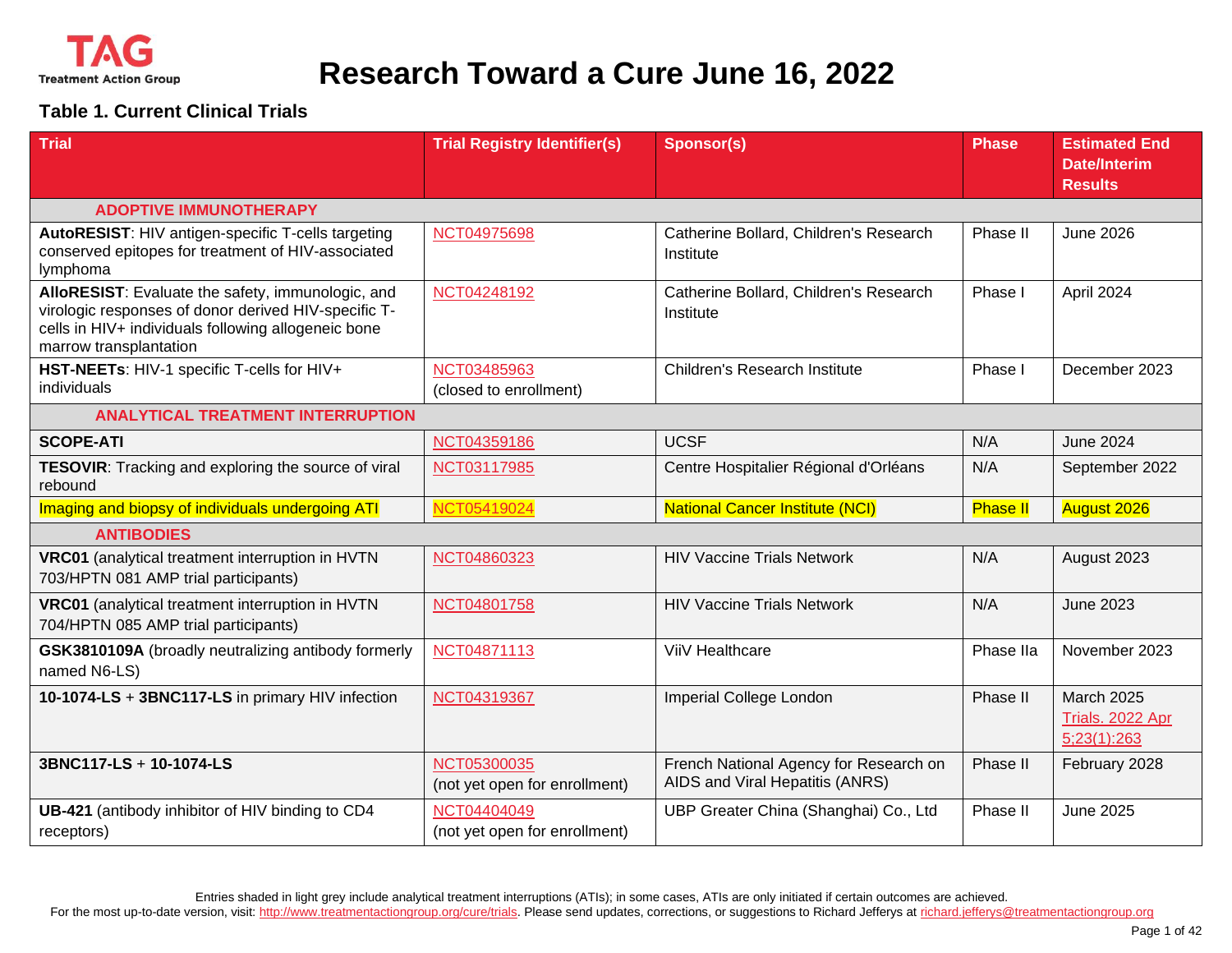

#### **Table 1. Current Clinical Trials** (Cont.)

| <b>Trial</b>                                                          | <b>Trial Registry Identifier(s)</b>                  | Manufacturer/<br><b>Sponsor(s)</b>                                                | <b>Phase</b>        | <b>Estimated End</b><br><b>Date/Interim</b><br><b>Results</b>                                                                                            |
|-----------------------------------------------------------------------|------------------------------------------------------|-----------------------------------------------------------------------------------|---------------------|----------------------------------------------------------------------------------------------------------------------------------------------------------|
| <b>ANTIBODIES (Cont.)</b>                                             |                                                      |                                                                                   |                     |                                                                                                                                                          |
| <b>vedolizumab</b> (anti- $\alpha_4\beta_7$ integrin antibody)        | NCT03147859                                          | Ottawa Hospital Research Institute                                                | Phase II            | December 2021<br>CROI 2019,<br>Abstract 393,<br>Webcast                                                                                                  |
| <b>ABBV-382</b> (anti- $\alpha_4\beta_7$ integrin antibody)           | NCT04554966                                          | AbbVie                                                                            | Phase Ib            | <b>June 2023</b>                                                                                                                                         |
| 3BNC117-LS + 10-1074-LS                                               | NCT05079451<br>(not yet open for enrollment)         | <b>NIAID</b>                                                                      | Phase I             | February 2024                                                                                                                                            |
| AAV8-VRC07 (broadly neutralizing antibody delivered<br>by AAV vector) | NCT03374202<br>(closed to enrollment)                | <b>NIAID</b>                                                                      | Phase I             | March 2027<br>Nat Med. 2022 Apr<br>11<br>CROI 2022,<br>Abstract 498<br>CROI 2021,<br>Abstract 160,<br>Webcast<br>CROI 2020,<br>Abstract 41LB,<br>Webcast |
| SAR441236 (tri-specific broadly neutralizing antibody)                | NCT03705169                                          | <b>NIAID</b>                                                                      | Phase I             | November 2022                                                                                                                                            |
| <b>ANTI-CMV THERAPY</b>                                               |                                                      |                                                                                   |                     |                                                                                                                                                          |
| letermovir (Prevymis)                                                 | NCT04840199                                          | <b>NIAID</b>                                                                      | Phase II            | <b>June 2024</b>                                                                                                                                         |
| <b>ANTI-INFLAMMATORY</b>                                              |                                                      |                                                                                   |                     |                                                                                                                                                          |
| canakinumab (IL-1 $\beta$ inhibitor)<br>Camu Camu (Myrciaria dubia)   | NCT02272946<br>(closed to enrollment)<br>NCT04058392 | University of California, San Francisco<br><b>McGill University Health Centre</b> | Phase II<br>Phase I | December 2022<br>J Am Coll Cardiol.<br>72(22):2809-2811.<br>CROI 2017,<br>Abstract 126,<br>Webcast<br>December 2022                                      |
|                                                                       |                                                      |                                                                                   |                     |                                                                                                                                                          |

Entries shaded in light grey include analytical treatment interruptions (ATIs); in some cases, ATIs are only initiated if certain outcomes are achieved.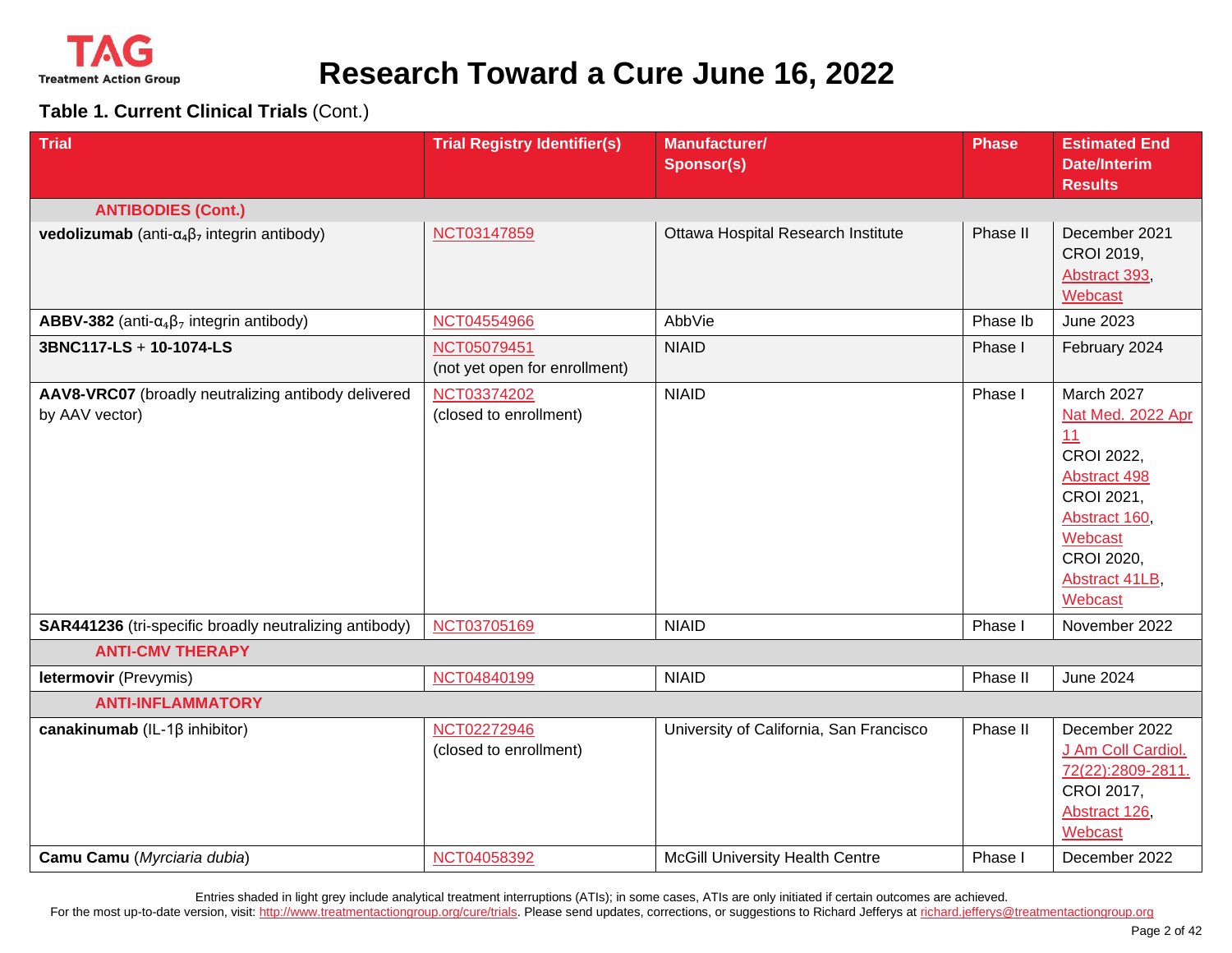

**Table 1. Current Clinical Trials** (Cont.)

| <b>Trial</b>                                                                                                                                                            | <b>Trial Registry Identifier(s)</b>          | <b>Manufacturer/</b><br><b>Sponsor(s)</b> | <b>Phase</b> | <b>Estimated End</b><br><b>Date/Interim</b><br><b>Results</b> |
|-------------------------------------------------------------------------------------------------------------------------------------------------------------------------|----------------------------------------------|-------------------------------------------|--------------|---------------------------------------------------------------|
| <b>ANTIRETROVIRAL THERAPY</b>                                                                                                                                           |                                              |                                           |              |                                                               |
| <b>IDOLTIB:</b> Impact of dolutegravir + lamivudine<br>simplification on HIV-1 reservoirs                                                                               | NCT04034862<br>(closed to enrollment)        | University of Liege                       | Phase III    | <b>June 2023</b>                                              |
| <b>CANNABINOIDS</b>                                                                                                                                                     |                                              |                                           |              |                                                               |
| <b>GALIG-CBD:</b> Effects of cannabidiol on the activation<br>of autophagy and inflammation genes, functional<br>consequences in virologically controlled HIV+ patients | NCT05306249<br>(not yet open for enrollment) | Centre Hospitalier Régional d'Orléans     | Phase II     | December 2022                                                 |
| TN-CT11LM, TN-TC19LM oral capsules                                                                                                                                      | NCT03550352<br>(not yet open for enrollment) | <b>McGill University Health Center</b>    | Phase II     | August 2022                                                   |
| <b>COMBINATIONS</b>                                                                                                                                                     |                                              |                                           |              |                                                               |
| Perturbing of HIV reservoir with immune<br>stimulation: Fluarix, Pneumovax vaccines                                                                                     | NCT02707692<br>(closed to enrollment)        | University of California, San Diego       | Not listed   | January 2022                                                  |
| MVA.HTI + ChAdOx1.HTI therapeutic vaccines +<br>vesatolimod (TLR7 agonist)                                                                                              | NCT04364035<br>(closed to enrollment)        | <b>Aelix Therapeutics</b>                 | Phase IIa    | December 2022                                                 |
| TITAN: lefitolimod + 3BNC117 + 10-1074 (TLR9<br>agonist + broadly neutralizing antibodies)                                                                              | NCT03837756<br>(closed to enrollment)        | <b>University of Aarhus</b>               | Phase IIa    | February 2023                                                 |
| VRC07-523LS, CAP256V2LS, vesatolimod                                                                                                                                    | NCT05281510<br>(not yet open for enrollment) | <b>Gilead Sciences</b>                    | Phase IIa    | February 2024                                                 |
| Albuvirtide (fusion inhibitor) + 3BNC117                                                                                                                                | NCT04819347<br>(not yet open for enrollment) | Frontier Biotechnologies Inc.             | Phase II     | December 2022                                                 |
| ASC22 (anti-PD-L1 antibody) + chidamide (HDAC<br>inhibitor)                                                                                                             | NCT05129189<br>(not yet open for enrollment) | Shanghai Public Health Clinical Center    | Phase II     | May 2023                                                      |
| MVA HIV-B +/- vedolizumab (viral vector vaccine +/-<br>anti- $\alpha_4\beta_7$ integrin antibody)                                                                       | NCT04120415<br>(not yet open for enrollment) | <b>ANRS</b>                               | Phase II     | December 2022                                                 |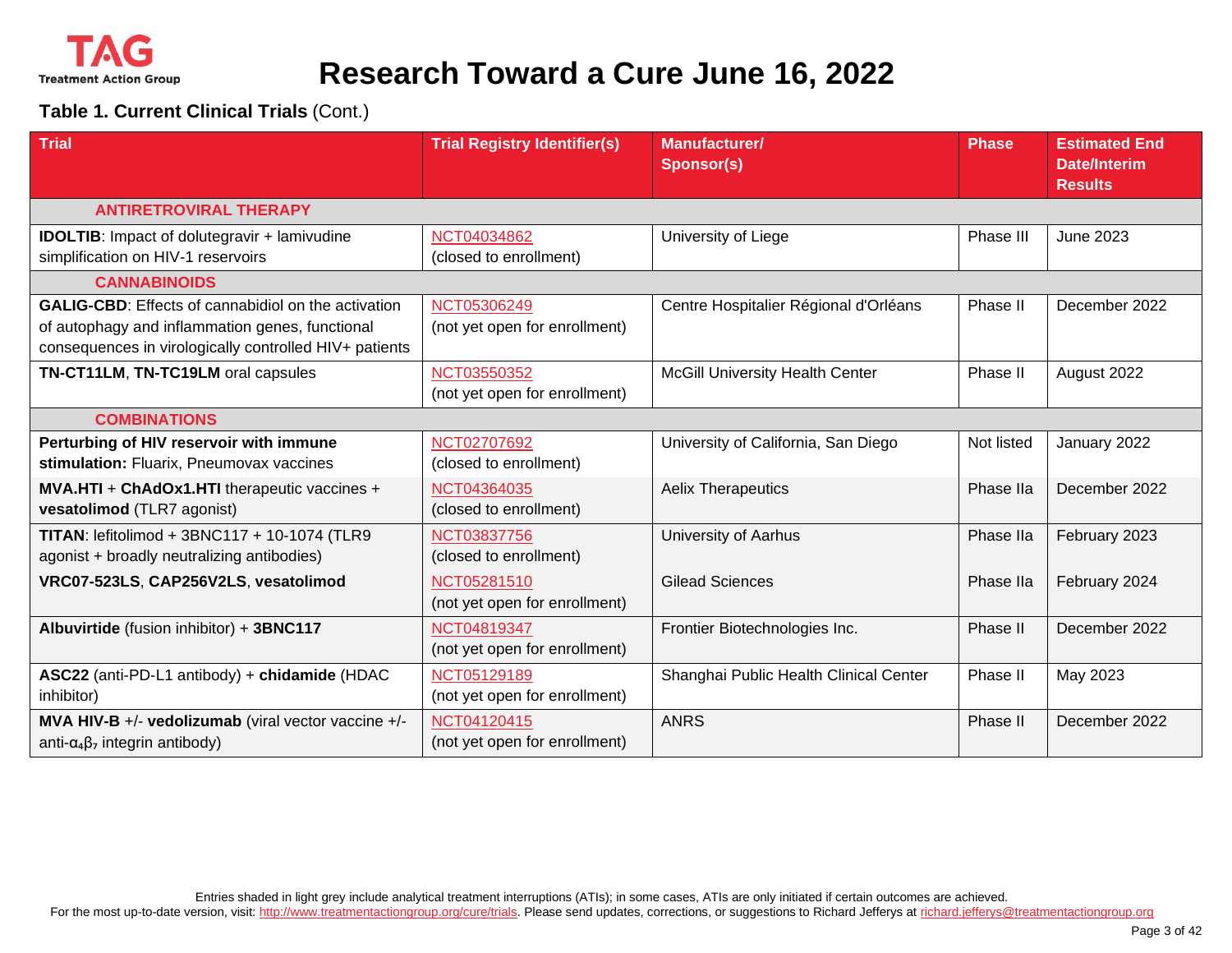

**Table 1. Current Clinical Trials** (Cont.)

| <b>Trial</b>                                                                                                                    | <b>Trial Registry Identifier(s)</b>                          | <b>Manufacturer/</b><br><b>Sponsor(s)</b> | Phase          | <b>Estimated End</b><br><b>Date/Interim</b><br><b>Results</b>                                                                                                                                   |
|---------------------------------------------------------------------------------------------------------------------------------|--------------------------------------------------------------|-------------------------------------------|----------------|-------------------------------------------------------------------------------------------------------------------------------------------------------------------------------------------------|
| <b>COMBINATIONS (Cont.)</b>                                                                                                     |                                                              |                                           |                |                                                                                                                                                                                                 |
| <b>Research in Viral Eradication of HIV Reservoirs</b><br>(RIVER): ART, ChAdV63.HIVconsv & MVA.HIVconsv<br>vaccines, vorinostat | NCT02336074<br><b>UK CPMS18010</b><br>(closed to enrollment) | Imperial College London                   | Phase II       | November 2022<br>J Virus Erad. 2021<br>Sep 14;<br>7(3):100056.<br>Lancet. 2020 Mar<br>14;395(10227):888-<br>898<br>AIDS 2018,<br>Abstract<br>TUAA0202LB<br>(slides, video)                      |
| UB-421 + chidamide (antibody inhibitor of HIV<br>binding to CD4 receptors + HDAC inhibitor)                                     | NCT04985890<br>(not yet open for enrollment)                 | UBP Greater China (Shanghai) Co., Ltd     | Phase II       | December 2025                                                                                                                                                                                   |
| UB-421 + chidamide                                                                                                              | NCT05056974                                                  | United BioPharma                          | Phase II       | December 2023                                                                                                                                                                                   |
| vorinostat +/- tamoxifen in postmenopausal women                                                                                | NCT03382834<br>(closed to enrollment)                        | <b>NIAID</b>                              | Phase II       | <b>June 2023</b><br>Clin Infect Dis.<br>2022 Feb<br>17:ciac136.<br>CROI 2020,<br>Abstract 333,<br>Webcast<br><b>HIV Persistence</b><br>Workshop 2019,<br>Abstract OP 3.2<br>(see abstract book) |
| Ad26.Mos4.HIV, MVA-BN-HIV, PGT121,<br>PGDM1400, VRC07-523LS (therapeutic vaccines,<br>broadly neutralizing antibodies)          | NCT04983030                                                  | Boris Juelg, MD PhD                       | Phase<br>I/IIa | March 2024                                                                                                                                                                                      |
| HIVARNA01.3, MVA vector HIV vaccine, 10-1074,<br>romidepsin, HIVACAR01 (HIV RNA vaccine)                                        | NCT03619278<br>(not yet open for enrollment)                 | David Garcia Cinca                        | Phase<br>I/IIa | <b>July 2021</b>                                                                                                                                                                                |

Entries shaded in light grey include analytical treatment interruptions (ATIs); in some cases, ATIs are only initiated if certain outcomes are achieved.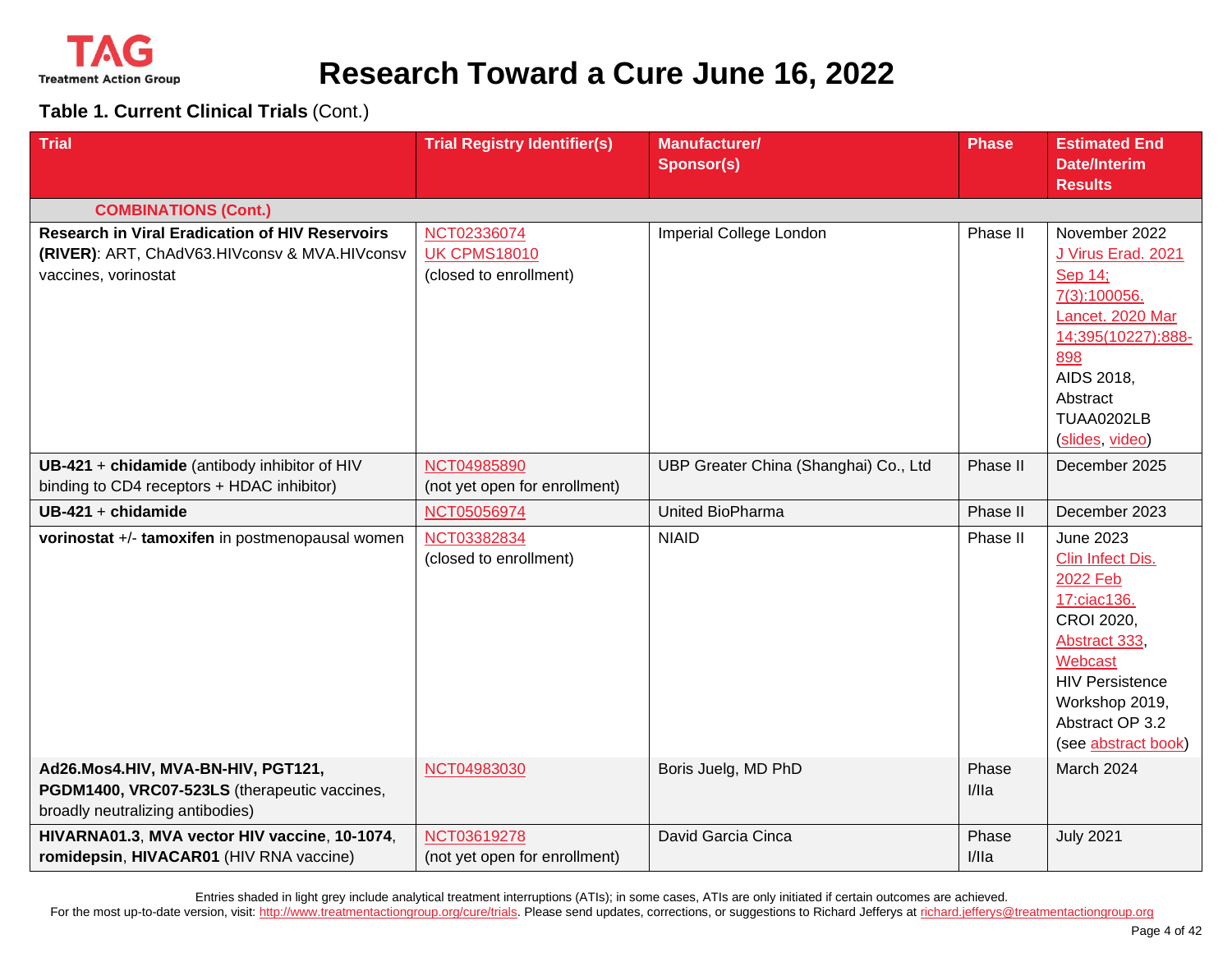

**Table 1. Current Clinical Trials** (Cont.)

| <b>Trial</b>                                                                                                                                                                                            | <b>Trial Registry Identifier(s)</b>             | <b>Manufacturer/</b><br>Sponsor(s) | <b>Phase</b> | <b>Estimated End</b><br><b>Date/Interim</b><br><b>Results</b>                             |
|---------------------------------------------------------------------------------------------------------------------------------------------------------------------------------------------------------|-------------------------------------------------|------------------------------------|--------------|-------------------------------------------------------------------------------------------|
| <b>COMBINATIONS (Cont.)</b>                                                                                                                                                                             |                                                 |                                    |              |                                                                                           |
| <b>IMPAACT P1115 v2.0:</b> Very early intensive treatment<br>of HIV-infected infants to achieve HIV remission (ART<br>$+/-$ VRC01)                                                                      | NCT02140255                                     | <b>IMPAACT</b>                     | Phase I/II   | December 2031<br>CROI 2022,<br><b>Abstract 31</b>                                         |
| panobinostat + pegylated interferon-alpha2a                                                                                                                                                             | NCT02471430                                     | Massachusetts General Hospital     | Phase I/II   | December 2021<br>CROI 2022,<br>Abstract 357<br>CROI 2020,<br>Abstract 341                 |
| Therapeutic conserved element DNA vaccine (IL-12<br>adjuvanted p24CE), MVA vaccine boost<br>(MVA/HIV62B), TLR9 agonist (lefitolimod) and<br>broadly neutralizing antibodies (VRC07-523LS + 10-<br>1074) | NCT04357821<br>(closed to enrollment)           | <b>UCSF</b>                        | Phase I/II   | December 2024                                                                             |
| elipovimab (formerly GS-9722) +/- vesatolimod                                                                                                                                                           | GS-US-420-3902 (no<br>clinicaltrials.gov entry) | <b>Gilead Sciences</b>             | Phase Ib     | N/A                                                                                       |
| CD4-ZETA gene-modified T cells +/- interleukin-2 (IL-<br>2)                                                                                                                                             | NCT01013415<br>(closed to enrollment)           | University of Pennsylvania         | Phase I      | March 2022<br>CROI 2020,<br>Abstract 337,<br>Webcast<br>Mol Ther. 2002<br>Jun;5(6):788-97 |
| <b>HVRRICANE: HIVIS DNA + MVA-CMDR vaccines +/-</b><br>TLR4 agonist                                                                                                                                     | NCT04301154                                     | <b>PENTA Foundation</b>            | Phase I      | October 2023                                                                              |
| N-803 (recombinant human super agonist interleukin-<br>15 complex) +/- VRC07-523LS + 10-1074                                                                                                            | NCT04340596                                     | <b>NIAID</b>                       | Phase I      | November 2024                                                                             |
| N-803, 3BNC117-LS, 10-1074-LS                                                                                                                                                                           | NCT05245292<br>(not yet open for enrollment)    | <b>Rockefeller University</b>      | Phase I      | September 2025                                                                            |
| peginterferon alfa-2b + 3BNC117 + 10-1074 (BEAT-<br>2)                                                                                                                                                  | NCT03588715<br>(closed to enrollment)           | Wistar Institute                   | Phase I      | October 2022<br>CROI 2022,<br>Abstract 352                                                |

Entries shaded in light grey include analytical treatment interruptions (ATIs); in some cases, ATIs are only initiated if certain outcomes are achieved.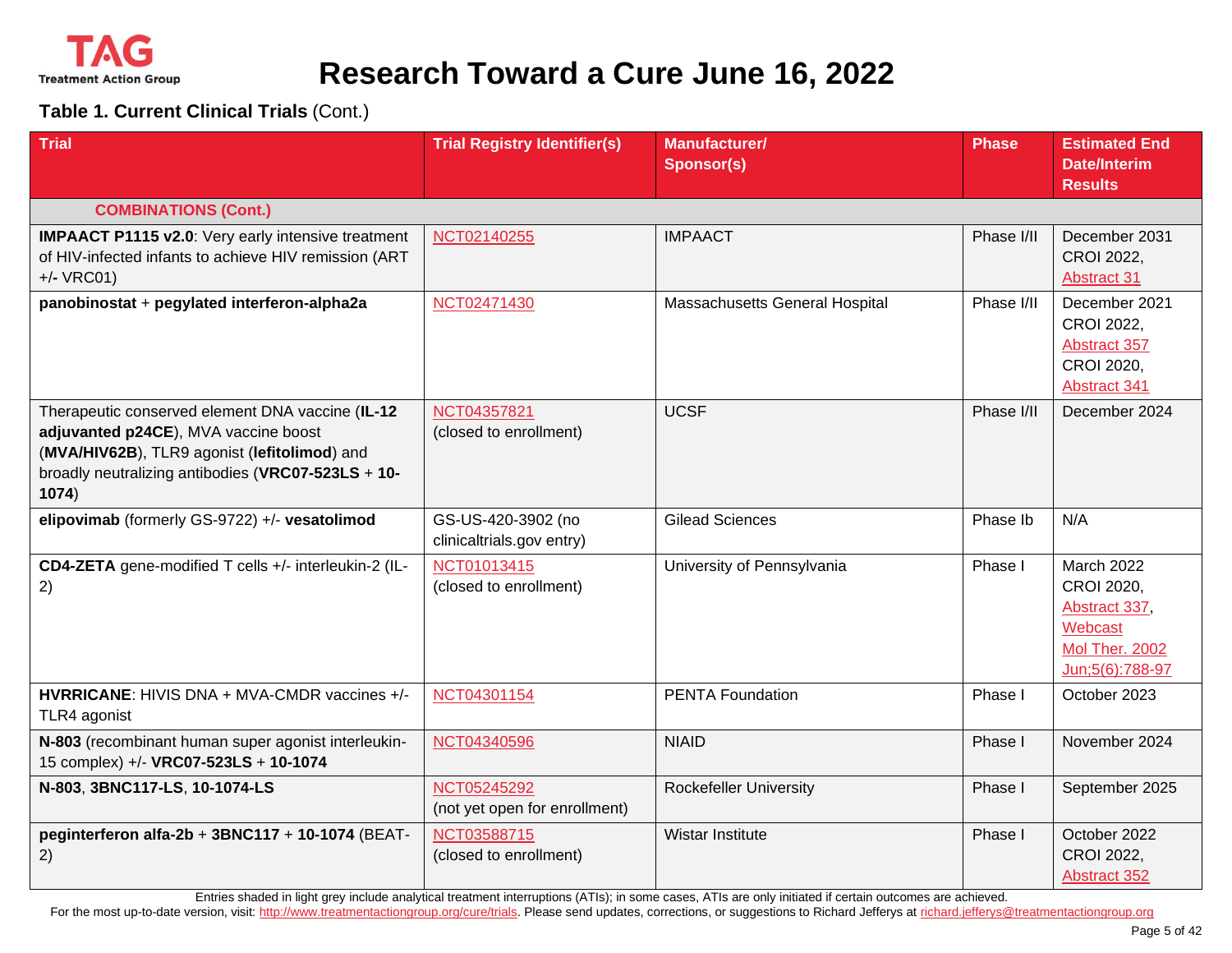

**Table 1. Current Clinical Trials** (Cont.)

| <b>Trial</b>                                                                       | <b>Trial Registry Identifier(s)</b>          | Manufacturer/<br><b>Sponsor(s)</b>                           | Phase          | <b>Estimated End</b><br><b>Date/Interim</b><br><b>Results</b> |
|------------------------------------------------------------------------------------|----------------------------------------------|--------------------------------------------------------------|----------------|---------------------------------------------------------------|
| <b>COMBINATIONS (Cont.)</b>                                                        |                                              |                                                              |                |                                                               |
| vorinostat + HXTC: HIV 1 antigen expanded specific<br>T cell therapy               | NCT03212989<br>(closed to enrollment)        | Julia Sung, MD, University of North<br>Carolina, Chapel Hill | Phase I        | <b>June 2022</b>                                              |
| <b>CYTOKINES</b>                                                                   |                                              |                                                              |                |                                                               |
| N-803 in acute HIV infection                                                       | NCT04505501                                  | Thai Red Cross AIDS Research Centre                          | Phase II       | August 2022                                                   |
| Effect of N-803 on B cell follicles                                                | NCT04808908                                  | University of Minnesota                                      | Phase I        | February 2023                                                 |
| <b>DUAL-AFFINITY RE-TARGETING (DART) MOLECULES</b>                                 |                                              |                                                              |                |                                                               |
| MGD020 +/- MGD014                                                                  | NCT05261191<br>(not yet open for enrollment) | <b>MacroGenics</b>                                           | Phase I        | <b>July 2023</b>                                              |
| <b>GENE THERAPIES</b>                                                              |                                              |                                                              |                |                                                               |
| <b>EBT-101</b> (CRISPR/Cas9 targeting HIV provirus)                                | NCT05144386                                  | <b>Excision BioTherapeutics</b>                              | Phase<br>I/IIa | <b>March 2025</b>                                             |
| LVgp120duoCAR-T cells                                                              | NCT04648046                                  | Steven Deeks, UCSF                                           | Phase<br>I/IIa | December 2025                                                 |
| Cal-1: Dual anti-HIV gene transfer construct                                       | NCT02390297<br>(closed to enrollment)        | Calimmune                                                    | Phase I/II     | October 2031<br>CROI 2020,<br><b>Abstract 338</b>             |
| SB-728-T (autologous T cells gene-modified to disrupt<br>CCR5 receptor expression) | NCT03666871<br>(closed to enrollment)        | Case Western Reserve University                              | Phase I/II     | February 2024                                                 |
| AGT103-T (gene-modified HIV-specific CD4 T cells)                                  | NCT04561258                                  | American Gene Technologies<br>International Inc.             | Phase I        | September 2022                                                |
| CD4 CAR + SB-728mR modified T cells                                                | NCT03617198<br>(closed to enrollment)        | University of Pennsylvania                                   | Phase I        | December 2025<br><b>CROI 2022</b><br>(James L. Riley)         |
| Chimeric Antigen Receptor (CAR)-T cell therapy                                     | NCT03240328                                  | Guangzhou 8th People's Hospital                              | Phase I        | December 2022<br>J Clin Invest. 2021<br>Aug 10;150211.        |
| EBT-101 (long-term follow-up study)                                                | NCT05143307<br>(enrolling by invitation)     | <b>Excision BioTherapeutics</b>                              | Phase I        | April 2037                                                    |

Entries shaded in light grey include analytical treatment interruptions (ATIs); in some cases, ATIs are only initiated if certain outcomes are achieved.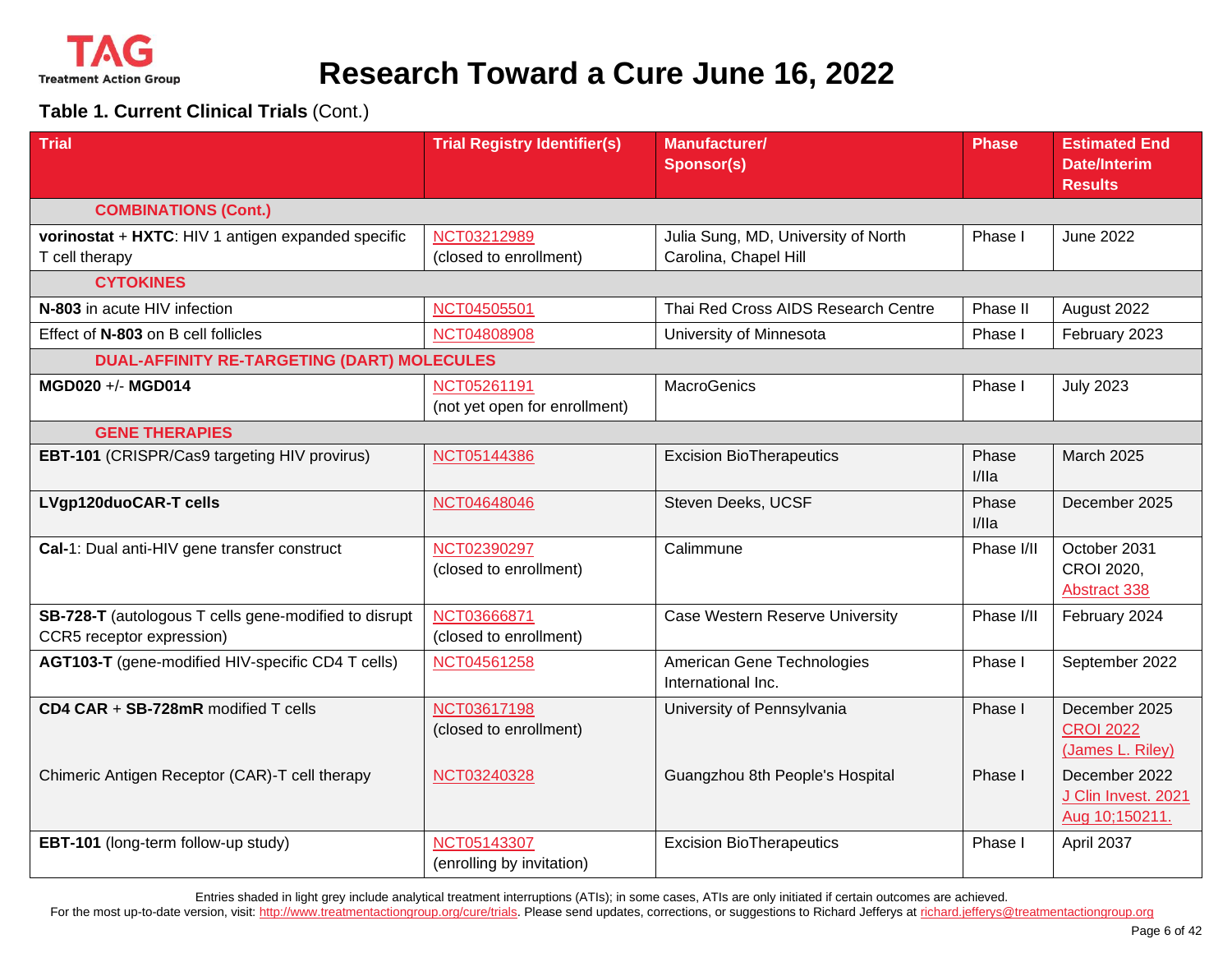

#### **Table 1. Current Clinical Trials** (Cont.)

| <b>Trial</b>                                                                                   | <b>Trial Registry Identifier(s)</b>          | <b>Manufacturer/</b><br><b>Sponsor(s)</b> | <b>Phase</b> | <b>Estimated End</b><br><b>Date/Interim</b><br><b>Results</b>                                     |
|------------------------------------------------------------------------------------------------|----------------------------------------------|-------------------------------------------|--------------|---------------------------------------------------------------------------------------------------|
| <b>GENE THERAPIES (Cont.)</b>                                                                  |                                              |                                           |              |                                                                                                   |
| Long-term follow-up of HIV+ participants exposed to<br>SB-728-T or SB-728mR-T                  | NCT04201782<br>(enrolling by invitation)     | Sangamo Therapeutics                      | Phase I      | December 2033                                                                                     |
| SB-728mR-HSPC (autologous hematopoietic<br>stem/progenitor cells modified at the CCR5 gene)    | NCT02500849<br>(closed to enrollment)        | City of Hope Medical Center               | Phase I      | December 2023                                                                                     |
| <b>TCTIWHI:</b> Third-generation CAR-T-cell therapy                                            | NCT04863066<br>(not yet open for enrollment) | Beijing 302 Hospital                      | Phase I      | October 2022                                                                                      |
| <b>GENE THERAPIES FOR HIV-POSITIVE PEOPLE WITH CANCERS</b>                                     |                                              |                                           |              |                                                                                                   |
| Stem cells gene-modified with Cal-1                                                            | NCT03593187                                  | Assistance Publique - Hôpitaux de Paris   | Phase I/II   | January 2024<br><b>Mol Ther Methods</b><br><b>Clin Dev. 2019</b><br>Feb 26;13:303-<br>309         |
| Stem cells gene-modified with CCR5<br>shRNA/TRIM5alpha/TAR decoy                               | NCT02797470                                  | <b>AIDS Malignancy Consortium</b>         | Phase I/II   | September 2024                                                                                    |
| Stem cells gene-modified to encode multiple anti-HIV<br>RNAs (rHIV7-shl-TAR-CCR5RZ)            | NCT02337985<br>(closed to enrollment)        | City of Hope Medical Center               | Phase I      | December 2022                                                                                     |
| Stem cells gene-modified to encode multiple anti-HIV<br>RNAs (rHIV7-shl-TAR-CCR5RZ) + busulfan | NCT01961063<br>(closed to enrollment)        | City of Hope Medical Center               | Phase I      | December 2022                                                                                     |
| <b>GONADOTROPIN-RELEASING HORMONE (GnRH) AGONISTS</b>                                          |                                              |                                           |              |                                                                                                   |
| triptorelin acetate depot                                                                      | NCT03536234                                  | Immune System Regulation AB               | Phase II     | December 2021                                                                                     |
| <b>IMAGING STUDIES</b>                                                                         |                                              |                                           |              |                                                                                                   |
| Imaging immune activation in HIV by PET-MR                                                     | NCT03684655                                  | University of California, San Francisco   | Phase I      | October 2024                                                                                      |
| Radiolabeled VRC01                                                                             | NCT03729752                                  | University of California, San Francisco   | Phase I      | October 2021<br>Nat Commun.<br>2022 Mar<br>9;13(1):1219.<br>CROI 2020,<br>Abstract 72,<br>Webcast |

Entries shaded in light grey include analytical treatment interruptions (ATIs); in some cases, ATIs are only initiated if certain outcomes are achieved.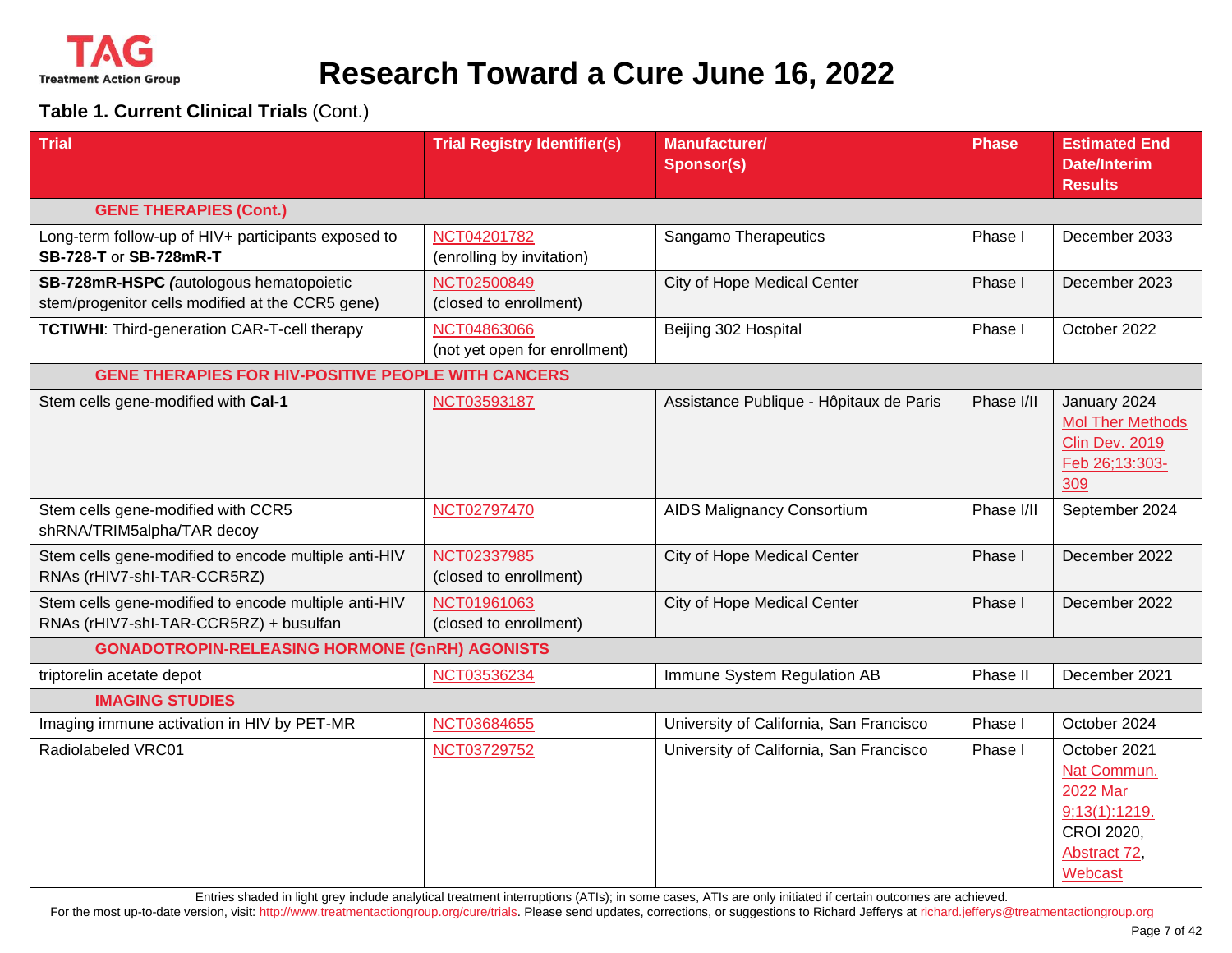

#### **Table 1. Current Clinical Trials** (Cont.)

| <b>Trial</b>                                                                                                                             | <b>Trial Registry Identifier(s)</b>          | <b>Manufacturer/</b><br><b>Sponsor(s)</b>                          | <b>Phase</b> | <b>Estimated End</b><br><b>Date/Interim</b><br><b>Results</b>                                                                                                                      |
|------------------------------------------------------------------------------------------------------------------------------------------|----------------------------------------------|--------------------------------------------------------------------|--------------|------------------------------------------------------------------------------------------------------------------------------------------------------------------------------------|
| <b>IMMUNE CHECKPOINT INHIBITORS</b>                                                                                                      |                                              |                                                                    |              |                                                                                                                                                                                    |
| ASC22 (anti-PD-L1 antibody)                                                                                                              | NCT05330143<br>(not yet open for enrollment) | Ascletis Pharmaceuticals Co., Ltd.                                 | Phase II     | March 2023                                                                                                                                                                         |
| budigalimab (anti-PD-1 antibody)                                                                                                         | NCT04223804                                  | AbbVie                                                             | Phase Ib     | <b>April 2023</b>                                                                                                                                                                  |
| budigalimab (anti-PD-1 antibody)                                                                                                         | NCT04799353<br>(closed to enrollment)        | AbbVie                                                             | Phase I      | October 2022                                                                                                                                                                       |
| NIVO-LD: Low dose nivolumab in adults living with<br>HIV on antiretroviral therapy                                                       | NCT05187429<br>(not yet open for enrollment) | University of Melbourne                                            | Phase I/II   | January 2024                                                                                                                                                                       |
| nivolumab (anti-PD-1 antibody) + ipilimumab (anti-<br>CTLA-4 antibody) in treating patients with advanced<br>HIV associated solid tumors | NCT02408861                                  | National Cancer Institute (NCI)                                    | Phase I      | <b>July 2022</b><br>Clin Infect Dis.<br>2021 ciaa1530<br><b>HIV Persistence</b><br>Workshop 2019,<br>Abstract OP 5.5<br><b>Journal of Clinical</b><br>Oncology 36, no.<br>15_suppl |
| pembrolizumab (anti-PD-1 antibody) in treating<br>patients with HIV and relapsed, refractory, or<br>disseminated malignant neoplasms     | NCT02595866                                  | National Cancer Institute (NCI)                                    | Phase I      | November 2024<br>Sci Transl Med.<br>2022:<br>14(629):eabl3836<br>JAMA Oncol. 2019<br>Jun 2<br>CROI 2019,<br>Abstract 27,<br>Webcast<br>CROI 2018,<br>Abstract 656LB                |
| pembrolizumab (anti-PD-1 antibody) single dose                                                                                           | NCT03239899                                  | National Institute of Neurological<br>Disorders and Stroke (NINDS) | Phase I      | December 2024                                                                                                                                                                      |

Entries shaded in light grey include analytical treatment interruptions (ATIs); in some cases, ATIs are only initiated if certain outcomes are achieved.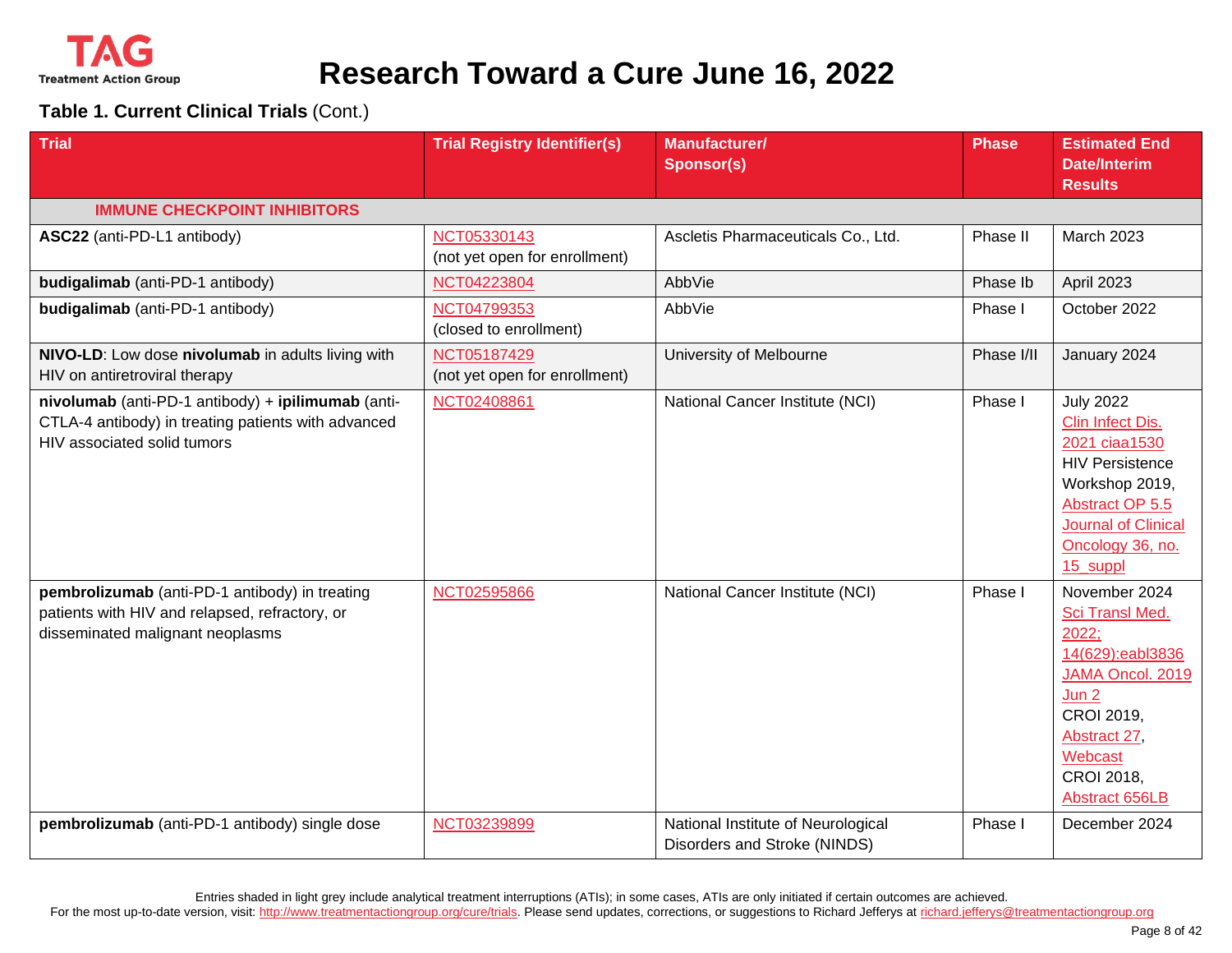

**Table 1. Current Clinical Trials** (Cont.)

| <b>Trial</b>                                                                                                                      | <b>Trial Registry Identifier(s)</b>                                                                      | <b>Manufacturer/</b><br><b>Sponsor(s)</b>                                              | Phase           | <b>Estimated End</b><br><b>Date/Interim</b><br><b>Results</b>         |
|-----------------------------------------------------------------------------------------------------------------------------------|----------------------------------------------------------------------------------------------------------|----------------------------------------------------------------------------------------|-----------------|-----------------------------------------------------------------------|
| <b>LATENCY-REVERSING AGENTS (Cont.)</b>                                                                                           |                                                                                                          |                                                                                        |                 |                                                                       |
| arsenic trioxide                                                                                                                  | NCT03980665                                                                                              | Guangzhou 8th People's Hospital                                                        | Phase I         | December 2022                                                         |
| decitabine, romidepsin                                                                                                            | NCT05230368<br>(not yet open for enrollment)                                                             | <b>ANRS</b>                                                                            | Phase I         | April 2026                                                            |
| Euphorbia kansui                                                                                                                  | NCT04503928<br>(not yet open for enrollment)                                                             | Shanghai Public Health Clinical Center                                                 | Phase I         | December 2022                                                         |
| Kansui (traditional Chinese medicine containing<br>ingenols)                                                                      | NCT02531295<br>(Suspended - temporary<br>pause on non-COVID clinical<br>trial recruitment at study site) | <b>UCSF</b>                                                                            | Phase I         | <b>June 2023</b>                                                      |
| <b>MTOR INHIBITORS</b>                                                                                                            |                                                                                                          |                                                                                        |                 |                                                                       |
| metformin                                                                                                                         | NCT04500678                                                                                              | University of Hawaii                                                                   | Phase<br>II/III | December 2022<br><b>AIDS Res Hum</b><br>Retroviruses. 2020<br>Nov 5.  |
| <b>STEM CELL TRANSPLANTATION</b>                                                                                                  |                                                                                                          |                                                                                        |                 |                                                                       |
| <b>IMPAACT P1107:</b> Cord blood transplantation using<br>CCR5-∆32 donor cells for the treatment of HIV and<br>underlying disease | NCT02140944<br>(closed to enrollment)                                                                    | International Maternal Pediatric<br>Adolescent AIDS Clinical Trials Group<br>(IMPAACT) | N/A             | April 2022<br>CROI 2022,<br>Abstract 65<br>ASH 2018,<br>Abstract 2184 |
| Cord blood transplant with OTS for the treatment of<br>HIV+ hematologic cancers                                                   | NCT04083170                                                                                              | <b>Fred Hutchinson Cancer Research</b><br>Center                                       | Phase II        | December 2025                                                         |
| <b>STIMULANTS</b>                                                                                                                 |                                                                                                          |                                                                                        |                 |                                                                       |
| <b>EMRLHD:</b> Effect of methamphetamine on residual<br>latent HIV disease study                                                  | NCT03825536                                                                                              | University of California, San Francisco                                                | Phase IV        | <b>June 2023</b>                                                      |
| <b>THERAPEUTIC VACCINES</b>                                                                                                       |                                                                                                          |                                                                                        |                 |                                                                       |
| <b>BELIEVE: BCG vaccination effect on latent reservoir</b><br>size in treated HIV-1 infection                                     | NCT05004038                                                                                              | University of Zurich                                                                   | Phase IIa       | January 2024                                                          |

Entries shaded in light grey include analytical treatment interruptions (ATIs); in some cases, ATIs are only initiated if certain outcomes are achieved.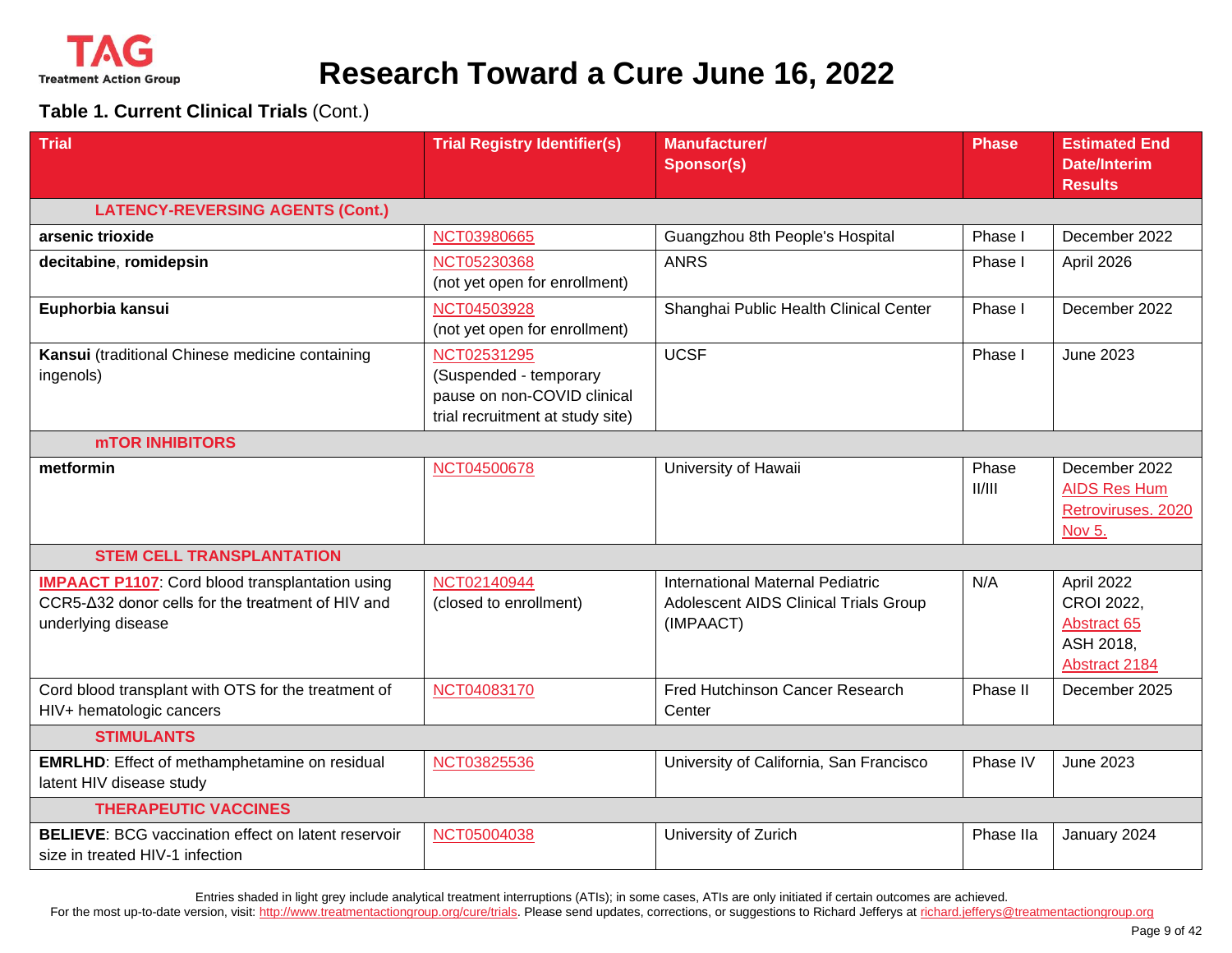

#### **Table 1. Current Clinical Trials** (Cont.)

| <b>Trial</b>                                                                                       | <b>Trial Registry Identifier(s)</b>          | <b>Manufacturer/</b><br><b>Sponsor(s)</b>                     | <b>Phase</b> | <b>Estimated End</b><br>Date/Interim<br><b>Results</b> |
|----------------------------------------------------------------------------------------------------|----------------------------------------------|---------------------------------------------------------------|--------------|--------------------------------------------------------|
| <b>THERAPEUTIC VACCINES (Cont.)</b>                                                                |                                              |                                                               |              |                                                        |
| ChAdOx1.HTI, MVA.HTI, ConM SOSIP.v7 gp140                                                          | NCT05208125<br>(not yet open for enrollment) | <b>IrsiCaixa</b>                                              | Phase I      | May 2023                                               |
| <b>DC-HIV04:</b> a1DC + inactivated whole autologous HIV,<br>a1DC + conserved HIV peptides         | NCT03758625                                  | Sharon Riddler, University of Pittsburgh                      | Phase I      | May 2023                                               |
| MVA.tHIVconsv3 +/- MVA.tHIVconsv4 (viral vectors)                                                  | NCT03844386<br>(closed to enrollment)        | University of North Carolina, Chapel Hill                     | Phase I      | <b>June 2022</b>                                       |
| <b>NETI:</b> Trimer 4571 therapeutic vaccination                                                   | NCT04985760                                  | Madhuchhanda Choudhary                                        | Phase I      | January 2025                                           |
| <b>TREATMENT INTENSIFICATION/EARLY TREATMENT</b>                                                   |                                              |                                                               |              |                                                        |
| Antiretroviral regime for viral eradication in newborns                                            | NCT02712801<br>(closed to enrollment)        | National Center for Women and<br>Children's Health, China CDC | Phase IV     | December 2022                                          |
| <b>DGVTAF:</b> Immediate initiation of antiretroviral therapy<br>during "hyperacute" HIV infection | NCT02656511<br>(closed to enrollment)        | <b>UCSF</b>                                                   | Phase IV     | April 2023                                             |
| <b>AAHIV:</b> Antiretroviral therapy for acute HIV infection                                       | NCT00796263                                  | South East Asia Research Collaboration<br>with Hawaii         | Phase III    | June 2033<br>See supplemental<br>references page       |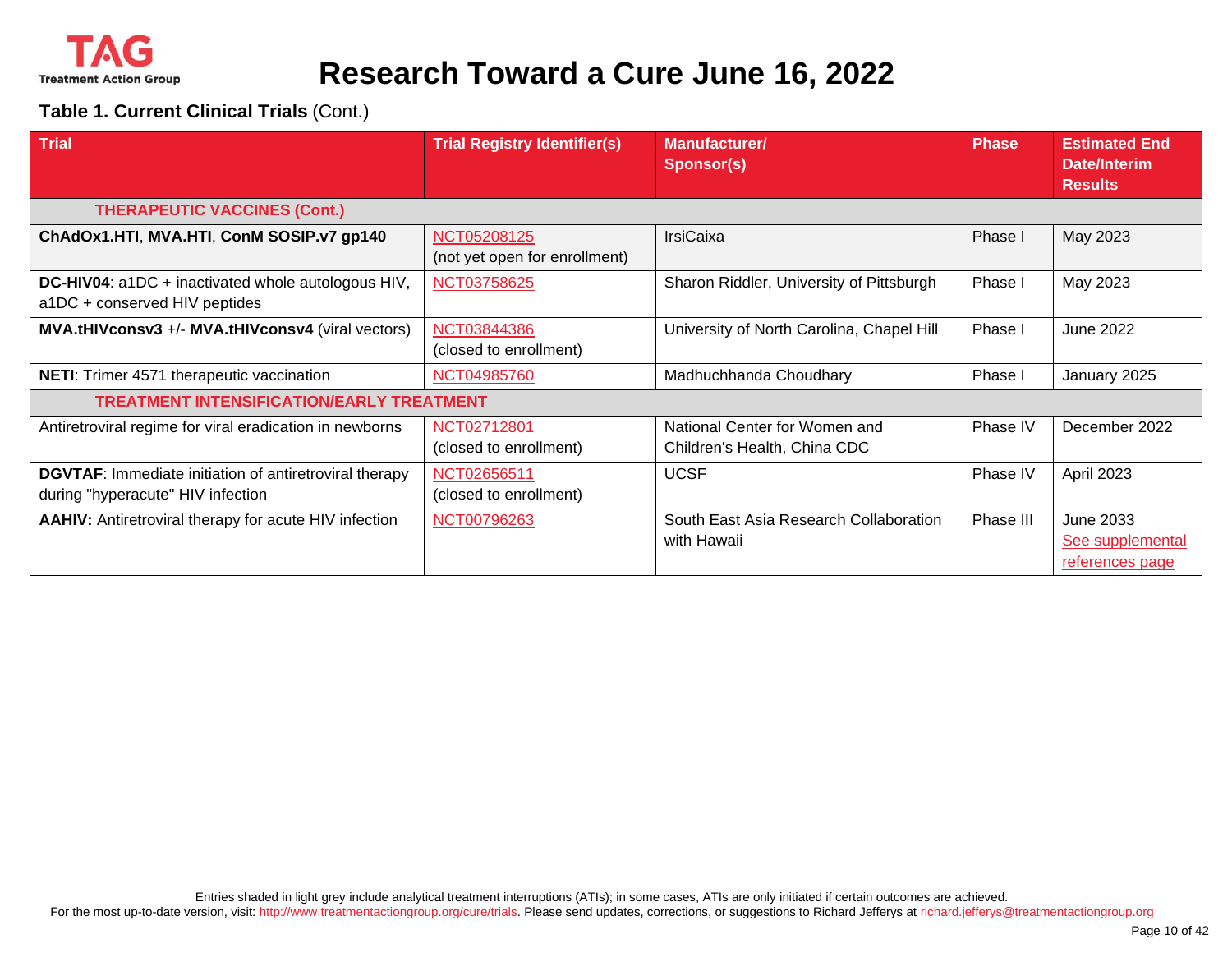

**Table 1. Current Clinical Trials** (Cont.)

| <b>Trial</b>                                                                   | <b>Trial Registry Identifier(s)</b>   | <b>Manufacturer/</b><br><b>Sponsor(s)</b> | <b>Phase</b>    | <b>Estimated End</b><br><b>Date/Interim</b><br><b>Results</b>                                                                                                                                                                                                         |
|--------------------------------------------------------------------------------|---------------------------------------|-------------------------------------------|-----------------|-----------------------------------------------------------------------------------------------------------------------------------------------------------------------------------------------------------------------------------------------------------------------|
| <b>TREATMENT INTENSIFICATION/EARLY TREATMENT (Cont.)</b>                       |                                       |                                           |                 |                                                                                                                                                                                                                                                                       |
| EIT: Early infant HIV treatment in Botswana                                    | NCT02369406<br>(closed to enrollment) | Harvard School of Public Health           | Phase<br>II/III | May 2022<br>CROI 2022,<br>Abstract 712<br>Clin Infect Dis.<br>2021 ciab143<br>Clin Infect Dis.<br>2020 Jan 12.<br>Sci Transl Med.<br><b>2019 Nov</b><br>27;11(520). pii:<br>eaax7350<br>CROI 2019,<br>Poster abstract<br>826<br>CROI 2018,<br>Abstract 136<br>Webcast |
| <b>EARLIER:</b> Early ART to limit infection and<br>establishment of reservoir | NCT02859558<br>(closed to enrollment) | <b>AIDS Clinical Trials Group</b>         | Phase II        | September 2023<br>Clin Infect Dis.<br>2021 Aug<br>2;73(3):e643-e651                                                                                                                                                                                                   |
| EDIT: Effect of dolutegravir intensification on HIV-1<br>reservoirs            | NCT05351684                           | University of Liege                       | Phase II        | October 2022                                                                                                                                                                                                                                                          |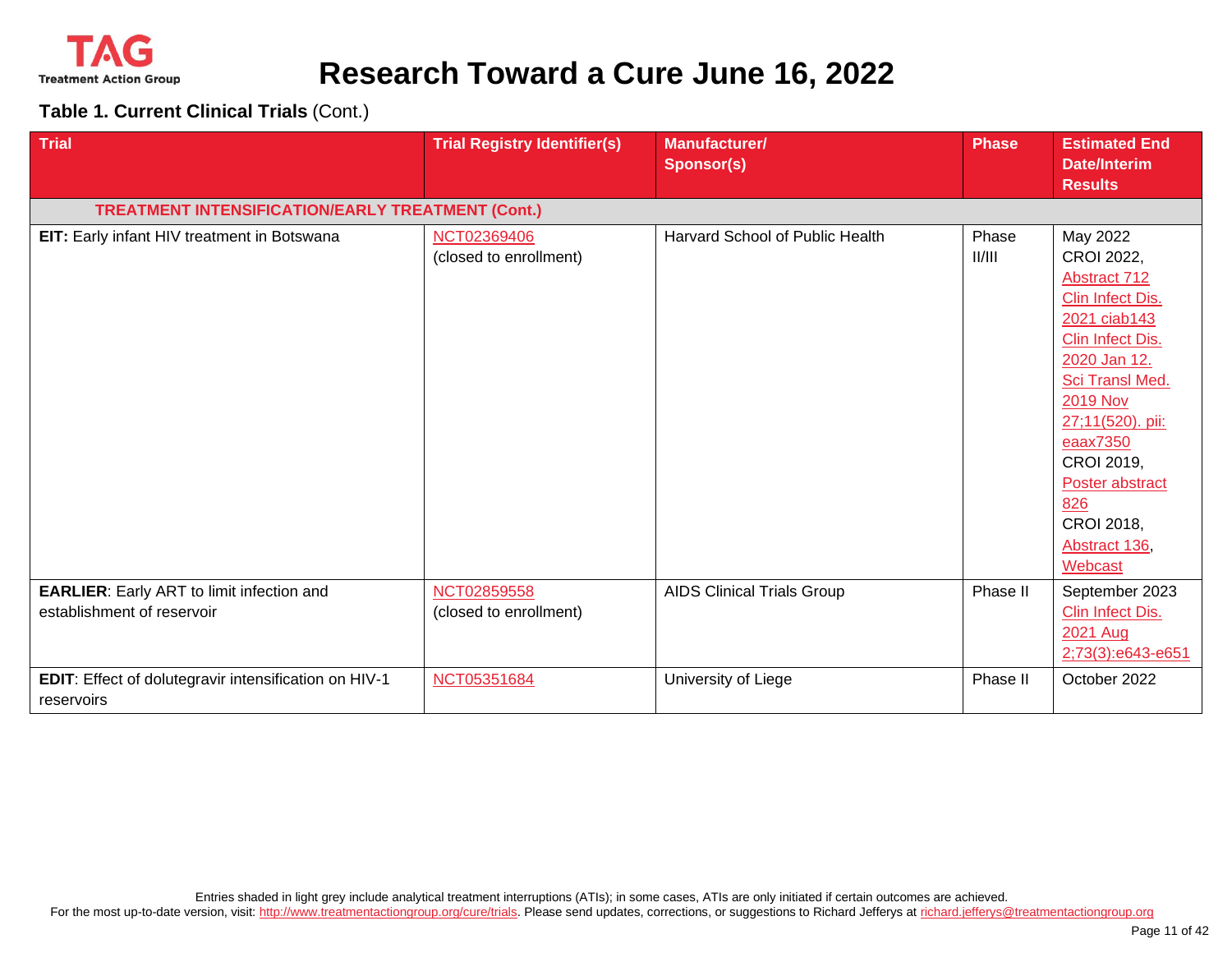

#### **Table 2. Current Observational Studies**

| <b>Trial</b>                                                                                                                                                                                                                           | <b>Trial Registry Identifier(s)</b>           | <b>Manufacturer/</b><br><b>Sponsor(s)</b>        | <b>Phase</b> | <b>Estimated End</b><br><b>Date/Interim Results</b>                                                   |
|----------------------------------------------------------------------------------------------------------------------------------------------------------------------------------------------------------------------------------------|-----------------------------------------------|--------------------------------------------------|--------------|-------------------------------------------------------------------------------------------------------|
| 2000HIV: 2000 HIV human functional genomics<br>partnership program                                                                                                                                                                     | NCT03994835<br>(closed to enrollment)         | Radboud University                               | N/A          | December 2023                                                                                         |
| 2000HIVTrained: 2000 HIV trained innate immunity in<br>HIV elite controllers                                                                                                                                                           | NCT04968717<br>(closed to enrollment)         | Radboud University                               | N/A          | December 2022                                                                                         |
| Accurate staging of immuno-virological dynamics<br>during acute HIV infection (ACS)                                                                                                                                                    | NCT03449706                                   | University Hospital, Ghent                       | N/A          | January 2023                                                                                          |
| Analytic treatment interruption (ATI) to assess HIV<br>cure                                                                                                                                                                            | NCT02437526<br>(enrolling by invitation only) | Mayo Clinic                                      | N/A          | May 2025<br>PLoS Med. 2017 Nov<br>28;14(11):e1002461.                                                 |
| ANRS CO24 OncoVIHAC: Immune checkpoint<br>inhibitors in HIV+ individuals with cancers                                                                                                                                                  | NCT03354936                                   | Inserm-ANRS                                      | N/A          | <b>June 2022</b><br><b>Cells. 2022 Mar</b><br>17;11(6):1015.<br>AIDS 2020, Abstract<br><b>OAB0203</b> |
| ATGALIG-HIV: Study of autophagy and the effects of<br>GALIG gene products in HIV-1+ patients on<br>antiretroviral therapy since primary infection, chronic<br>phase, or never treated                                                  | NCT04160455                                   | Centre Hospitalier Régional d'Orléans            | N/A          | November 2029                                                                                         |
| BICTEVOIR: A study to determine the cartography of<br>virologic reservoir related to antiretroviral<br>concentrations in HIV-1+ patients on first line<br>treatment containing bictegravir, emtricitabine and<br>tenofovir alafenamide | NCT05222945<br>(not yet open for enrollment)  | <b>ANRS</b>                                      | N/A          | March 2024                                                                                            |
| <b>CHRONO:</b> A prospective cohort for ex vivo cure<br>studies with chronic HIV+ patients in the Netherlands                                                                                                                          | NCT04888754                                   | <b>Erasmus Medical Center</b>                    | N/A          | January 2034                                                                                          |
| <b>CODEX</b> (the "Extreme" cohort, ANRS CO21)                                                                                                                                                                                         | NCT01520844                                   | Inserm-ANRS                                      | N/A          | September 2023<br>See supplemental<br>references page                                                 |
| Developing a functional cure for HIV disease: Clinical<br>specimen collection from HIV+ individuals                                                                                                                                    | NCT03215004                                   | American Gene Technologies<br>International Inc. | N/A          | February 2021                                                                                         |

Entries shaded in light grey include analytical treatment interruptions (ATIs); in some cases, ATIs are only initiated if certain outcomes are achieved.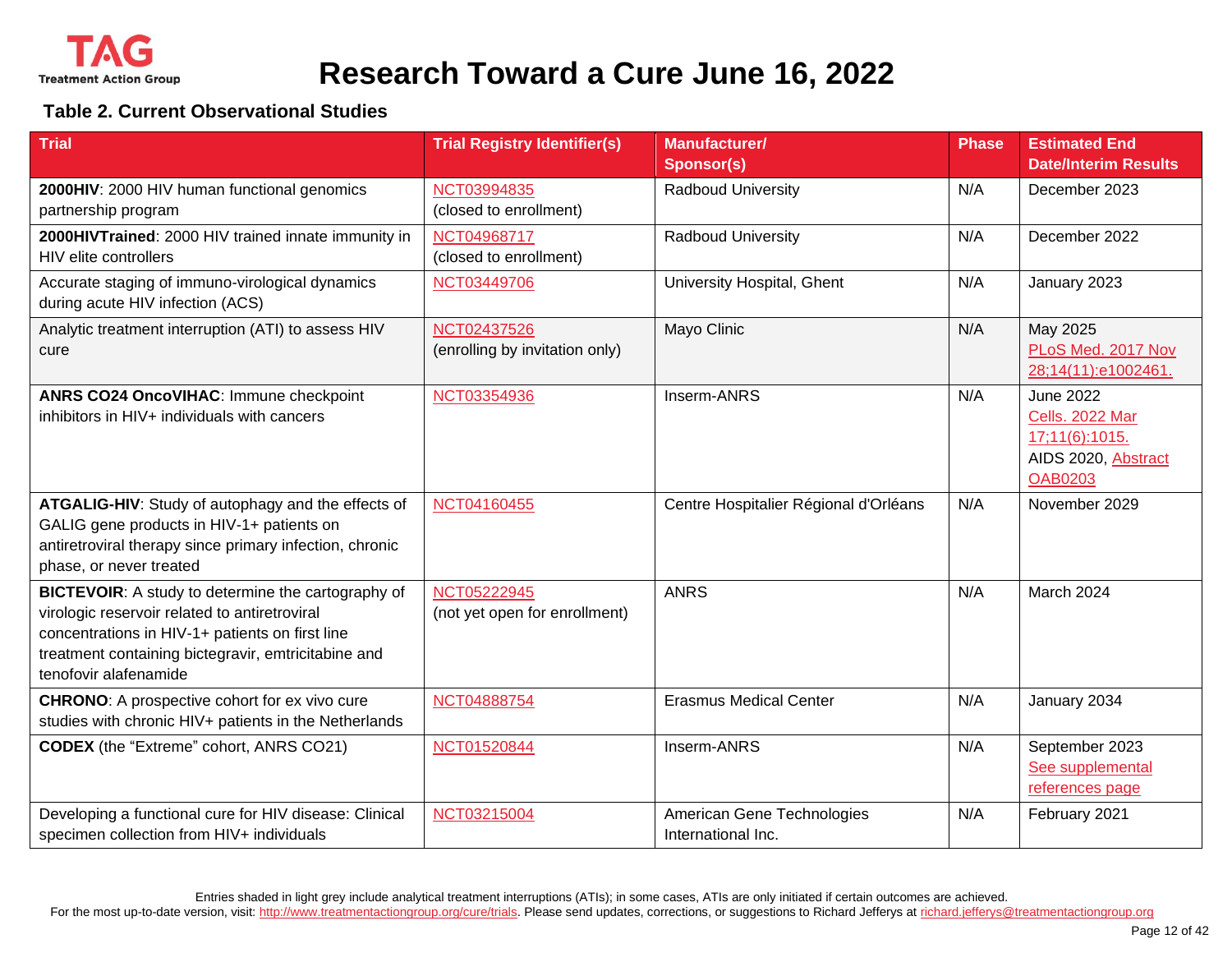

#### **Table 2. Current Observational Studies** (Cont.)

| <b>Trial</b>                                                                                                                                                                                                                                               | <b>Trial Registry Identifier(s)</b>                      | <b>Manufacturer/</b><br><b>Sponsor(s)</b>                                | <b>Phase</b> | <b>Estimated End</b><br><b>Date/Interim Results</b>                                                                                                             |
|------------------------------------------------------------------------------------------------------------------------------------------------------------------------------------------------------------------------------------------------------------|----------------------------------------------------------|--------------------------------------------------------------------------|--------------|-----------------------------------------------------------------------------------------------------------------------------------------------------------------|
| <b>DOLUVOIR:</b> Cartography of virologic reservoir related<br>to antiretroviral concentrations in HIV-1+ patients on<br>first line treatment containing dolutegravir and<br>associated nucleoside/nucleotide reverse<br>transcriptase inhibitors backbone | NCT04133012                                              | Inserm-ANRS                                                              | N/A          | November 2023                                                                                                                                                   |
| Establish and characterize an acute HIV infection<br>cohort in a high-risk population                                                                                                                                                                      | NCT00796146                                              | Southeast Asia Research Collaboration<br>with Hawaii                     | N/A          | <b>July 2033</b><br>See supplemental<br>references page                                                                                                         |
| Evaluation of the role of HIV-1 Tat protein and anti-Tat<br>immune response in HIV reservoir (ISS OBS T-005)                                                                                                                                               | NCT04263207                                              | Barbara Ensoli, MD, PhD, Istituto<br>Superiore di Sanità                 | N/A          | December 2023                                                                                                                                                   |
| Expectation, motivation and experience of HIV+<br>patients regarding participation to an HIV cure-related<br>clinical trial (AMEP-EHVA T02)                                                                                                                | NCT05280392<br>(not yet open for enrollment)             | <b>ANRS</b>                                                              | N/A          | <b>March 2025</b>                                                                                                                                               |
| EX VIVO: Ex vivo characterization and targeting of the<br>latent HIV infected reservoir to cure HIV                                                                                                                                                        | NCT05215704                                              | <b>Erasmus Medical Center</b>                                            | N/A          | December 2030                                                                                                                                                   |
| FRESH (Females rising through education, support,<br>and health)                                                                                                                                                                                           | Ragon Institute webpage (no<br>clinicaltrials.gov entry) | Ragon Institute of MGH, MIT and<br>Harvard                               | N/A          | N/A<br>See supplemental<br>references page                                                                                                                      |
| <b>FXR#2:</b> Selection of farnesoid X receptor (FXR)<br>ligands on the reactivation of latent HIV proviruses                                                                                                                                              | NCT05219916<br>(not yet open for enrollment)             | Hospices Civils de Lyon                                                  | N/A          | September 2024                                                                                                                                                  |
| HEATHER: HIV reservoir targeting with early<br>antiretroviral therapy                                                                                                                                                                                      | <b>UK CPMS17589</b>                                      | University of Oxford/Medical Research<br>Council/British HIV Association | N/A          | September 2019<br>Front Immunol. 2021;<br>12:647688.<br>J Infect Dis. 2019 Nov<br>28. pii: jiz563<br>Mucosal <b>Immunol.</b><br>2019 Sep; 12(5): 1212-<br>1219. |
| HIV-Mercuri: HIV study on measuring the reservoir on<br>cellular level to cure infection                                                                                                                                                                   | NCT04305665                                              | University Hospital, Ghent                                               | N/A          | December 2025                                                                                                                                                   |
| Host & viral factors associated with HIV elite control                                                                                                                                                                                                     | <b>UK CPMS16146</b>                                      | University College London Hospitals<br><b>NHS Foundation Trust</b>       | N/A          | May 2021                                                                                                                                                        |
| HUSH restriction in HIV+ patients                                                                                                                                                                                                                          | NCT04172480                                              | Inserm-ANRS                                                              | N/A          | September 2023                                                                                                                                                  |

Entries shaded in light grey include analytical treatment interruptions (ATIs); in some cases, ATIs are only initiated if certain outcomes are achieved.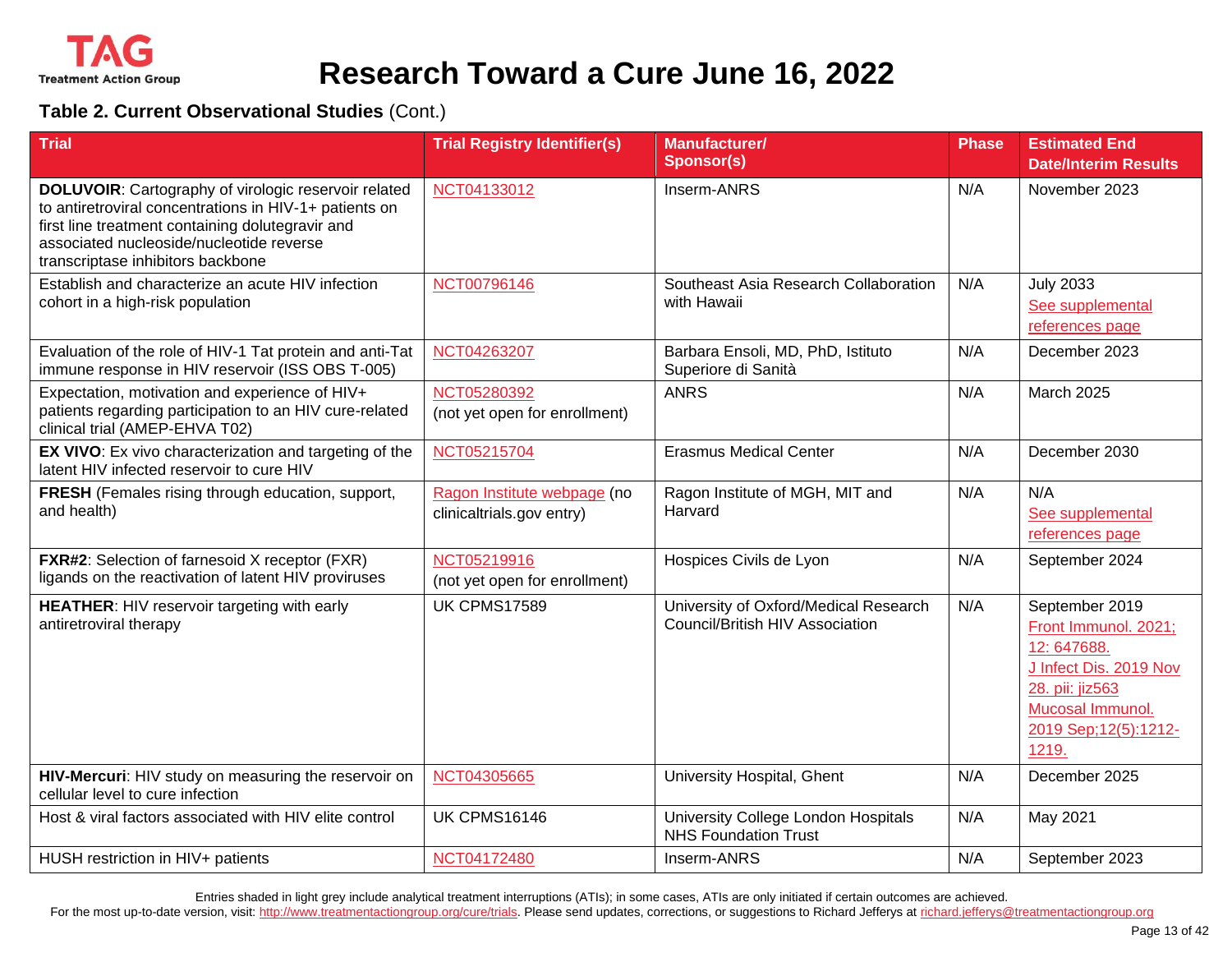

#### **Table 2. Current Observational Studies** (Cont.)

| <b>Trial</b>                                                                                                                                                                            | <b>Trial Registry Identifier(s)</b>              | Manufacturer/<br><b>Sponsor(s)</b> | <b>Phase</b> | <b>Estimated End</b><br><b>Date/Interim Results</b>                                                                                                                                                                                                                              |
|-----------------------------------------------------------------------------------------------------------------------------------------------------------------------------------------|--------------------------------------------------|------------------------------------|--------------|----------------------------------------------------------------------------------------------------------------------------------------------------------------------------------------------------------------------------------------------------------------------------------|
| iCHIP: Effect of immune checkpoint inhibitors on HIV<br>persistence                                                                                                                     | hivcure.com.au (no registry<br>entry)            | University of Melbourne            | N/A          | N/A<br>J Immunol Methods.<br>2021 Dec 1;113198<br>AIDS. 2021 Apr 15.<br>CROI 2020, Abstract<br>334                                                                                                                                                                               |
| IciStem: Collaborative project to guide and investigate<br>the potential for HIV cure in HIV+ patients requiring<br>allogeneic stem cell transplantation for hematological<br>disorders | IciStem website (no<br>clinicaltrials.gov entry) | amfAR                              | N/A          | N/A<br>CROI 2020, Abstract<br>339, Abstract 348LB<br>Lancet HIV 2020 Mar 9.<br><b>HIV Persistence</b><br>Workshop 2019,<br>Abstract OP 4.5<br><b>Nature. 2019</b><br>Apr;568(7751):244-<br>248.<br>CROI 2019, Poster<br>abstract 394<br>Ann Intern Med.<br>2018;169(10):674-683. |
| Identification and quantification of HIV CNS latency<br>biomarkers                                                                                                                      | NCT02989285                                      | St Vincent's Hospital, Sydney      | N/A          | December 2020                                                                                                                                                                                                                                                                    |
| Impact of ART adherence on HIV persistence and<br>inflammation                                                                                                                          | NCT02797093<br>(closed to enrollment)            | University of Colorado, Denver     | N/A          | October 2021                                                                                                                                                                                                                                                                     |
| Investigation of the impact of inducible, replication-<br>competent latent HIV-1 as an impediment to HIV/AIDS<br>cure in the context of sustained viral suppression                     | NCT04938518                                      | Kenya Medical Research Institute   | N/A          | April 2022                                                                                                                                                                                                                                                                       |
| LAMIVIH: Evolution of HIV reservoir, inflammation,<br>and microbiota footprint of PLWH switching to long-<br>acting injectable treatment                                                | NCT05303337<br>(not yet open for enrollment)     | Hôpital Européen Marseille         | N/A          | March 2024                                                                                                                                                                                                                                                                       |
| Long-term clinical, immunologic, and virologic profiles<br>of children who received early treatment for HIV                                                                             | NCT05154513                                      | <b>IMPAACT</b>                     | N/A          | November 2027                                                                                                                                                                                                                                                                    |

Entries shaded in light grey include analytical treatment interruptions (ATIs); in some cases, ATIs are only initiated if certain outcomes are achieved.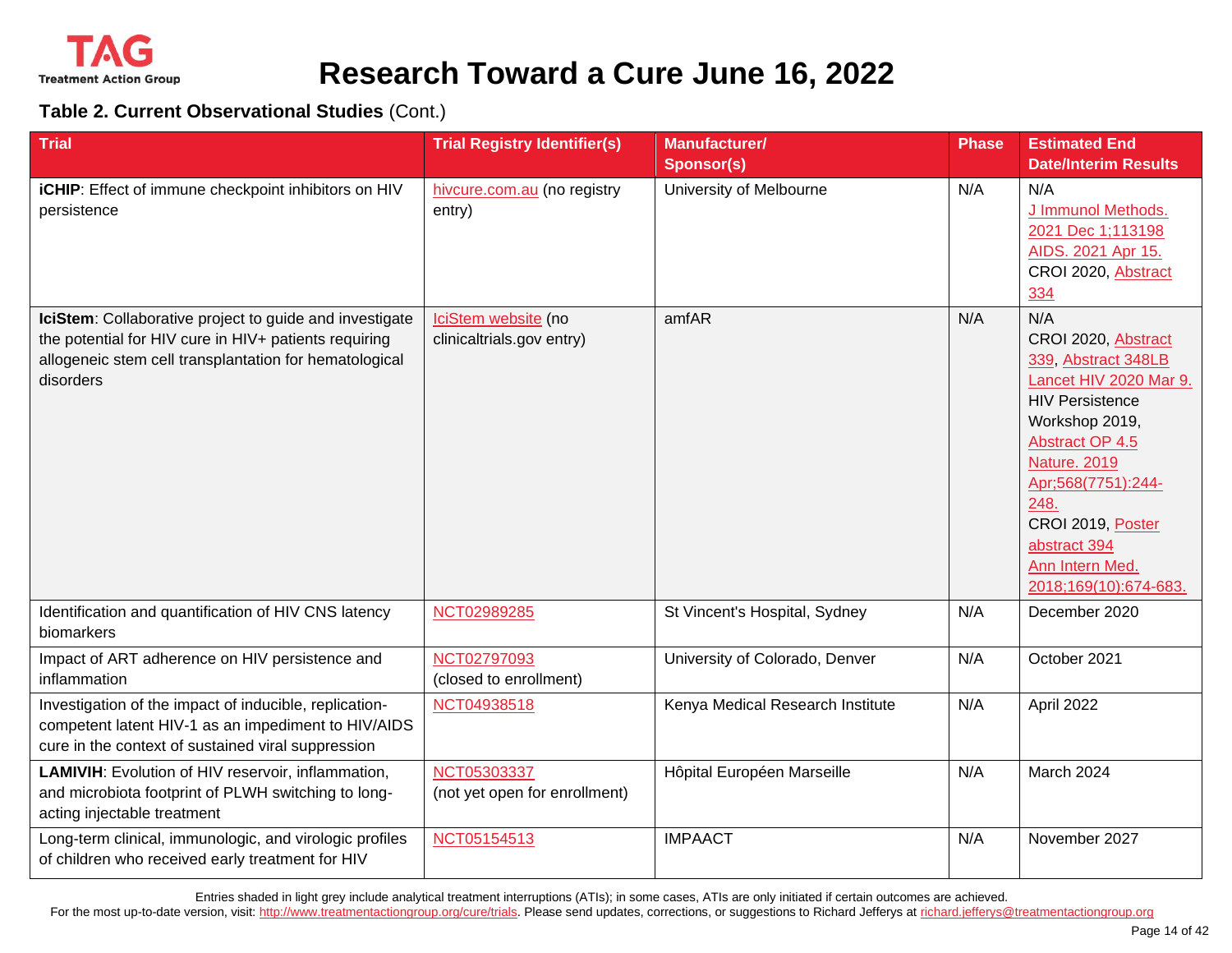

#### **Table 2. Current Observational Studies** (Cont.)

| <b>Trial</b>                                                                                                                                                    | <b>Trial Registry Identifier(s)</b>                 | <b>Manufacturer/</b><br><b>Sponsor(s)</b>                            | <b>Phase</b> | <b>Estimated End</b><br><b>Date/Interim Results</b>                                                                                                               |
|-----------------------------------------------------------------------------------------------------------------------------------------------------------------|-----------------------------------------------------|----------------------------------------------------------------------|--------------|-------------------------------------------------------------------------------------------------------------------------------------------------------------------|
| Measurement for viral reservoir and immune function<br>in HIV-1+ patients under antiretroviral therapy                                                          | NCT04068441                                         | National Taiwan University Hospital                                  | N/A          | December 2021<br>J Acquir Immune Defic<br>Syndr. 2021 Apr<br>1;86(4):500-508                                                                                      |
| Post analytic treatment interruption study                                                                                                                      | NCT02761200                                         | South East Asia Research<br>Collaboration with Hawaii                | N/A          | March 2031                                                                                                                                                        |
| PRIMO (ANRS CO6): Primary infection cohort                                                                                                                      | NCT03148964                                         | Inserm-ANRS                                                          | N/A          | December 2022<br>See supplemental<br>references page                                                                                                              |
| <b>Quantification of antisense HIV RNA</b>                                                                                                                      | <b>NCT05381844</b><br>(not yet open for enrollment) | Institut National de la Santé Et de la<br>Recherche Médicale, France | N/A          | December 2024                                                                                                                                                     |
| <b>RESERVIH32: Bioclinical evaluation of two</b><br>biomarkers of aviremic HIV-1 in CD4 T cells of adults<br>undergoing treatment                               | NCT03940521                                         | Centre Hospitalier Universitaire de<br>Nīmes                         | N/A          | September 2022                                                                                                                                                    |
| Role of the IL-33/amphiregulin pathway as a potential<br>therapeutic target in HIV infection                                                                    | NCT03622177                                         | Inserm-ANRS                                                          | N/A          | September 2023<br>J Immunol. 2022 May<br>2;ji2100725.                                                                                                             |
| Saturne-HIV: Sequential analysis before and after<br>treatment initiation to unravel the role of naturally<br>occurring extracellular vesicles in HIV infection | NCT04653610                                         | University Hospital, Ghent                                           | N/A          | January 2025                                                                                                                                                      |
| The Gemini Study: Safety and survival of genetically<br>modified white blood cells in HIV+ twins                                                                | NCT04799483<br>(closed to enrollment)               | <b>NIAID</b>                                                         | N/A          | January 2030                                                                                                                                                      |
| The Last Gift Study (for people with HIV and less than<br>6 months life expectancy due to terminal illness)                                                     | <b>UCSD study website</b>                           | University of California, San Diego<br>(UCSD)                        | N/A          | N/A<br>PLoS One. 2021 May<br>7;16(5):e0250882.<br>J Clin Invest. 2020 Jan<br><b>HIV Persistence</b><br>Workshop 2019,<br>Abstract PP 5.7.5 (see<br>abstract book) |

Entries shaded in light grey include analytical treatment interruptions (ATIs); in some cases, ATIs are only initiated if certain outcomes are achieved.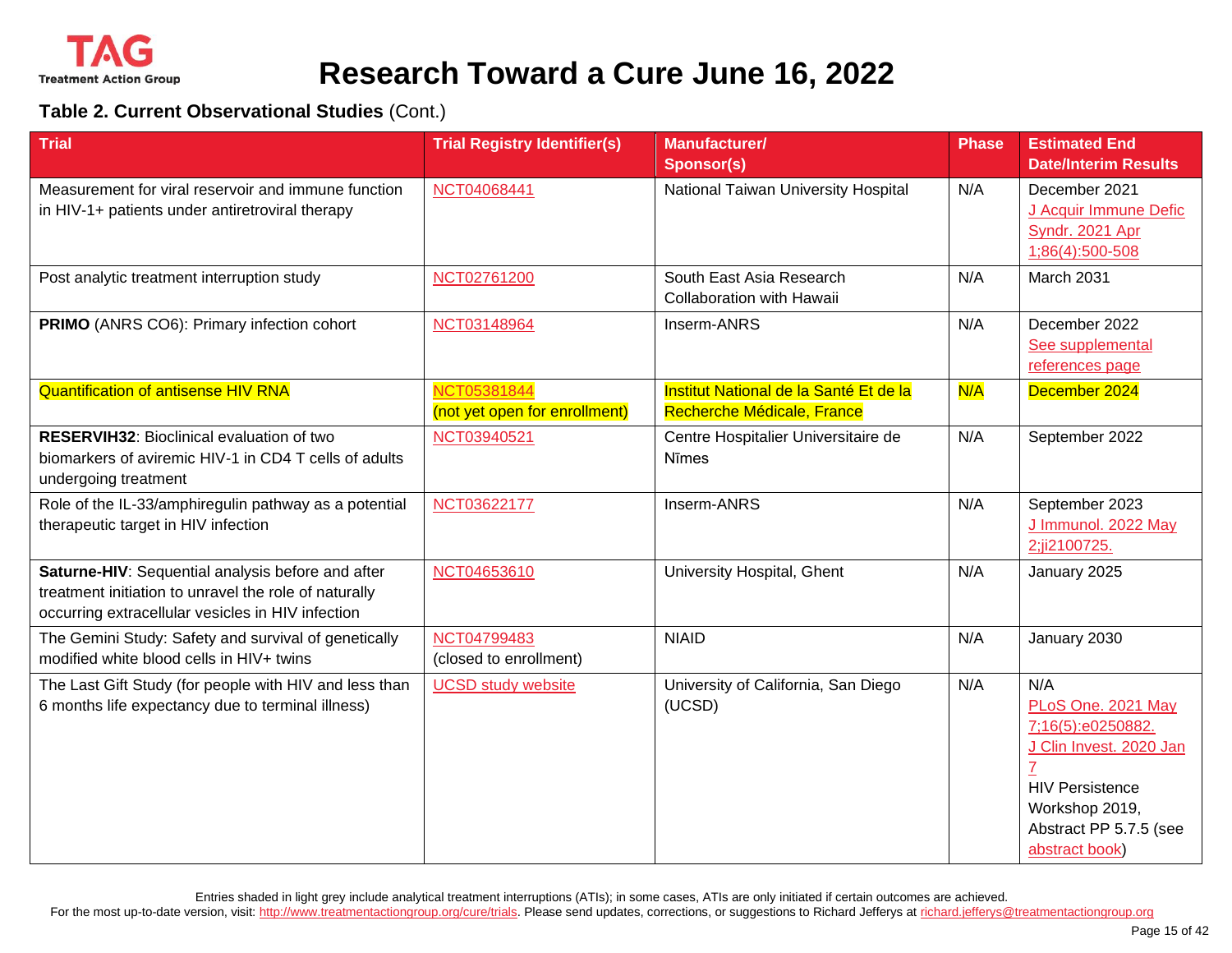

#### **Table 2. Current Observational Studies** (Cont.)

| <b>Trial</b>                                                                  | <b>Trial Registry Identifier(s)</b>   | Manufacturer/<br><b>Sponsor(s)</b>                                 | <b>Phase</b> | <b>Estimated End</b><br><b>Date/Interim Results</b> |
|-------------------------------------------------------------------------------|---------------------------------------|--------------------------------------------------------------------|--------------|-----------------------------------------------------|
| The use of leukapheresis to support HIV pathogenesis<br>studies               | NCT01161199                           | University of California, San Francisco                            | N/A          | December 2022                                       |
| Thinking and memory problems in people with HIV                               | NCT01875588                           | National Institute of Neurological<br>Disorders and Stroke (NINDS) | N/A          | February 2037                                       |
| <b>TRESAX:</b> T follicular helper reservoir in axillary lymph<br>nodes study | hivcure.com.au (no registry<br>entry) | Kirby Institute                                                    | N/A          | N/A                                                 |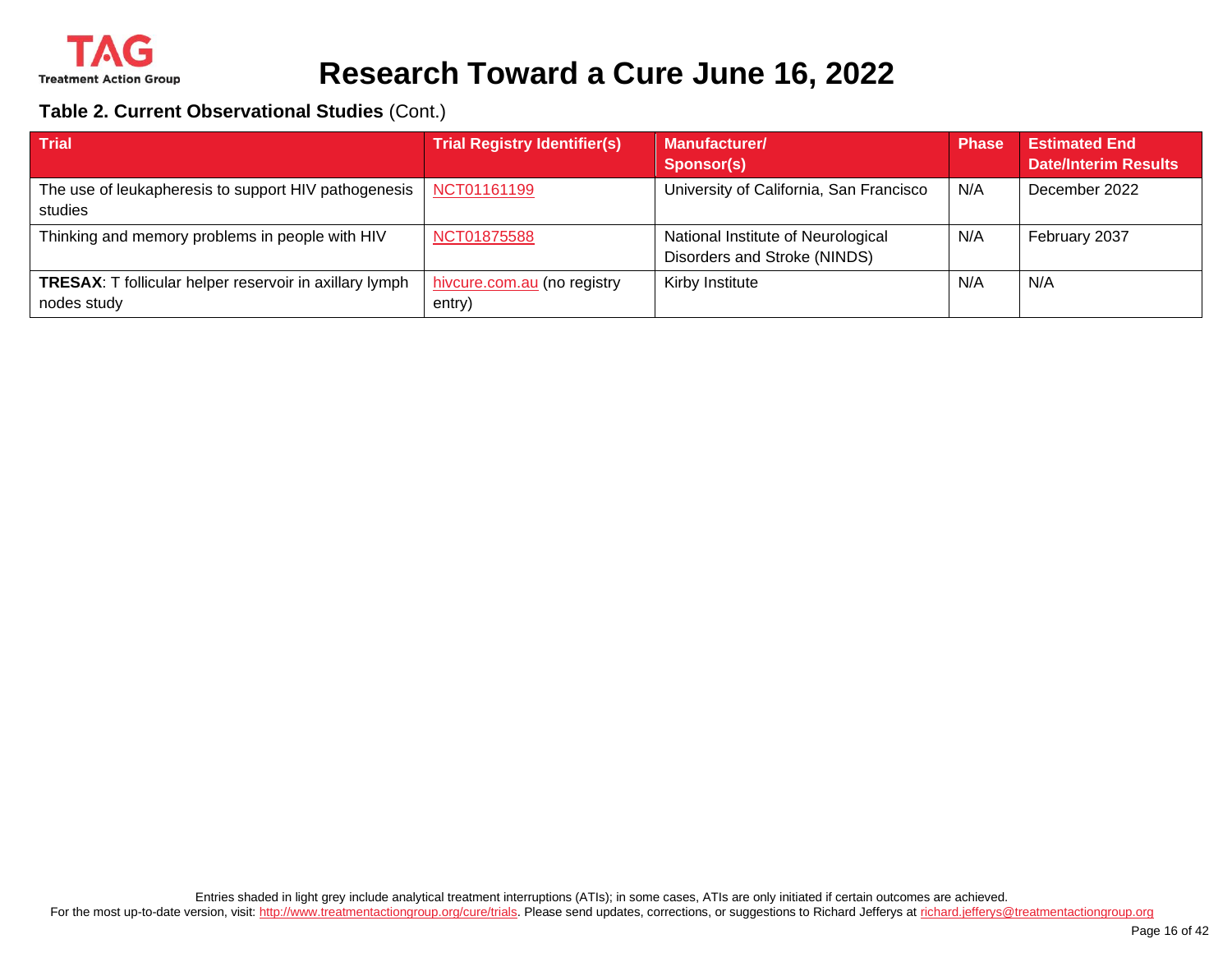

#### **Table 3. Completed Studies**

| <b>Trial</b>                                                                                    | <b>Trial Registry</b><br>Identifier(s) | <b>Manufacturer/</b><br><b>Sponsor(s)</b>                                        | <b>Phase</b>   | <b>Published/Presented</b><br><b>Data</b>                                                                                                            |
|-------------------------------------------------------------------------------------------------|----------------------------------------|----------------------------------------------------------------------------------|----------------|------------------------------------------------------------------------------------------------------------------------------------------------------|
|                                                                                                 |                                        |                                                                                  |                |                                                                                                                                                      |
| <b>ADOPTIVE IMMUNOTHERAPY</b>                                                                   |                                        |                                                                                  |                |                                                                                                                                                      |
| Early ART in combination with autologous HIV-<br>specific cytotoxic T lymphocyte (CTL) infusion | NCT02231281                            | Yongtao Sun, MD, PhD, Tangdu Hospital, the<br>Fourth Military Medical University | Phase III      | N/A                                                                                                                                                  |
| Reconstitution of HIV-specific immunity against HIV                                             | NCT02563509                            | Guangzhou 8th People's Hospital                                                  | Phase<br>1/11  | N/A                                                                                                                                                  |
| HIV-specific memory CD8 T cells adoptive<br>immunotherapy                                       | ChiCTR-ICR-15005775                    | Beijing You'an Hospital, Capital Medical<br>University                           | Phase I        | Front Immunol. 2019<br>Mar 18;10:437                                                                                                                 |
| HXTC: HIV 1 antigen expanded specific T cell therapy                                            | NCT02208167                            | University of North Carolina, Chapel Hill                                        | Phase I        | Mol Ther. 2018 Oct<br>3;26(10):2496-2506.                                                                                                            |
| <b>ANTIBODIES</b>                                                                               |                                        |                                                                                  |                |                                                                                                                                                      |
| 3BNC117 (broadly neutralizing monoclonal antibody)                                              | NCT02446847                            | <b>Rockefeller University</b>                                                    | Phase II       | Nature. 2016 Jul 28;<br>535(7613):556-560                                                                                                            |
| <b>3BNC117</b>                                                                                  | NCT02588586                            | <b>Rockefeller University</b>                                                    | Phase II       | N/A                                                                                                                                                  |
| UB-421 (antibody inhibitor of HIV binding to CD4<br>receptors)                                  | NCT03743376                            | United BioPharma                                                                 | Phase II       | N/A                                                                                                                                                  |
| <b>UB-421</b>                                                                                   | NCT02369146                            | <b>United BioPharma</b>                                                          | Phase II       | N Engl J Med. 2019<br>Apr 18;380(16):1535-<br>1545                                                                                                   |
| <b>vedolizumab</b> (anti- $\alpha_4\beta_7$ integrin antibody)                                  | NCT03577782                            | Hospitales Universitarios Virgen del Rocío                                       | Phase II       | XI Congreso Nacional<br>GeSIDA, Abstract<br>PO-48 (slides, video)                                                                                    |
| VRC01 (broadly neutralizing monoclonal antibody)                                                | NCT02664415                            | National Institute of Allergy and Infectious<br>Diseases (NIAID)                 | Phase II       | J Clin Invest. 2020<br>Jun 1;130(6):3299-<br>3304.<br>Lancet HIV. 2019<br>May;6(5):e297-e306.<br>IAS 2017, Abstract<br>TUAB0106LB (slides,<br>video) |
| PGT121 + VRC07-523LS +/- PGDM1400 (broadly<br>neutralizing antibodies)                          | NCT03721510                            | International AIDS Vaccine Initiative                                            | Phase<br>I/IIa | N/A                                                                                                                                                  |

Entries shaded in light grey include analytical treatment interruptions (ATIs); in some cases, ATIs are only initiated if certain outcomes are achieved.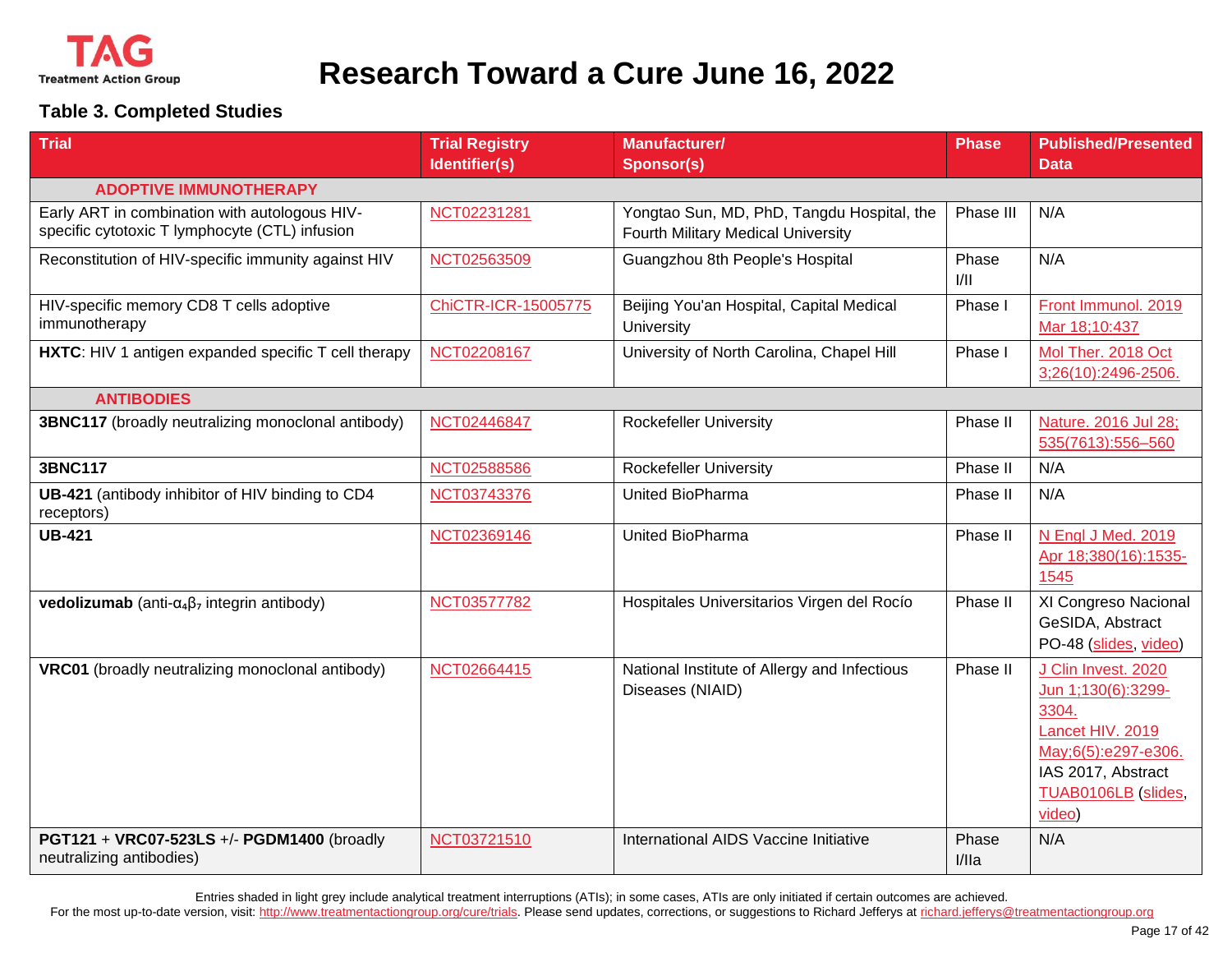

**Table 3. Completed Studies** (Cont.)

| <b>Trial</b>                                                                     | <b>Trial Registry</b>               | <b>Manufacturer/</b>                                                  | <b>Phase</b> |            | <b>Published/Presented Data</b>                                     |
|----------------------------------------------------------------------------------|-------------------------------------|-----------------------------------------------------------------------|--------------|------------|---------------------------------------------------------------------|
|                                                                                  | Identifier(s)                       | <b>Sponsor(s)</b>                                                     |              |            |                                                                     |
| <b>ANTIBODIES (Cont.)</b>                                                        |                                     |                                                                       |              |            |                                                                     |
| VRC01 (broadly neutralizing antibody) in infants                                 | NCT03208231                         | <b>NIAID</b>                                                          |              | Phase I/II | N/A                                                                 |
| VRC01LS + 10-1074 (broadly neutralizing antibodies)<br>in early-treated children | NCT03707977                         | <b>NIAID</b>                                                          |              | Phase I/II | CROI 2022, Abstract<br>32<br>CROI 2021, Abstract<br>609, Webcast    |
| 10-1074 (broadly neutralizing monoclonal antibody)                               | NCT02511990                         | <b>Rockefeller University</b>                                         |              | Phase I    | Nat Med. 2017<br>Feb;23(2):185-191                                  |
| 10-1074-LS + 3BNC117-LS (long-acting broadly<br>neutralizing antibodies)         | NCT03554408                         | <b>Rockefeller University</b>                                         |              | Phase I    | N/A                                                                 |
| <b>3BNC117</b>                                                                   | NCT02018510                         | <b>Rockefeller University</b>                                         |              | Phase I    | Nature. 2015 Jun<br>25;522(7557):487-91                             |
| 3BNC117 + 10-1074                                                                | NCT03571204                         | <b>NIAID</b>                                                          |              | Phase I    | Nature. 2022 Jun;<br>606(7913):375-381.                             |
| 3BNC117 + 10-1074                                                                | NCT02825797                         | <b>Rockefeller University</b>                                         |              | Phase I    | <b>Nature. 2018</b><br>Sep;561:479-484.<br>Nat Med. 2018 Sep<br>26. |
| 3BNC117 + 10-1074                                                                | NCT03526848                         | <b>Rockefeller University</b>                                         |              | Phase I    | Nature. 2022 Apr 13<br>CROI 2022, Abstract<br>361                   |
| 3BNC117-LS + 10-1074-LS in viremic HIV+<br>individuals                           | NCT04250636                         | <b>Rockefeller University</b>                                         |              | Phase I    | CROI 2022, Abstract<br>140                                          |
| <b>3BNC117-LS</b>                                                                | NCT03254277                         | <b>Rockefeller University</b>                                         |              | Phase I    | N/A                                                                 |
| CHERUB 001<br>Intravenous immunoglobulin in primary HIV infection                | No clinicaltrials.gov<br>entry      | CHERUB (Collaborative HIV Eradication of<br>viral Reservoirs: UK BRC) |              | N/A        | HIV Med. 2017 Jul<br>18.                                            |
| elipovimab (formerly GS-9722; PGT121-derived<br>broadly neutralizing antibody)   | GS-US-420-3902<br>Adisinsight entry | <b>Gilead Sciences</b>                                                |              | Phase I    | CROI 2020, Abstract<br>39, Webcast                                  |
| PGDM1400 +/- PGT121 +/- VRC07-523LS (broadly<br>neutralizing antibodies)         | NCT03205917                         | International AIDS Vaccine Initiative                                 |              | Phase I    | Nat Med 2022 May 12<br>CROI 2022, Abstract<br>139                   |

Entries shaded in light grey include analytical treatment interruptions (ATIs); in some cases, ATIs are only initiated if certain outcomes are achieved.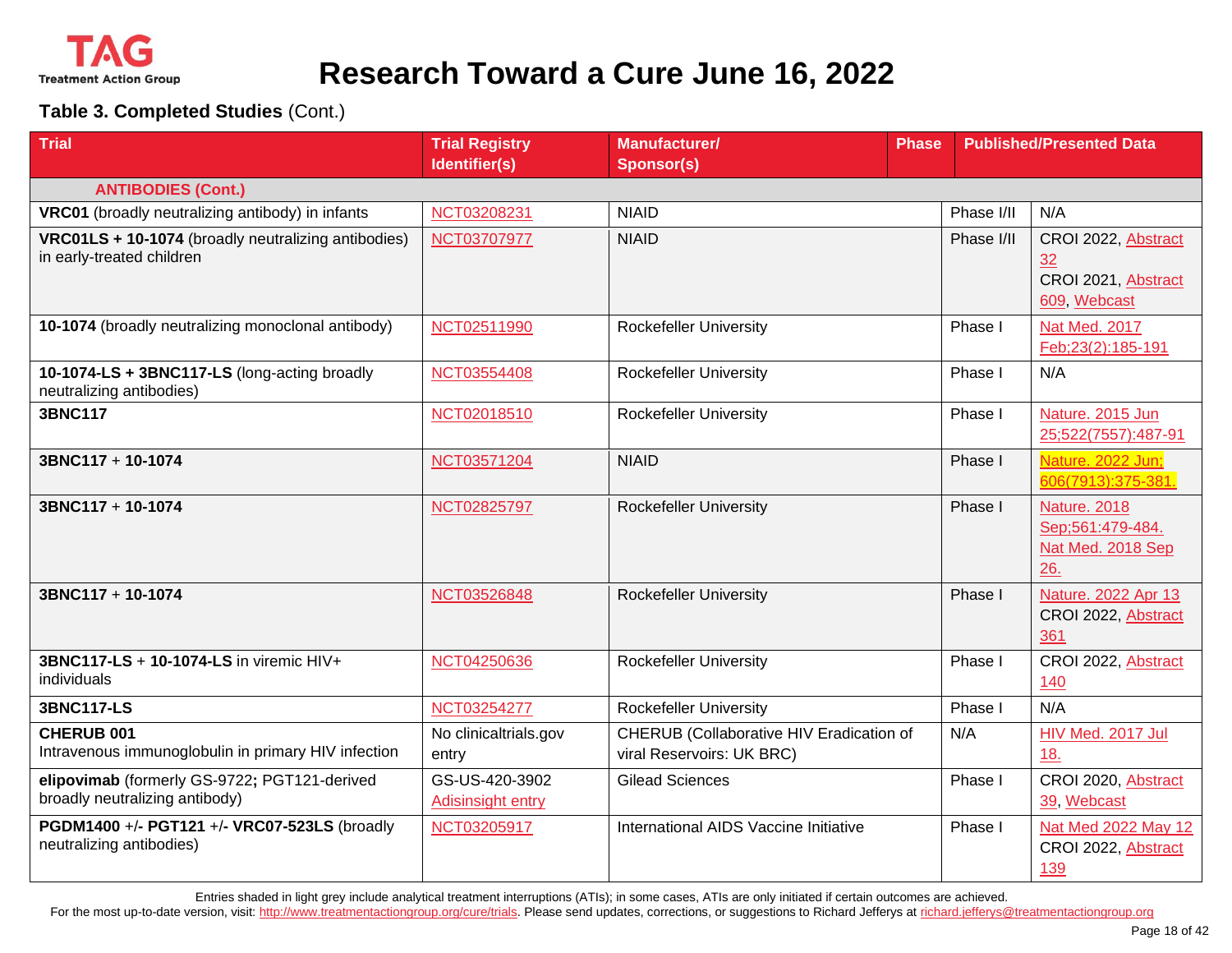

**Table 3. Completed Studies** (Cont.)

| <b>Trial</b>                                                          | <b>Trial Registry</b><br>Identifier(s) | Manufacturer/<br><b>Sponsor(s)</b>    | <b>Phase</b> | <b>Published/Presented</b><br><b>Data</b>                                                  |
|-----------------------------------------------------------------------|----------------------------------------|---------------------------------------|--------------|--------------------------------------------------------------------------------------------|
| <b>ANTIBODIES (Cont.)</b>                                             |                                        |                                       |              |                                                                                            |
| <b>PGT121</b>                                                         | NCT02960581                            | International AIDS Vaccine Initiative | Phase I      | Nat Med. 2021 Oct 7.<br>CROI 2019, Abstract<br>145, Webcast                                |
| vedolizumab                                                           | NCT02788175                            | <b>NIAID</b>                          | Phase I      | AIDS 2018,<br><b>WESS0102</b>                                                              |
| $VRC01 + 10-1074$                                                     | NCT03831945                            | <b>NIAID</b>                          | Phase I      | N/A                                                                                        |
| VRC01 in acute HIV infection                                          | NCT02591420                            | <b>NIAID</b>                          | Phase I      | N/A                                                                                        |
| <b>VRC01</b>                                                          | NCT02411539                            | <b>NIAID</b>                          | Phase I      | N/A                                                                                        |
| <b>VRC01</b>                                                          | NCT02471326                            | <b>NIAID</b>                          | Phase I      | N Engl J Med. 2016<br>Nov 24;375(21):2037-<br>2050                                         |
| <b>VRC01</b>                                                          | NCT02463227                            | <b>NIAID</b>                          | Phase I      | N Engl J Med. 2016<br>Nov 24;375(21):2037-<br>2050<br>CROI 2016, Abstract<br>32LB, Webcast |
| <b>VRC01</b>                                                          | NCT01950325                            | <b>NIAID</b>                          | Phase I      | Sci Transl Med. 2015<br>Dec<br>23;7(319):319ra206                                          |
| VRC01LS, VRC07-523LS (long-acting broadly<br>neutralizing antibodies) | NCT02840474                            | <b>NIAID</b>                          | Phase I      | IAS 2019, Abstract<br>WEAA0305LB (video,<br>at 45:36)                                      |
| <b>ANTI-FIBROTIC</b>                                                  |                                        |                                       |              |                                                                                            |
| <b>ACE inhibitors</b>                                                 | NCT01535235                            | UCSF/amfAR                            | Phase IV     | Pathogens and<br>Immunity.<br>2017;2(3):310-34.                                            |
| losartan                                                              | NCT01852942                            | University of Minnesota               | Phase II     | CROI 2020, Abstract<br>277                                                                 |
| telmisartan                                                           | NCT01928927                            | <b>AIDS Clinical Trials Group</b>     | Phase II     | CROI 2019, Abstract<br>395<br>J Infect Dis. 2018<br>217(11):1770-1781                      |
| telmisartan                                                           | NCT02170246                            | <b>Yale University</b>                | Phase I      | CROI 2019, Abstract<br>300                                                                 |

Entries shaded in light grey include analytical treatment interruptions (ATIs); in some cases, ATIs are only initiated if certain outcomes are achieved.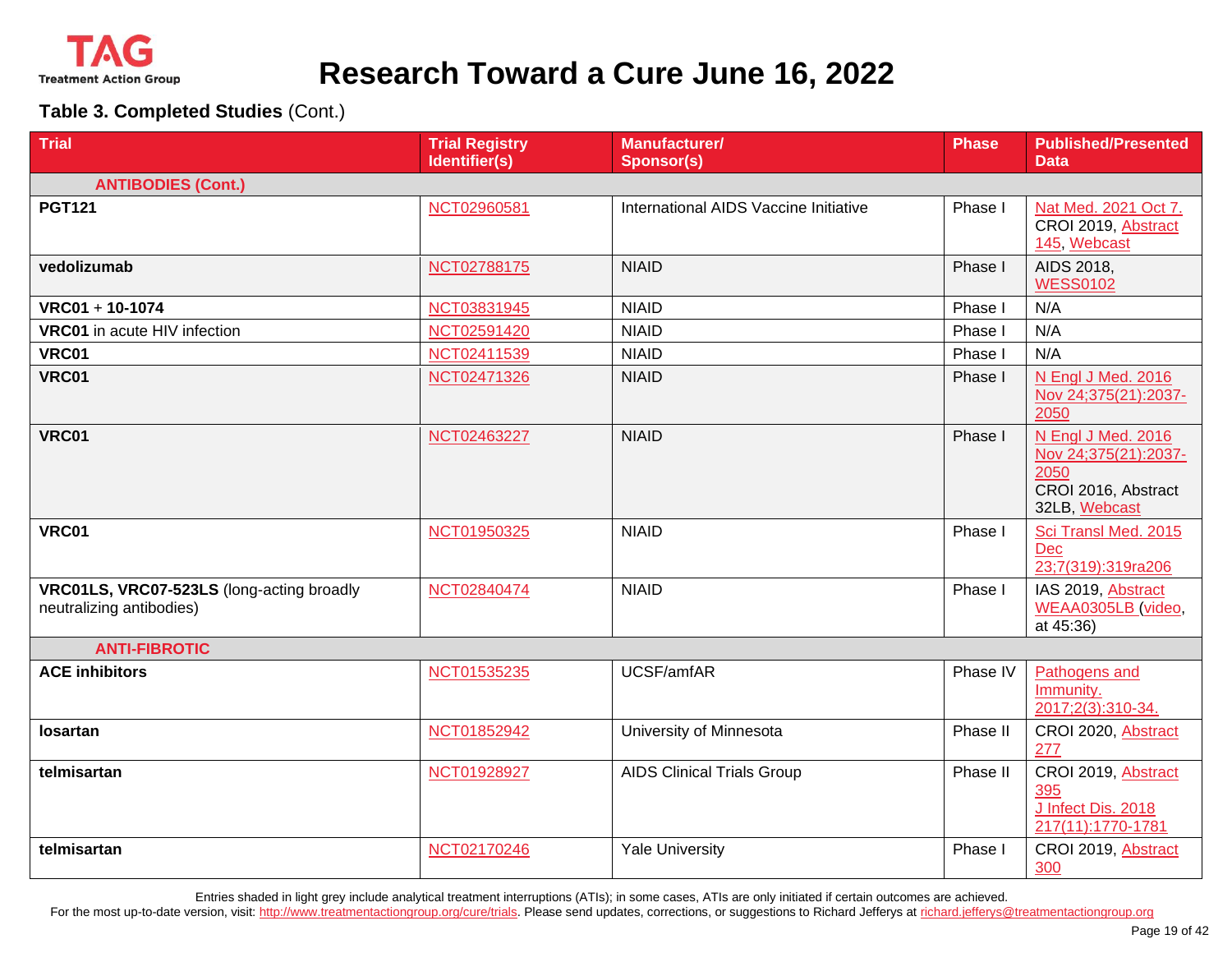

**Table 3. Completed Studies** (Cont.)

| <b>Trial</b>                                                                                  | <b>Trial Registry</b><br>Identifier(s) | <b>Manufacturer/</b><br><b>Sponsor(s)</b>                 | <b>Phase</b>  | <b>Published/Presented</b><br><b>Data</b>                                                                                                                                                                                            |
|-----------------------------------------------------------------------------------------------|----------------------------------------|-----------------------------------------------------------|---------------|--------------------------------------------------------------------------------------------------------------------------------------------------------------------------------------------------------------------------------------|
| <b>ANTI-INFLAMMATORY</b>                                                                      |                                        |                                                           |               |                                                                                                                                                                                                                                      |
| CD24Fc (human CD24 extracellular domain and<br>human IgG1 Fc fusion protein)                  | NCT03960541                            | Oncolmmune, Inc.                                          | Phase II      | "Terminated (Business<br>Reasons)"                                                                                                                                                                                                   |
| High dose vitamin D supplementation                                                           | NCT03426592                            | University of Melbourne                                   | Phase II      | CROI 2022, Abstract<br>355                                                                                                                                                                                                           |
| CC-11050 (phosphodiesterase-4 inhibitor)                                                      | NCT02652546                            | <b>NIAID</b>                                              | Phase I       | <b>Open Forum Infect</b><br>Dis. 2019 Jun<br>3;6(6):ofz246.<br>AIDS 2018, Poster<br>abstract LBPEB021                                                                                                                                |
| <b>ANTI-PROLIFERATIVE</b>                                                                     |                                        |                                                           |               |                                                                                                                                                                                                                                      |
| mycophenolate mofetil (MMF)                                                                   | NCT03262441                            | Fred Hutchinson Cancer Research Ctr                       | Phase I       | CROI 2020, Abstract<br>340                                                                                                                                                                                                           |
| <b>ANTIRETROVIRAL THERAPY</b>                                                                 |                                        |                                                           |               |                                                                                                                                                                                                                                      |
| dolutegravir in reservoirs                                                                    | NCT02924389                            | <b>Emory University</b>                                   | Phase IV      | <b>AIDS. 2018 Sep</b><br>24;32(15):2151-2159.                                                                                                                                                                                        |
| HIV reservoir dynamics after switching to dolutegravir<br>in patients on a PI/r based regimen | NCT02513147                            | Hospital Universitari Vall d'Hebron Research<br>Institute | Phase IV      | N/A                                                                                                                                                                                                                                  |
| raltegravir or efavirenz + tenofovir + emtricitibine                                          | NCT00734344                            | University of Alabama at Birmingham                       | Phase IV      | N/A                                                                                                                                                                                                                                  |
| doravirine concentrations and antiviral activity in<br>cerebrospinal fluid                    | NCT04079452                            | Fundacio Lluita Contra la SIDA                            | Phase III     | Clin Infect Dis. 2021<br>Sep 21;ciab835.                                                                                                                                                                                             |
| <b>ABX464</b>                                                                                 | NCT02735863                            | Abivax S.A.                                               | Phase II      | J. Virus Eradication<br>2019;5:10-22                                                                                                                                                                                                 |
| <b>ABX464</b>                                                                                 | NCT02990325                            | Abivax S.A.                                               | Phase<br>1/11 | Clin Infect Dis. 2021<br>Aug 26:ciab733.<br>CROI 2020, Abstract<br>335<br><b>HIV Persistence</b><br>Workshop 2019,<br>Abstract OP 8.3 (see<br>abstract book)<br>16th European<br>Meeting on HIV &<br>Hepatitis 2018,<br>presentation |

Entries shaded in light grey include analytical treatment interruptions (ATIs); in some cases, ATIs are only initiated if certain outcomes are achieved.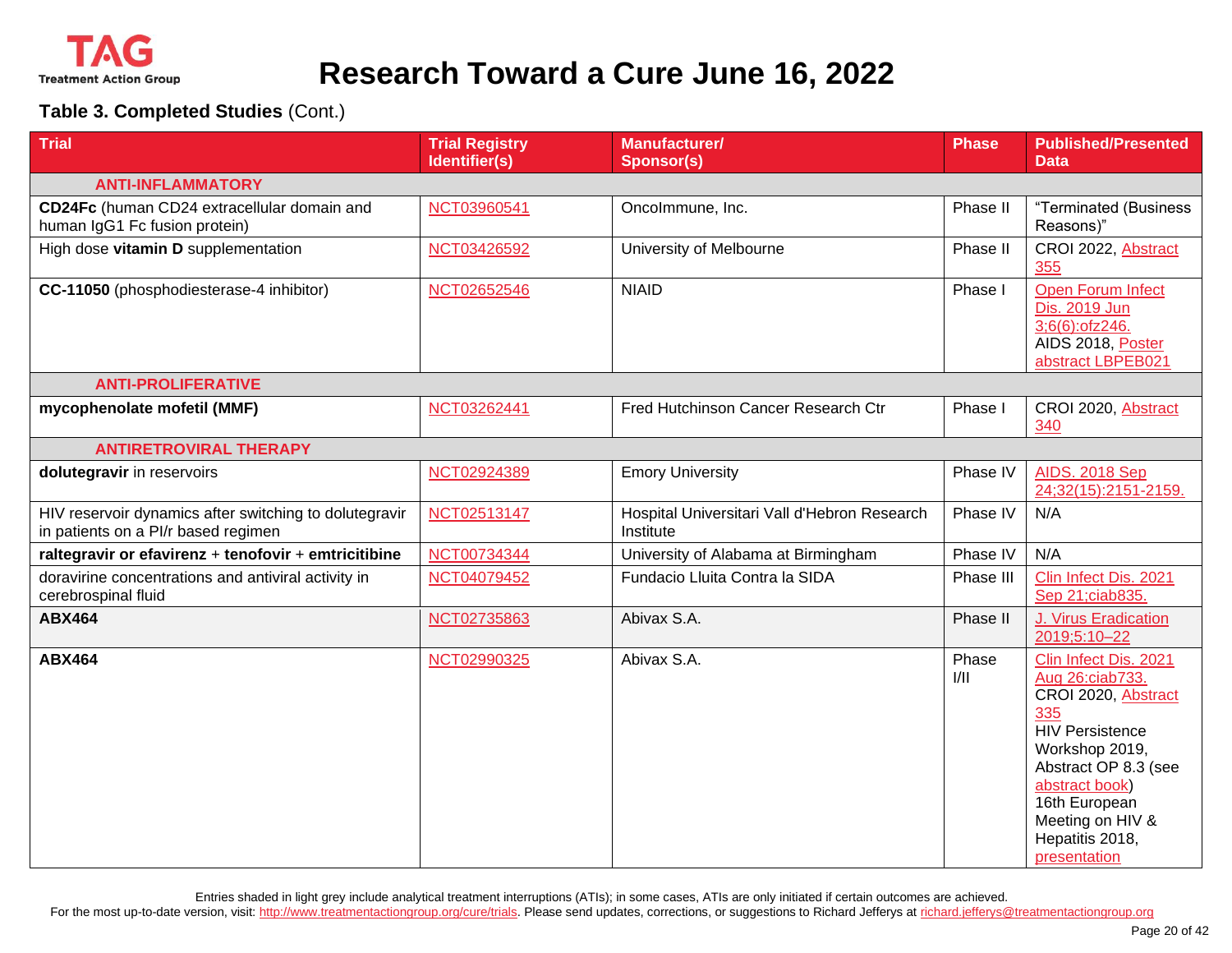

| <b>Trial</b>                                     | <b>Trial Registry</b><br>Identifier(s) | <b>Manufacturer/</b><br><b>Sponsor(s)</b> | <b>Phase</b> | <b>Published/Presented</b><br><b>Data</b>                                                                                                          |
|--------------------------------------------------|----------------------------------------|-------------------------------------------|--------------|----------------------------------------------------------------------------------------------------------------------------------------------------|
| <b>ANTIRETROVIRAL THERAPY IN HIV CONTROLLERS</b> |                                        |                                           |              |                                                                                                                                                    |
| emtricitabine + rilpivirine + tenofovir          | NCT01777997                            | <b>AIDS Clinical Trials Group/NIAID</b>   | Phase IV     | J Infect Dis. 2020<br>June 4:jiaa294<br>Clin Infect Dis. 2019<br>May 25.<br>CROI 2019, Poster<br>abstract 508<br>CROI 2018, Poster<br>abstract 229 |
| raltegravir + tenofovir + emtricitabine          | NCT01025427                            | University of California, San Francisco   | Phase IV     | PLoS Pathog.<br>2013;9(10):e1003691                                                                                                                |
| <b>ASSEMBLY INHIBITORS</b>                       |                                        |                                           |              |                                                                                                                                                    |
| <b>BIT225</b>                                    | ACTRN12617000025336                    | <b>Biotron Limited</b>                    | Phase II     | J Infect Dis. 2021 Jun<br>4;223(11):1914-1922.<br>CROI 2020, Abstract<br>506<br>HIV DART 2018                                                      |
| <b>BIT225</b>                                    | ACTRN12612000696897                    | <b>Biotron Limited</b>                    | Phase I      | J Antimicrob<br>Chemother. 2016<br>Mar; 71(3): 731-8                                                                                               |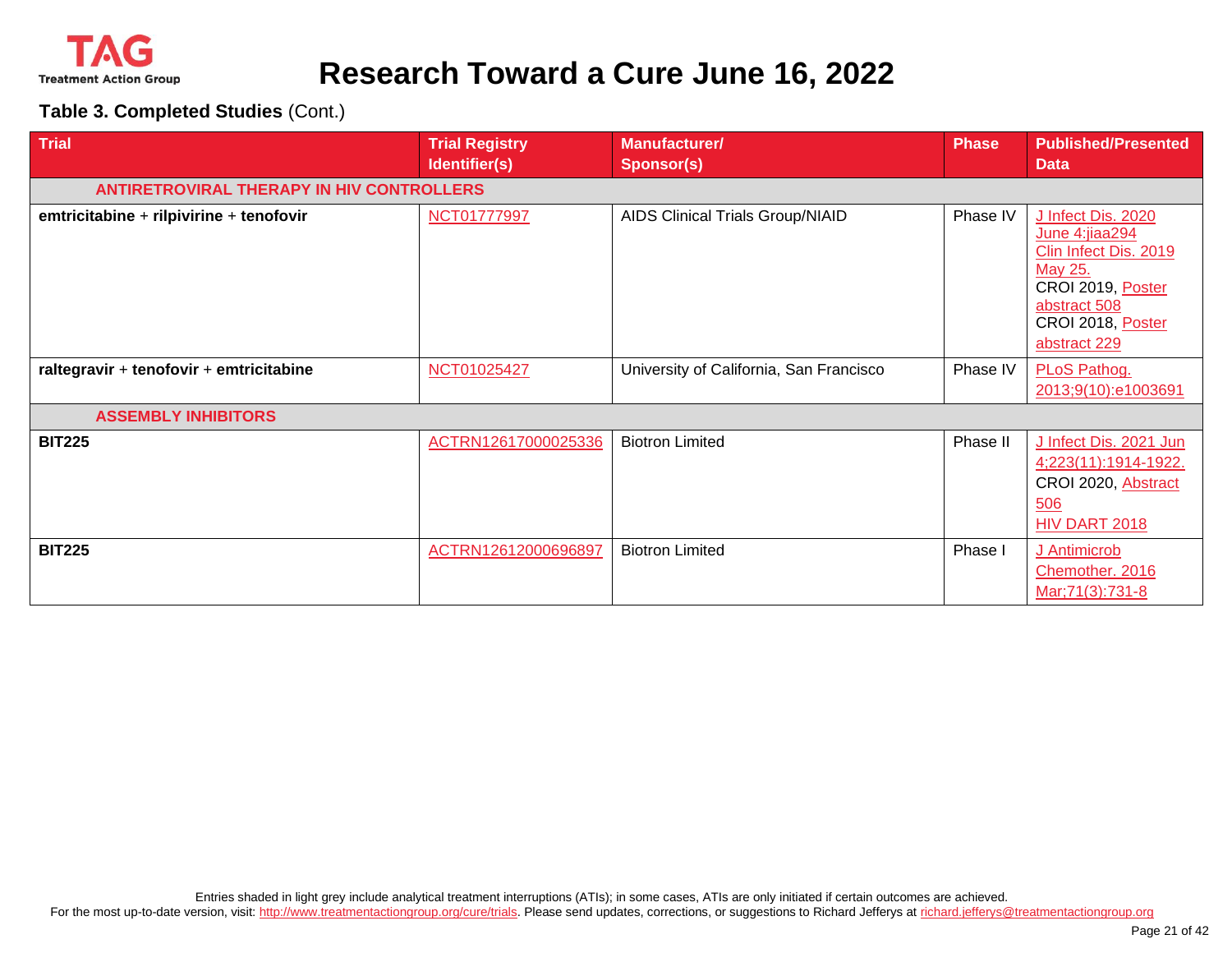

**Table 3. Completed Studies** (Cont.)

| <b>Trial</b>                                                                | <b>Trial Registry</b><br>Identifier(s) | <b>Manufacturer/</b><br><b>Sponsor(s)</b>                                        | <b>Phase</b>        | <b>Published/Presented</b><br><b>Data</b>                                                                                                                                                                                                                                                                                                                                       |
|-----------------------------------------------------------------------------|----------------------------------------|----------------------------------------------------------------------------------|---------------------|---------------------------------------------------------------------------------------------------------------------------------------------------------------------------------------------------------------------------------------------------------------------------------------------------------------------------------------------------------------------------------|
| <b>COMBINATIONS</b>                                                         |                                        |                                                                                  |                     |                                                                                                                                                                                                                                                                                                                                                                                 |
| maraviroc, dolutegravir, dendritic cell vaccine,<br>auranofin, nicotinamide | NCT02961829                            | Federal University of São Paulo                                                  | Not listed          | CROI 2021, Abstract<br>313<br>AIDS Res Ther. 2022<br>Jan 12;19(1):2.<br>AIDS 2020, Abstract<br><b>OAXLB0105</b><br><b>HIV Persistence</b><br>Workshop 2019,<br>Abstract OP 8.6 (see<br>abstract book)<br>Int J Antimicrob<br>Agents. 2019 Aug 5.<br>pii: S0924-<br>8579(19)30212-2.<br>CROI 2019, Poster<br>abstract 399<br>AIDS 2018, Abstract<br>WEPDB0105 (slides,<br>video) |
| ROADMAP: romidepsin + 3BNC117                                               | NCT02850016                            | <b>Rockefeller University</b>                                                    | Phase<br><b>Ila</b> | Lancet Microbe. 2022<br>Mar;3(3):e203-e214<br>CROI 2020, Abstract<br>38, Webcast                                                                                                                                                                                                                                                                                                |
| Adoptive transfer of haploidentical natural killer<br>cells and IL-2        | NCT03346499                            | University of Minnesota - Clinical and<br><b>Translational Science Institute</b> | Phase II            | N/A                                                                                                                                                                                                                                                                                                                                                                             |
| eCLEAR: romidepsin + 3BNC117                                                | NCT03041012<br>(closed to enrollment)  | <b>Aarhus University Hospital</b>                                                | Phase II            | CROI 2022, Abstract<br>62, Abstract 122                                                                                                                                                                                                                                                                                                                                         |
| <b>ERAMUNE-01</b><br>(antiretroviral intensification +/- interleukin-7)     | NCT01019551                            | ORVACS/Cytheris SA/Merck Sharp & Dohme<br>Corp./Pfizer                           | Phase II            | <b>AIDS. 2016</b><br>Jan; 30(2): 221-30                                                                                                                                                                                                                                                                                                                                         |
| <b>ERAMUNE-02</b><br>(DNA/Ad5 vaccine, ART intensification)                 | NCT00976404                            | Vical/GenVec/CHERUB/NIH Vaccine<br><b>Research Center/ORVACS</b>                 | Phase II            | Lancet HIV. 2015<br>Mar;2(3):e82-91<br>CROI 2014, Poster<br>abstract 422                                                                                                                                                                                                                                                                                                        |

Entries shaded in light grey include analytical treatment interruptions (ATIs); in some cases, ATIs are only initiated if certain outcomes are achieved. For the most up-to-date version, visit[: http://www.treatmentactiongroup.org/cure/trials.](http://www.treatmentactiongroup.org/cure/trials) Please send updates, corrections, or suggestions to Richard Jefferys a[t richard.jefferys@treatmentactiongroup.org](mailto:richard.jefferys@treatmentactiongroup.org)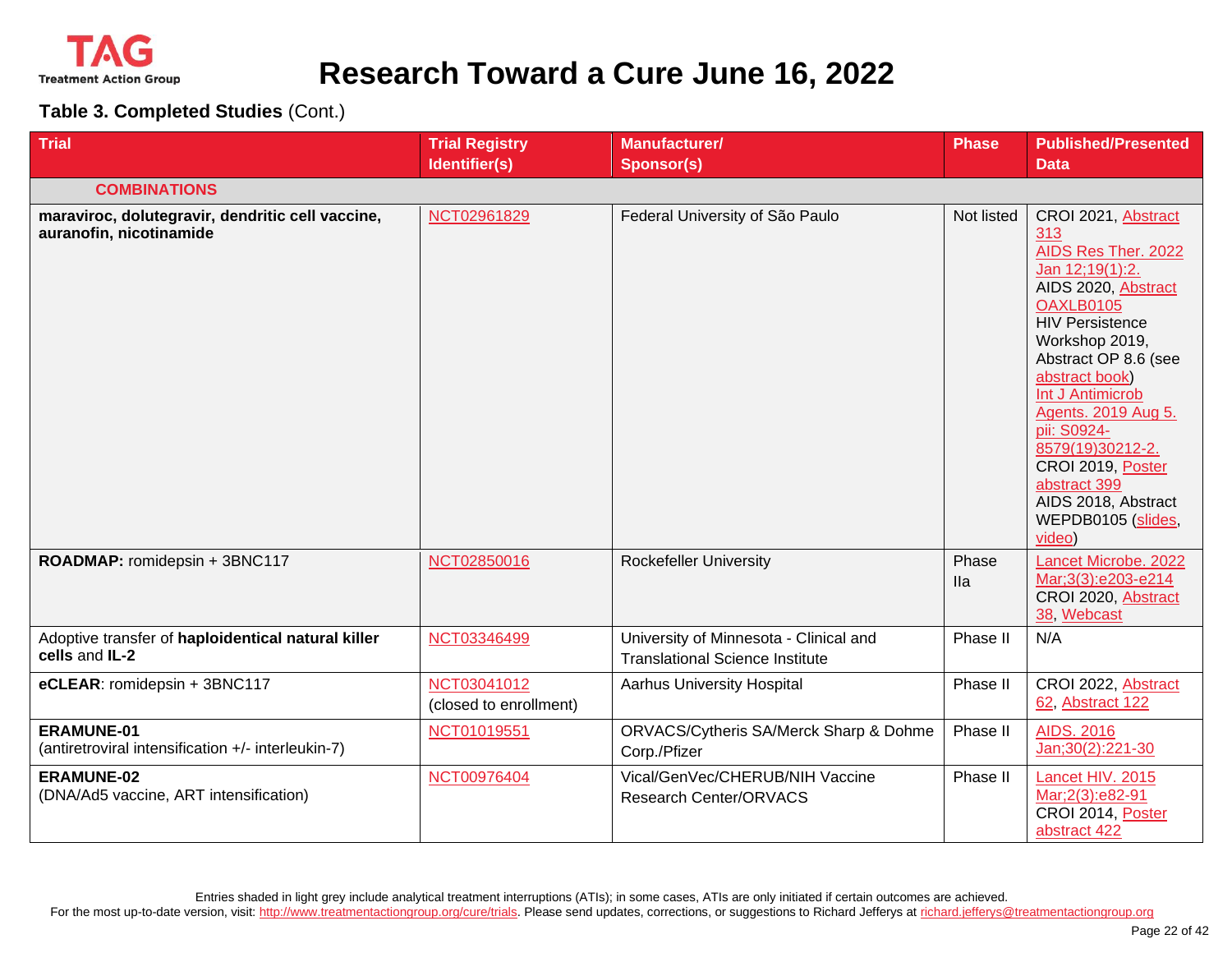

| <b>Trial</b>                                                                                                                       | <b>Trial Registry</b><br>Identifier(s)             | <b>Manufacturer/</b><br><b>Sponsor(s)</b>                                             | <b>Phase</b>  | <b>Published/Presented</b><br><b>Data</b>                                                                                     |
|------------------------------------------------------------------------------------------------------------------------------------|----------------------------------------------------|---------------------------------------------------------------------------------------|---------------|-------------------------------------------------------------------------------------------------------------------------------|
| <b>COMBINATIONS (Cont.)</b>                                                                                                        |                                                    |                                                                                       |               |                                                                                                                               |
| disulfiram + vorinostat                                                                                                            | NCT03198559<br>(suspended due to<br>neurotoxicity) | The Peter Doherty Institute for Infection and<br>Immunity                             | Phase<br>1/11 | AIDS. 2021 Sep 29.<br>CROI 2019, Abstract<br>401                                                                              |
| GTU-MultiHIV B-clade + MVA HIV-B +/-<br>vedolizumab (DNA + viral vector vaccines +/- anti-<br>$\alpha_4\beta_7$ integrin antibody) | NCT02972450                                        | Inserm-ANRS                                                                           | Phase<br>1/11 | Terminated due to the<br>bankruptcy of<br>FITBiotech                                                                          |
| Vacc-4x (peptide-based therapeutic vaccine) +<br>romidepsin                                                                        | NCT02092116                                        | Bionor Immuno AS/Celgene                                                              | Phase<br>1/11 | CROI 2019, Abstract<br>397<br>Lancet HIV 2016, July<br>7,2016                                                                 |
| Vacc-4x + lenalidomide                                                                                                             | NCT01704781                                        | Bionor Immuno AS                                                                      | Phase<br>1/11 | IAS 2015 Towards an<br>HIV Cure Symposium,<br><b>Poster Abstract PE61</b>                                                     |
| vorinostat + hydroxychloroquine + maraviroc<br>(VHM)                                                                               | NCT02475915<br>NCT02470351 (CNS<br>substudy)       | South East Asia Research Collaboration with<br>Hawaii                                 | Phase<br>1/11 | J Virus Erad. 2020 (6)<br>100004<br>AIDS 2016, Abstract<br><b>TUAX0101LB</b>                                                  |
| Adoptive transfer of haploidentical NK cells and N-<br>803                                                                         | NCT03899480                                        | University of Minnesota - Clinical and<br><b>Translational Science Institute</b>      | Phase I       | N/A                                                                                                                           |
| AGS-004 + vorinostat                                                                                                               | NCT02707900                                        | <b>NIAID</b>                                                                          | Phase I       | Sci Rep. 2020 Mar<br>20;10(1):5134.<br>IAS 2019, Poster<br>abstract MOPEB272                                                  |
| chemotherapy + maraviroc in people with non-<br>Hodgkin lymphoma                                                                   | NCT02486510                                        | Fundacion para la Investigacion Biomedica<br>del Hospital Universitario Ramon y Cajal | Phase I       | Terminated due to<br>futility criteria                                                                                        |
| Chidamide + CAR-T or TCR-T cell therapy                                                                                            | NCT03980691                                        | Guangzhou 8th People's Hospital                                                       | Phase I       | N/A                                                                                                                           |
| DCV3 (dendritic cell-based vaccine pulsed with<br>autologous inactivated HIV) + pegylated interferon                               | NCT02767193                                        | Judit Pich Martínez, Fundació Clínic per la<br>Recerca Biomèdica                      | Phase I       | Front Immunol. 2021<br>Nov 11;12:767370.<br>CROI 2020, Abstract<br>282<br>J Infect Dis. 2020 Apr<br>27;221(10):1740-<br>1742. |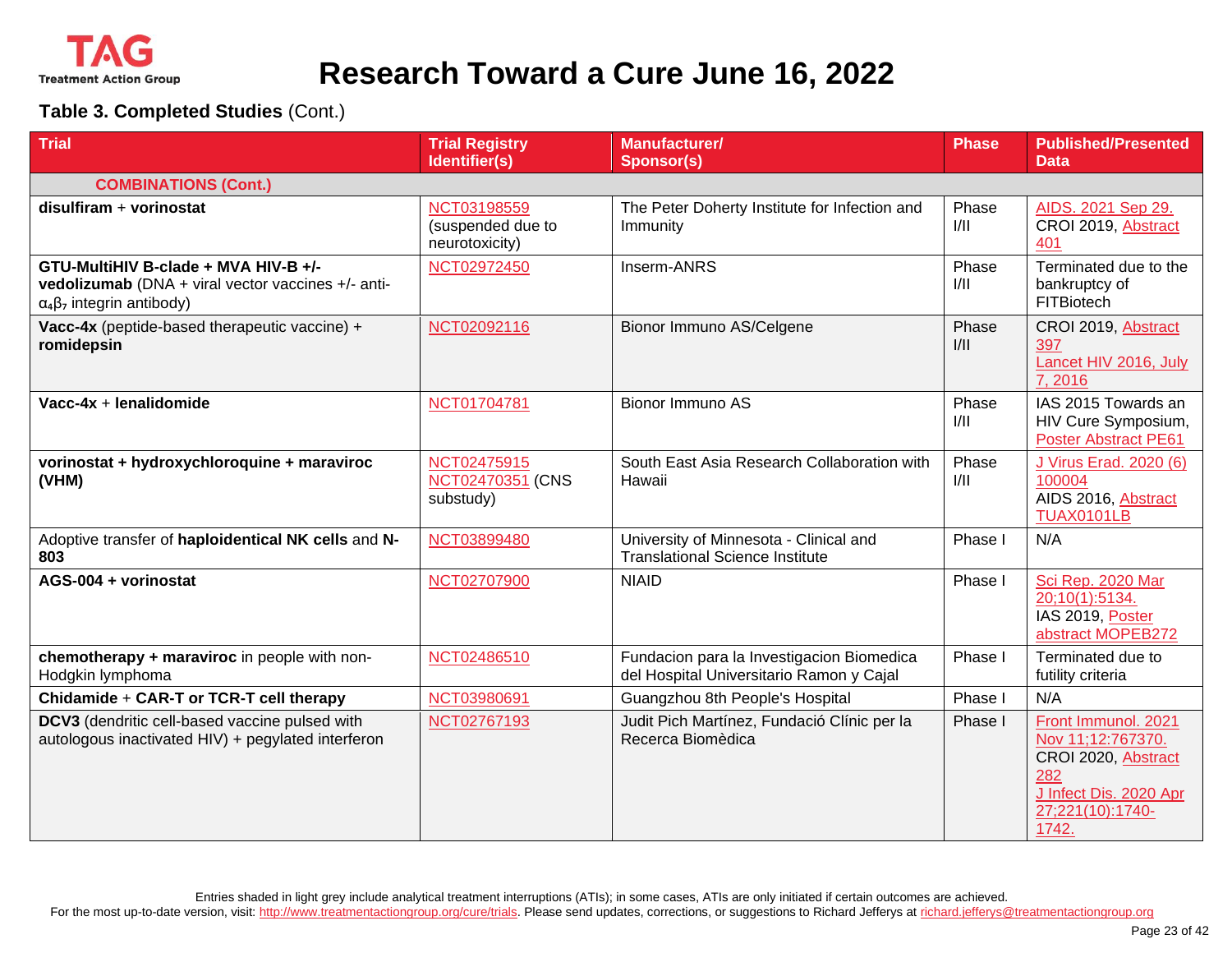

**Table 3. Completed Studies** (Cont.)

| <b>Trial</b>                                       | <b>Trial Registry</b> | Manufacturer/                                                                    | <b>Phase</b>  | <b>Published/Presented</b>                                                                                                                                                                                                                                                      |
|----------------------------------------------------|-----------------------|----------------------------------------------------------------------------------|---------------|---------------------------------------------------------------------------------------------------------------------------------------------------------------------------------------------------------------------------------------------------------------------------------|
|                                                    | Identifier(s)         | <b>Sponsor(s)</b>                                                                |               | Data                                                                                                                                                                                                                                                                            |
| <b>COMBINATIONS (Cont.)</b>                        |                       |                                                                                  |               |                                                                                                                                                                                                                                                                                 |
| MVA-B (viral vector vaccine) +/- disulfiram        | NCT01571466           | Hospital Clinic of Barcelona/HIVACAT                                             | Phase I       | PLoS One. 2015 Nov<br>6;10(11):e0141456.<br>J Antimicrob<br>Chemother. 2015 Feb<br>26. pii: dkv046.                                                                                                                                                                             |
| MVA.HIVconsv + romidepsin                          | NCT02616874           | <b>IrsiCaixa</b>                                                                 | Phase I       | Microbiome. 2022 Apr<br>11;10(1):59.<br>EBioMedicine. 2022<br>Mar 21;78:103956.<br><b>AIDS. 2021 Nov 3</b><br>J Antimicrob<br>Chemother, 2020 Dec<br>22;dkaa523.<br>Front Immunol. 2020<br>May 6;11:823.<br>CROI 2019, Abstract<br>438<br>CROI 2017, Abstract<br>119LB, Webcast |
| VRC07-523LS + vorinostat                           | NCT03803605           | University of North Carolina, Chapel Hill                                        | Phase I       | J Infect Dis. 2021 Sep<br>25:jiab487.<br>IAS 2021, Abstract<br>OALA01LB03 (video)                                                                                                                                                                                               |
| <b>CYTOKINES</b>                                   |                       |                                                                                  |               |                                                                                                                                                                                                                                                                                 |
| interleukin-2 (IL-2)                               | NCT03308786           | Case Western Reserve University                                                  | Phase II      | N/A                                                                                                                                                                                                                                                                             |
| N-803                                              | NCT02191098           | University of Minnesota - Clinical and<br><b>Translational Science Institute</b> | Phase I       | Nat Med. 2022 Jan 31.<br>CROI 2018, Poster<br>abstract 356                                                                                                                                                                                                                      |
| <b>DUAL-AFFINITY RE-TARGETING (DART) MOLECULES</b> |                       |                                                                                  |               |                                                                                                                                                                                                                                                                                 |
| <b>MGD014</b>                                      | NCT03570918           | <b>MacroGenics</b>                                                               | Phase I       | N/A                                                                                                                                                                                                                                                                             |
| <b>GENE THERAPIES</b>                              |                       |                                                                                  |               |                                                                                                                                                                                                                                                                                 |
| OZ1                                                | NCT00074997           | Janssen-Cilag Pty Ltd                                                            | Phase II      | Nat Med. 2009 Mar;<br>15(3): 285-292.                                                                                                                                                                                                                                           |
| Cal-1: Dual anti-HIV gene transfer construct       | NCT01734850           | Calimmune                                                                        | Phase<br>1/11 | Results posted in<br>clinicaltrials.gov                                                                                                                                                                                                                                         |

Entries shaded in light grey include analytical treatment interruptions (ATIs); in some cases, ATIs are only initiated if certain outcomes are achieved.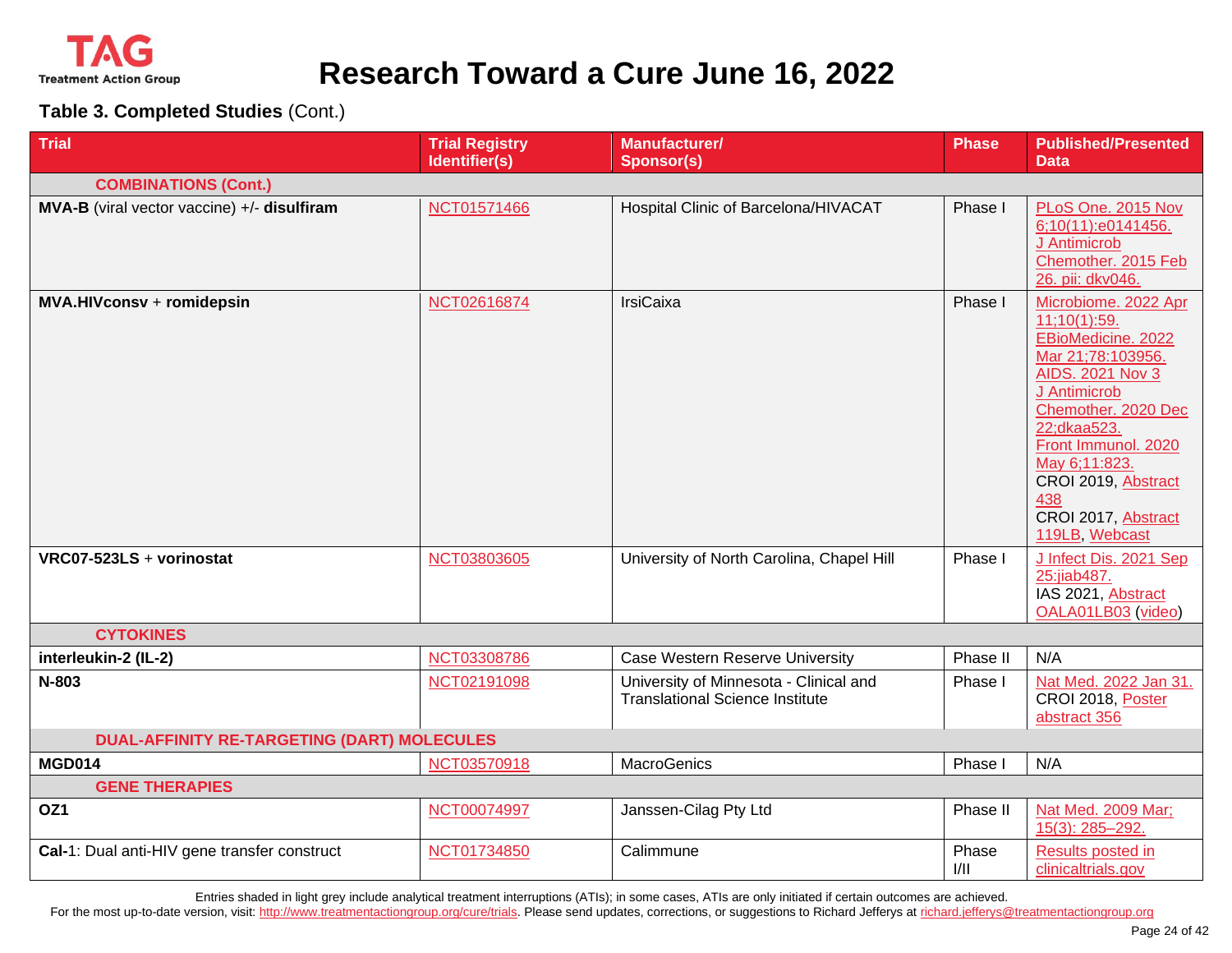

**Table 3. Completed Studies** (Cont.)

| <b>Trial</b>                                                                                    | <b>Trial Registry</b><br>Identifier(s) | Manufacturer/<br><b>Sponsor(s)</b>                | <b>Phase</b>  | <b>Published/Presented</b><br><b>Data</b>                                                                                                       |
|-------------------------------------------------------------------------------------------------|----------------------------------------|---------------------------------------------------|---------------|-------------------------------------------------------------------------------------------------------------------------------------------------|
| <b>GENE THERAPIES (Cont.)</b>                                                                   |                                        |                                                   |               |                                                                                                                                                 |
| SB-728mR-T (autologous CD4 T cells genetically<br>modified at the CCR5 gene) + cyclophosphamide | NCT02225665                            | Sangamo BioSciences                               | Phase<br>1/11 | N/A                                                                                                                                             |
| SB-728-T + cyclophosphamide                                                                     | NCT01543152                            | Sangamo BioSciences                               | Phase<br>1/11 | bioRxiv<br>2021.02.28.433290<br>CROI 2016, Poster<br>abstract 358LB<br>CROI 2015, Poster<br>abstract 434<br>CROI 2014, Abstract<br>141, Webcast |
| <b>SB-728-T</b>                                                                                 | NCT01252641                            | Sangamo BioSciences                               | Phase<br>1/11 | N/A                                                                                                                                             |
| VRX496 (gene-modified autologous CD4 T cells)                                                   | NCT00295477                            | University of Pennsylvania                        | Phase<br>1/11 | Blood. 2013 Feb 28;<br>121(9): 1524-1533                                                                                                        |
| C34-CXCR4 (autologous CD4 T cells gene-modified<br>to express HIV-inhibiting C34 peptide)       | NCT03020524                            | University of Pennsylvania                        | Phase I       | N/A                                                                                                                                             |
| HGTV43                                                                                          | No clinicaltrials.gov entry            | Enzo Biochem                                      | Phase I       | AIDS 2006, Abstract<br>MOPDA06                                                                                                                  |
| MazF-T (redirected MazF-CD4 autologous T cells)                                                 | NCT01787994                            | Takara Bio/University of Pennsylvania             | Phase I       | Mol Ther 2020 Nov 10<br>CROI 2015, Poster<br>abstract 402                                                                                       |
| Redirected high affinity Gag-specific T cells                                                   | NCT00991224                            | University of Pennsylvania/Adaptimmune            | Phase I       | Study closed (safety):<br>Mol Ther. 2015 Jul;<br>23(7): 1149-1159.                                                                              |
| SB-728mR-T + cyclophosphamide                                                                   | NCT02388594                            | University of Pennsylvania                        | Phase I       | J Clin Invest. 2021.<br>CROI 2019, Abstract<br>25, Webcast                                                                                      |
| <b>SB-728-T</b>                                                                                 | NCT01044654                            | Sangamo BioSciences                               | Phase I       | bioRxiv<br>2021.02.28.433290<br>ICAAC 2014, Abstract<br>H-643; ICAAC 2013,<br>Abstract H-1464c                                                  |
| <b>SB-728-T</b>                                                                                 | NCT00842634                            | Sangamo Biosciences/University of<br>Pennsylvania | Phase I       | N Engl J Med. 2014<br>Mar 6;370(10):901-10                                                                                                      |
| shRNA-modified CD34+ cells                                                                      | NCT03517631                            | Shanghai Public Health Clinical Center            | Phase I       | N/A                                                                                                                                             |

Entries shaded in light grey include analytical treatment interruptions (ATIs); in some cases, ATIs are only initiated if certain outcomes are achieved.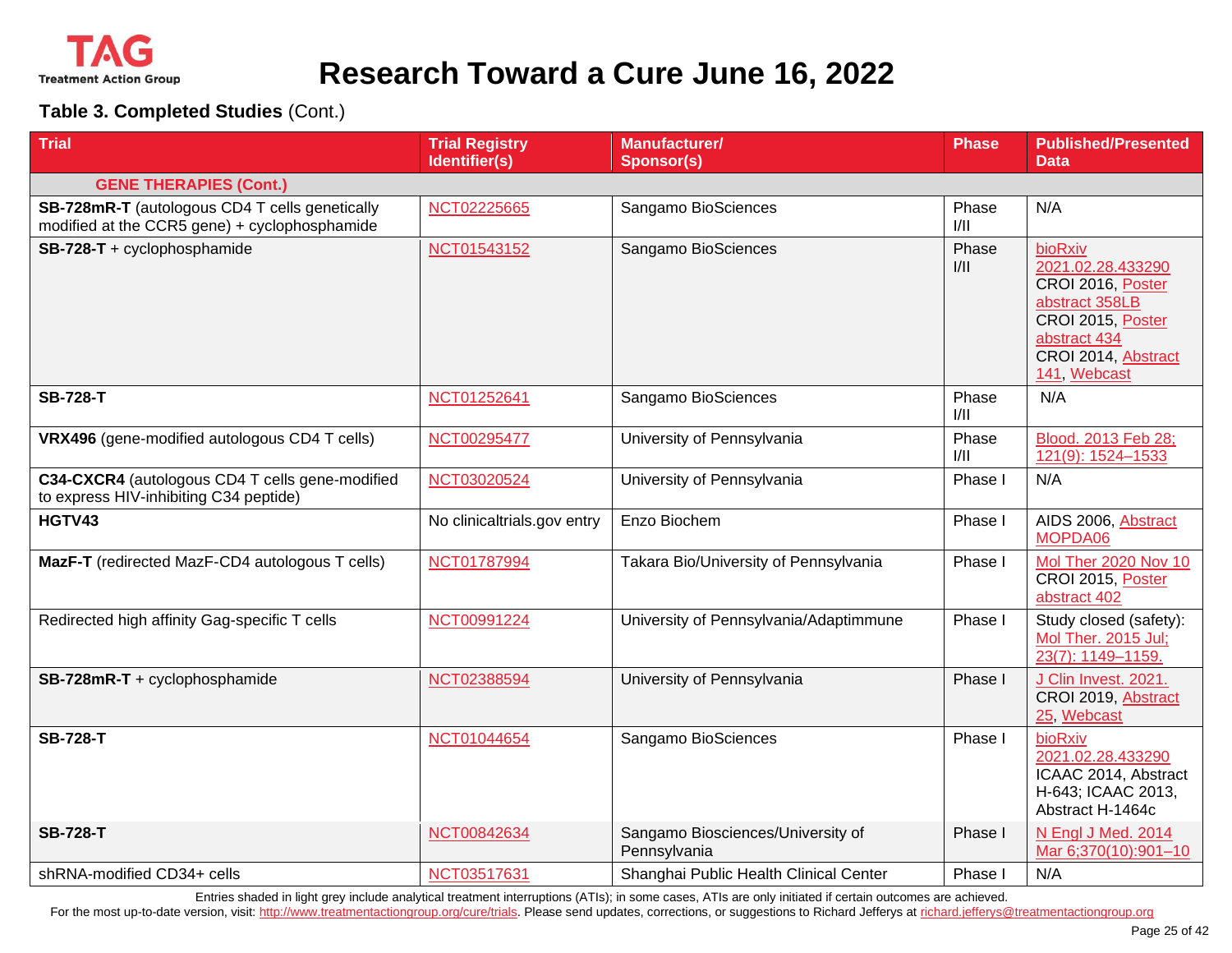

#### **Table 3. Completed Studies** (Cont.)

| <b>Trial</b>                                                                                         | <b>Trial Registry</b><br>Identifier(s) | <b>Manufacturer/</b><br><b>Sponsor(s)</b>                                            | <b>Phase</b>  | <b>Published/Presented</b><br>Data                                                                                                                                                |
|------------------------------------------------------------------------------------------------------|----------------------------------------|--------------------------------------------------------------------------------------|---------------|-----------------------------------------------------------------------------------------------------------------------------------------------------------------------------------|
| <b>GENE THERAPIES FOR HIV-POSITIVE PEOPLE WITH CANCERS</b>                                           |                                        |                                                                                      |               |                                                                                                                                                                                   |
| CRISPR CCR5 modified CD34+ cells                                                                     | NCT03164135                            | 307 Hospital of PLA (Affiliated Hospital of<br>Academy to Military Medical Sciences) | Not listed    | N Engl J Med. 2019<br>Sep 11                                                                                                                                                      |
| Stem cells gene-modified with M87o vector encoding<br>HIV-inhibiting C46 peptide                     | NCT00858793                            | Universitätsklinikum Hamburg-Eppendorf                                               | Phase<br>1/11 | N/A                                                                                                                                                                               |
| Stem cells gene-modified to encode multiple anti-HIV<br>RNAs (rHIV7-shl-TAR-CCR5RZ)                  | NCT00569985                            | City of Hope Medical Center                                                          | Phase I       | Sci Transl Med. 2010<br>Jun 16; 2(36): 36ra43.                                                                                                                                    |
| <b>HORMONES</b>                                                                                      |                                        |                                                                                      |               |                                                                                                                                                                                   |
| somatotropin (human growth hormone)                                                                  | NCT03091374                            | <b>McGill University Health Center</b>                                               | Phase II      | CROI 2021, Abstract<br>298, Webcast                                                                                                                                               |
| <b>IMAGING STUDIES</b>                                                                               |                                        |                                                                                      |               |                                                                                                                                                                                   |
| 123I radiolabeled 3BNC117                                                                            | NCT03468582                            | University of Lausanne Hospitals                                                     | Phase I       | N/A                                                                                                                                                                               |
| Radiolabeled 3BNC117 + Copper-64 radio isotope<br>followed by MRI/PET scanning to detect HIV in vivo | NCT03063788                            | <b>Bayside Health</b>                                                                | Phase I       | EBioMedicine. 2021<br>Feb 25;65:103252.<br>AIDS 2020, Abstract<br><b>PEA0060</b>                                                                                                  |
| <b>IMMUNE CHECKPOINT INHIBITORS</b>                                                                  |                                        |                                                                                      |               |                                                                                                                                                                                   |
| durvalumab (anti-PD-L1 antibody) in solid tumors                                                     | NCT03094286                            | Spanish Lung Cancer Group                                                            | Phase II      | ESMO 2020, Abstract<br>1275P<br>JAMA Oncol. 2020 Jul<br>1;6(7):1063-1067                                                                                                          |
| cemiplimab (anti-PD-1 antibody)                                                                      | NCT03787095                            | <b>NIAID</b>                                                                         | Phase<br>1/11 | J Acquir Immune Defic<br>Syndr. 2021 Aug<br>15;87(5):e234-e236.<br>Pre-CROI Community<br><b>HIV Cure Research</b><br>Workshop 2020<br>(slides, video)<br><b>ACTG</b> announcement |
| BMS-936559 (anti-PD-L1 antibody)                                                                     | NCT02028403                            | National Institute of Allergy and Infectious<br>Diseases (NIAID)                     | Phase I       | J Infect Dis. 2017 Jun<br>1;215(11):1725-1733<br>CROI 2016, Abstract<br>25, Webcast                                                                                               |

Entries shaded in light grey include analytical treatment interruptions (ATIs); in some cases, ATIs are only initiated if certain outcomes are achieved.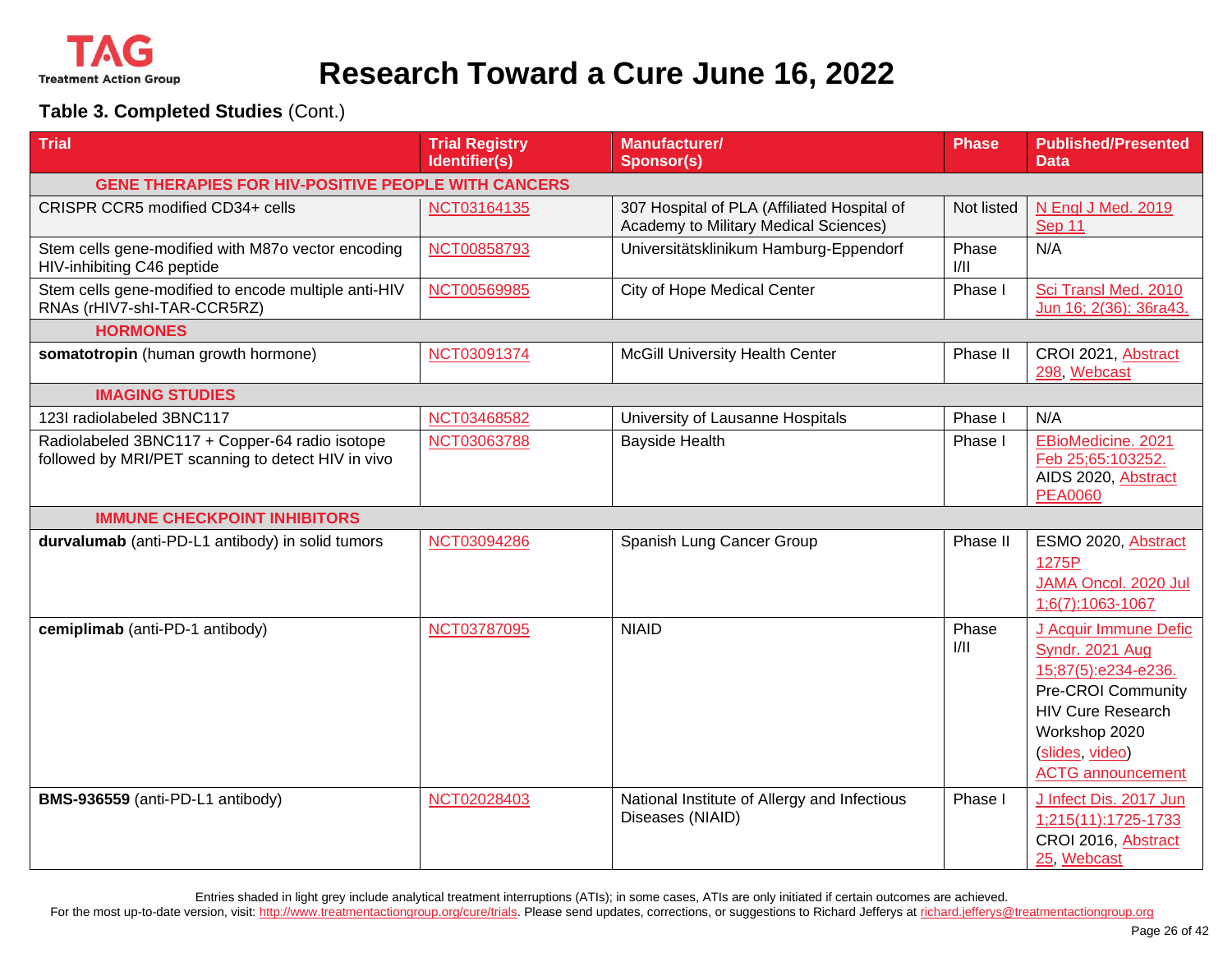

**Table 3. Completed Studies** (Cont.)

| <b>Trial</b>                                      | <b>Trial Registry</b><br>Identifier(s) | Manufacturer/<br><b>Sponsor(s)</b>                                                                               | <b>Phase</b>     | <b>Published/Presented</b><br><b>Data</b>                                                           |  |  |  |
|---------------------------------------------------|----------------------------------------|------------------------------------------------------------------------------------------------------------------|------------------|-----------------------------------------------------------------------------------------------------|--|--|--|
| <b>IMMUNE CHECKPOINT INHIBITORS (Cont.)</b>       |                                        |                                                                                                                  |                  |                                                                                                     |  |  |  |
| ipilimumab (anti-CTLA-4 antibody)                 | NCT03407105                            | Medarex                                                                                                          | Phase I          | PLoS One. 2018 Jun<br>7;13(6):e0198158                                                              |  |  |  |
| <b>IRON CHELATORS</b>                             |                                        |                                                                                                                  |                  |                                                                                                     |  |  |  |
| deferiprone                                       | NCT02456558                            | ApoPharma                                                                                                        | Phase I          | N/A                                                                                                 |  |  |  |
| <b>JANUS KINASE INHIBITORS</b>                    |                                        |                                                                                                                  |                  |                                                                                                     |  |  |  |
| ruxolitinib                                       | NCT02475655                            | <b>NIAID</b>                                                                                                     | Phase II         | J Clin Pharmacol.<br>2021 Jun 24.<br>Clin Infect Dis. 2021<br>CROI 2019, Abstract<br>37, Webcast    |  |  |  |
| <b>LATENCY-REVERSING AGENTS</b>                   |                                        |                                                                                                                  |                  |                                                                                                     |  |  |  |
| disulfiram (acetaldehyde dehydrogenase inhibitor) | NCT01286259                            | University of California, San Francisco/<br>Johns Hopkins University/amfAR                                       | Not<br>specified | Clin Infect Dis. 2014<br>58 (6): 883-90                                                             |  |  |  |
| <b>Chidamide</b>                                  | NCT02902185                            | Tang-Du Hospital                                                                                                 | Phase<br>II/III  | N/A                                                                                                 |  |  |  |
| vorinostat (HDAC inhibitor)                       | NCT01365065                            | <b>Bayside Health/Merck</b>                                                                                      | Phase II         | PLoS Pathog.<br>2014;10(10):e1004473                                                                |  |  |  |
| valproic acid (HDAC inhibitor)                    | NCT00289952                            | McGill University/Canadian Foundation for<br>AIDS Research/CIHR Canadian HIV Trials<br>Network                   | Phase II         | <b>HIV Med. 2012</b><br>May; 13(5): 291-6                                                           |  |  |  |
| valproic acid                                     | NCT00614458                            | University of North Carolina at Chapel<br>Hill/NIAID/Abbott/Merck Sharp & Dohme                                  | Phase II         | PLoS One. 2010 5(2):<br>e9390                                                                       |  |  |  |
| <b>Chidamide</b> (HDAC inhibitor)                 | NCT02513901                            | Tang-Du Hospital                                                                                                 | Phase<br>1/11    | <b>HIV Med. 2020</b><br>Dec; 21(11): 747-757.<br>AIDS 2018, Abstract<br>WEAA0101 (slides,<br>video) |  |  |  |
| disulfiram                                        | NCT01944371                            | University of California, San<br>Francisco/Monash University/amfAR                                               | Phase<br>1/11    | CROI 2015, Poster<br>abstract 428LB                                                                 |  |  |  |
| panobinostat (HDAC inhibitor)                     | NCT01680094                            | University of Aarhus/Massachusetts General<br>Hospital/Monash University/Karolinska<br>Institutet/Novartis/amfAR | Phase<br>1/11    | CROI 2015, Abstract<br>109, Webcast<br>The Lancet HIV. 2014<br>Oct; 1(1): e13-e21                   |  |  |  |

Entries shaded in light grey include analytical treatment interruptions (ATIs); in some cases, ATIs are only initiated if certain outcomes are achieved.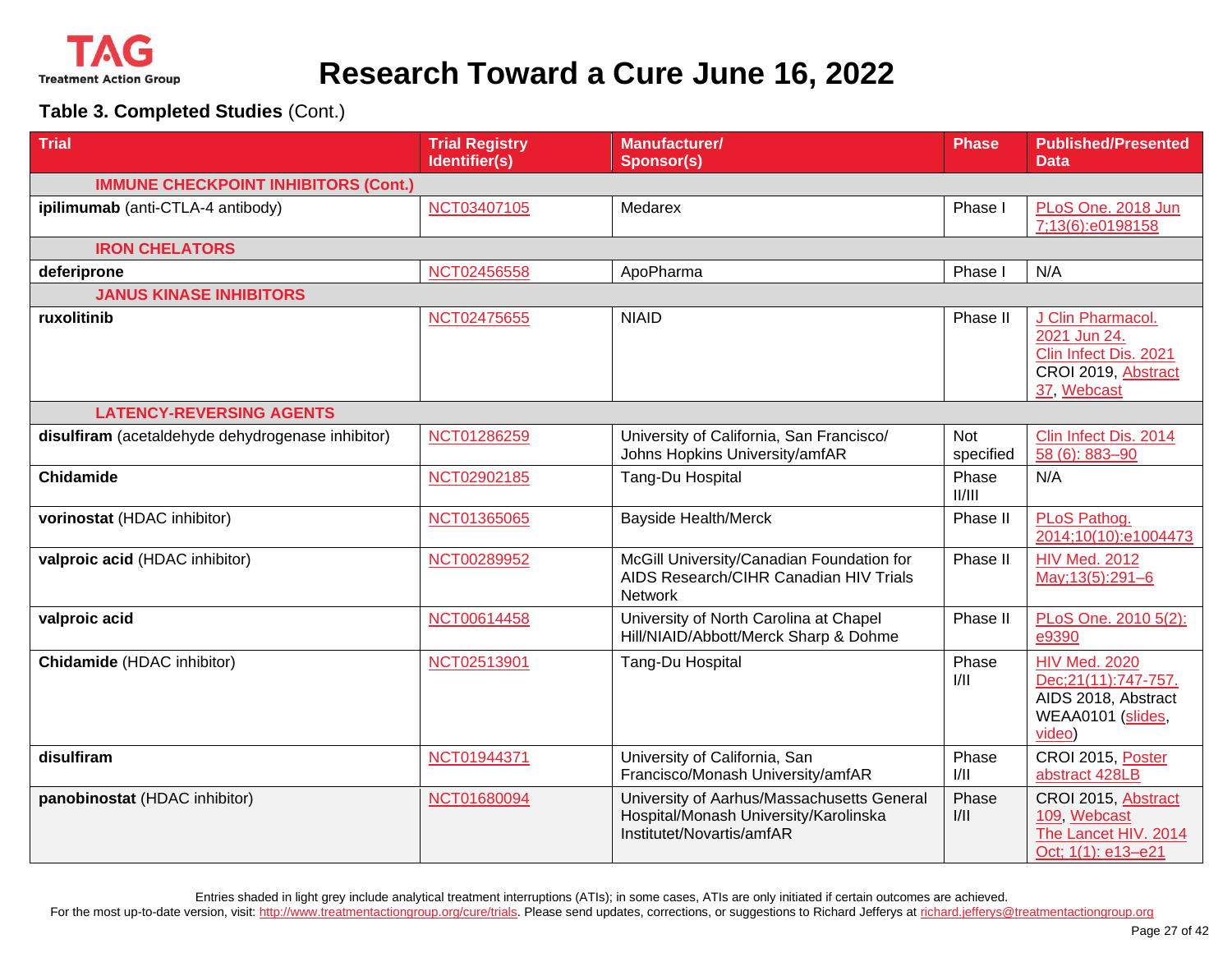

| <b>Trial</b>                                                               | <b>Trial Registry</b><br>Identifier(s) | <b>Manufacturer/</b><br><b>Sponsor(s)</b>                                             | <b>Phase</b>  | <b>Published/Presented</b><br><b>Data</b>                                                                                             |
|----------------------------------------------------------------------------|----------------------------------------|---------------------------------------------------------------------------------------|---------------|---------------------------------------------------------------------------------------------------------------------------------------|
| <b>LATENCY-REVERSING AGENTS (Cont.)</b>                                    |                                        |                                                                                       |               |                                                                                                                                       |
| romidepsin (HDAC inhibitor)                                                | NCT01933594                            | AIDS Clinical Trials Group/NIAID/Gilead                                               | Phase<br>1/11 | The Journal of Infectious<br>Diseases, jiaa777<br>CROI 2019, Abstract 26,<br>Webcast<br>CROI 2018, Abstract 72,<br>Webcast            |
| valproic acid + pyrimethamine                                              | NCT03525730                            | <b>Erasmus Medical Center</b>                                                         | Phase<br>I/II | N/A                                                                                                                                   |
| vorinostat                                                                 | NCT01319383                            | University of North Carolina at Chapel<br>Hill/NIAID/Merck.                           | Phase<br>1/11 | J Clin Invest. 2017 Aug<br>1;127(8):3126-3135.<br>J Infect Dis. 2014 Sep<br>1;210(5):728-35<br>Nature. 2012 Jul<br>25;487(7408):482-5 |
| bryostatin 1 (PKC agonist)                                                 | NCT02269605                            | Fundacion para la Investigacion Biomedica<br>del Hospital Universitario Ramon y Cajal | Phase I       | <b>AIDS. 2016 Jun</b><br>1;30(9):1385-92.                                                                                             |
| <b>MTOR INHIBITORS</b>                                                     |                                        |                                                                                       |               |                                                                                                                                       |
| Impact of Everolimus on HIV persistence post<br>kidney or liver transplant | NCT02429869                            | <b>UCSF</b>                                                                           | Phase<br>IV   | Am J Transplant. 2020<br>Aug 11                                                                                                       |
| <b>Sirolimus</b>                                                           | NCT02440789                            | <b>ACTG</b>                                                                           | Phase<br>1/11 | CROI 2019, Abstract<br>131, Webcast                                                                                                   |
| metformin                                                                  | NCT02659306                            | McGill University Health Center                                                       | Phase I       | EBioMedicine 65 (2021)<br>103270<br>CROI 2020, Poster<br>abstract 229<br>CROI 2019, Poster<br>abstract 301                            |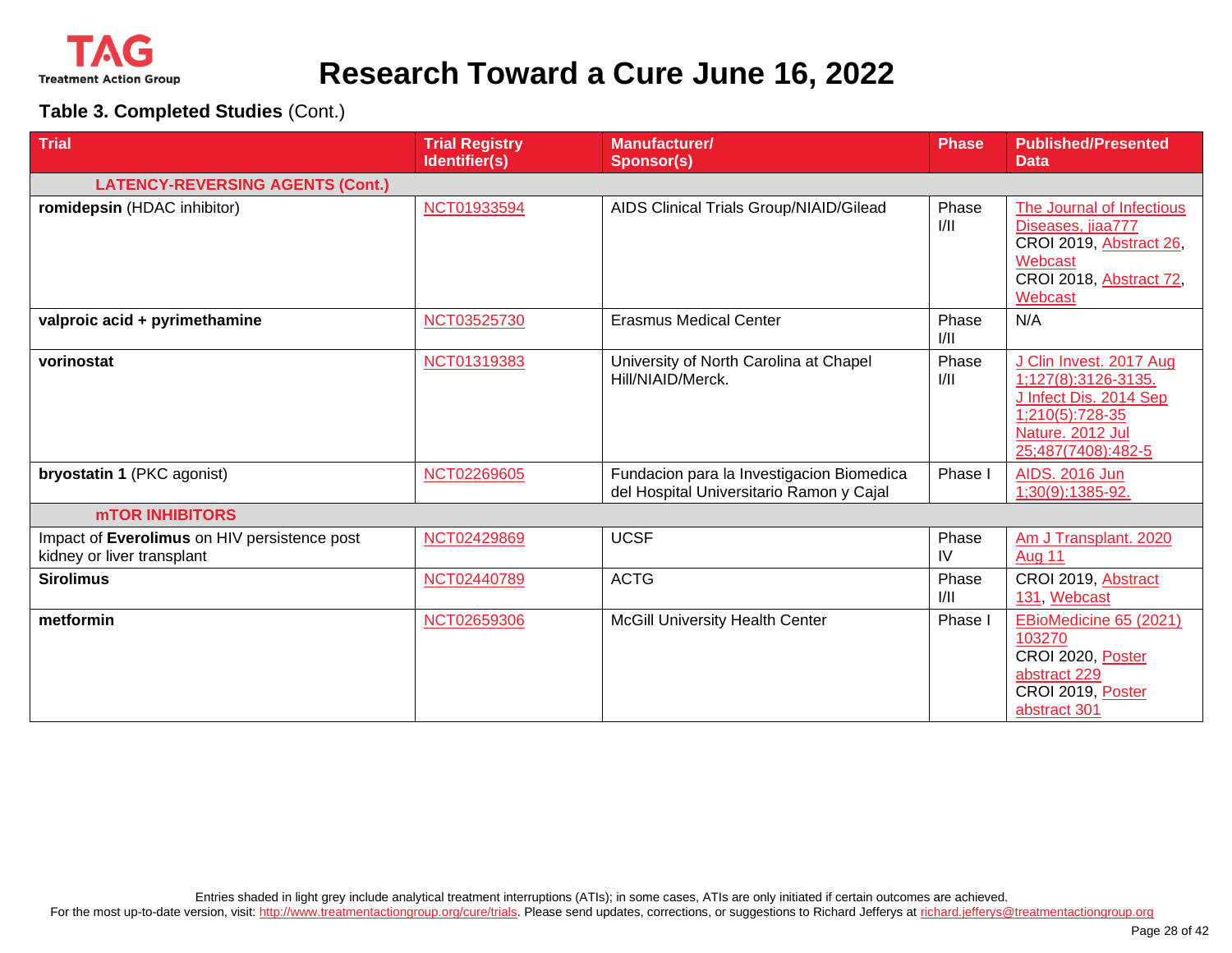

**Table 3. Completed Studies** (Cont.)

| <b>Trial</b>                                                                                                                                                           | <b>Trial Registry</b><br>Identifier(s) | Manufacturer/<br><b>Sponsor(s)</b> | Phase | <b>Published/Presented</b><br><b>Data</b>                                                                                                                                                                                                                                                                                                                          |
|------------------------------------------------------------------------------------------------------------------------------------------------------------------------|----------------------------------------|------------------------------------|-------|--------------------------------------------------------------------------------------------------------------------------------------------------------------------------------------------------------------------------------------------------------------------------------------------------------------------------------------------------------------------|
| <b>OBSERVATIONAL STUDIES</b>                                                                                                                                           |                                        |                                    |       |                                                                                                                                                                                                                                                                                                                                                                    |
| ACTG A5321: Decay of HIV-1 reservoirs in subjects<br>on long-term antiretroviral therapy: The ACTG HIV<br>reservoirs cohort (AHRC) study                               | N/A                                    | <b>AIDS Clinical Trials Group</b>  | N/A   | <b>Front Cell Infect</b><br>Microbiol. 2022 Feb<br>10;12:757846.<br>J Infect Dis. 2022:jiac030<br>medRxiv<br>2021.11.08.21266096<br>CROI 2021, Abstract<br>241, Webcast<br>HIV Persistence 2019,<br>Abstracts OP 4.6, 5.6 &<br>PP 4.4 (see abstract<br>book)<br>CROI 2018, Abstract<br>119, Webcast<br>Abstract 403LB<br>PLoS Pathog. 2017 Apr;<br>13(4): e1006285 |
| ANRS EP 44: Residual replication of HIV-1 in the gut<br>associated lymphoid tissue (GALT)                                                                              | NCT01038401                            | Inserm-ANRS                        | N/A   | N/A                                                                                                                                                                                                                                                                                                                                                                |
| ANRS EP63: A chronological study of the formation<br>of HIV cellular reservoirs through the expression of<br>surface markers on CD4+ T lymphocytes, including<br>CD32a | NCT03298360                            | Inserm-ANRS                        | N/A   | N/A                                                                                                                                                                                                                                                                                                                                                                |
| <b>APACHE:</b> Monitored antiretroviral pause in<br>chronically infected HIV+ individuals with long-lasting<br>suppressed viremia                                      | NCT03198325                            | Ospedale San Raffaele              | N/A   | PLoS One. 2022 Mar<br>15;17(3):e0265348.<br>Viruses. 2021 Jul<br>19;13(7):1403.<br>AIDS: May 14, 2021<br>J Antimicrob Chemother.<br>2021 Mar 7:dkab060.<br>J Antimicrob Chemother.<br>2020 Jun 15:dkaa231.<br>HIV Persistence 2019,<br>Abstract PP 5.7.10 (see<br>abstract book)<br>J Antimicrob Chemother.<br>2019 April 23. pii: dkz138                          |

Entries shaded in light grey include analytical treatment interruptions (ATIs); in some cases, ATIs are only initiated if certain outcomes are achieved.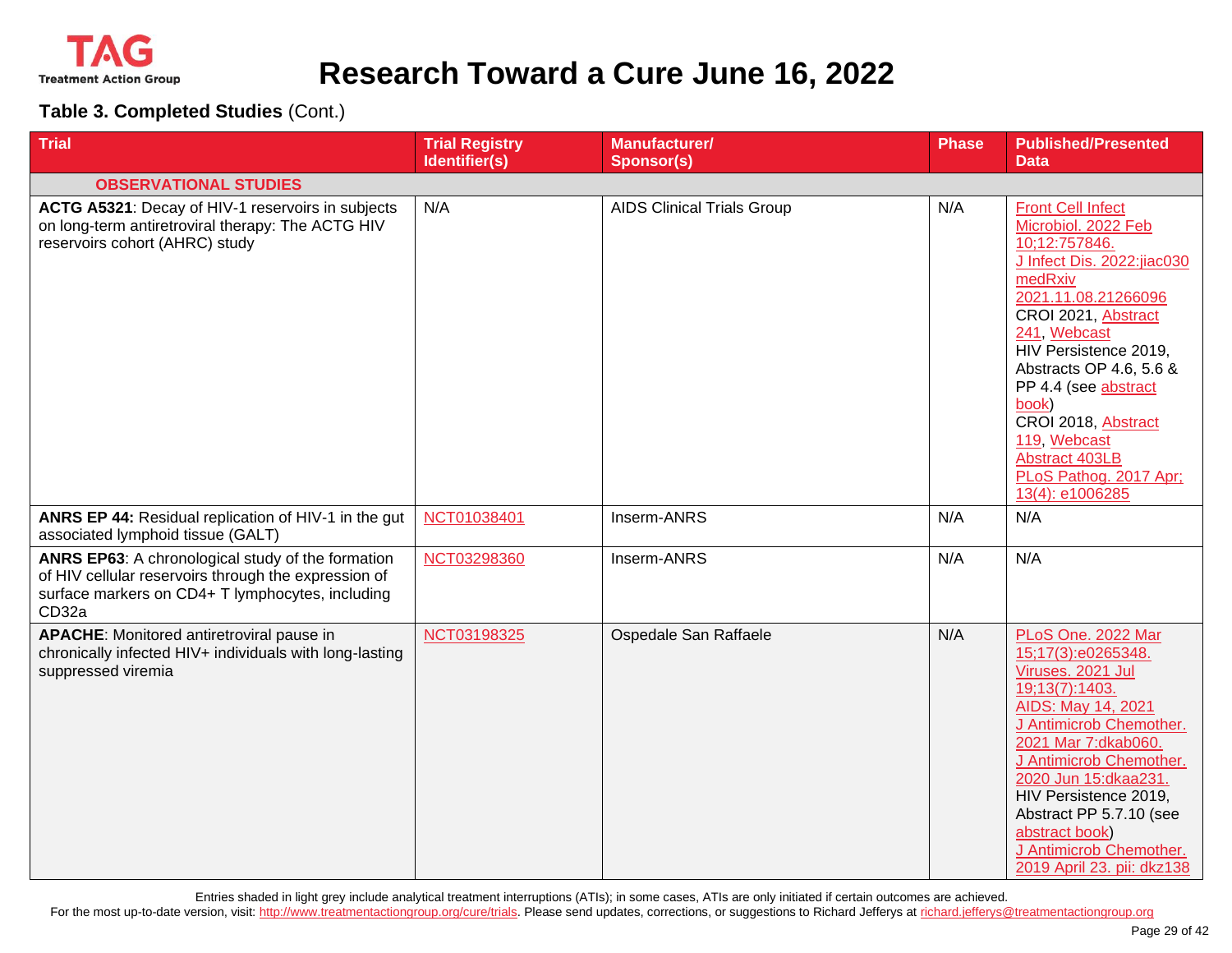

**Table 3. Completed Studies** (Cont.)

| <b>Trial</b>                                                                                                   | <b>Trial Registry</b><br>Identifier(s) | <b>Manufacturer/</b><br><b>Sponsor(s)</b>                                                                                              | <b>Phase</b> | <b>Published/Presented</b><br><b>Data</b>                                                                                                                                                                                                                   |
|----------------------------------------------------------------------------------------------------------------|----------------------------------------|----------------------------------------------------------------------------------------------------------------------------------------|--------------|-------------------------------------------------------------------------------------------------------------------------------------------------------------------------------------------------------------------------------------------------------------|
| <b>OBSERVATIONAL STUDIES (Cont.)</b>                                                                           |                                        |                                                                                                                                        |              |                                                                                                                                                                                                                                                             |
| Biomarkers to predict time to plasma HIV RNA<br>rebound (ACTG A5345)                                           | NCT03001128                            | <b>AIDS Clinical Trials Group</b>                                                                                                      | N/A          | <b>AIDS Res Hum</b><br>Retroviruses. 2022 Mar<br>24.<br>CROI 2022, Abstract 379<br>Clin Infect Dis. 2021 Jun<br>12;ciab541.<br>CROI 2021, Abstract<br>311, Webcast<br>AIDS 2020, Abstract<br>PDB0102                                                        |
| CHERUB 003<br>(prospective HIV chemotherapy cohort study)                                                      | NCT01902693                            | Imperial College London/CHERUB                                                                                                         | N/A          | N/A                                                                                                                                                                                                                                                         |
| <b>CLEAC:</b> Comparison of late versus early<br>antiretroviral therapy in HIV-infected children               | NCT02674867                            | Inserm-ANRS                                                                                                                            | N/A          | Front Immunol. 2021 Apr<br>22;12:662894.<br>Clin Infect Dis. ciaa1931<br>AIDS 2018, Abstract<br><b>WEAB0208LB</b> (slides)                                                                                                                                  |
| Effects of dolutegravir based regimen on HIV-1<br>reservoir and immune activation                              | NCT02557997                            | University Hospital, Strasbourg, France                                                                                                | N/A          | J Antimicrob Chemother.<br>2017 Dec 13.                                                                                                                                                                                                                     |
| EPIC4: Early Pediatric Initiation: Canada Child cure<br><b>Cohort Study</b>                                    | <b>CTN S 281</b>                       | Canadian Institutes of Health Research<br>(CIHR)/Canadian Foundation for AIDS<br>Research (CANFAR)/International AIDS<br>Society (IAS) | N/A          | AIDS: December 02,<br>2019<br>Clin Infect Dis. 2019 Mar<br>28. pii: ciz251<br>2015 IAS Towards an<br>HIV Cure Symposium,<br><b>Abstract PE69LB</b><br>AIDS 2014, Abstract<br>TUAB0206LB (video)<br><b>Clin Infect Dis. (2014) 59</b><br>$(7): 1012 - 1019.$ |
| <b>EURECA:</b> Exploratory study of cellular reservoirs in<br>blood                                            | NCT02858414                            | Centre Hospitalier Universitaire de<br>Besancon                                                                                        | N/A          | Viruses. 2018 Apr<br>$13;10(4)$ .                                                                                                                                                                                                                           |
| <b>FXReservoir:</b> Study of the effects of farnesoid X<br>receptor ligands on reactivation of latent provirus | NCT03618862                            | Hospices Civils de Lyon                                                                                                                | N/A          | N/A                                                                                                                                                                                                                                                         |
| Genotyping FcyRs genes                                                                                         | NCT03130296                            | University Hospital, Strasbourg, France                                                                                                | N/A          | Genes Immun. 2020<br>Aug; 21(4): 263-268                                                                                                                                                                                                                    |

Entries shaded in light grey include analytical treatment interruptions (ATIs); in some cases, ATIs are only initiated if certain outcomes are achieved.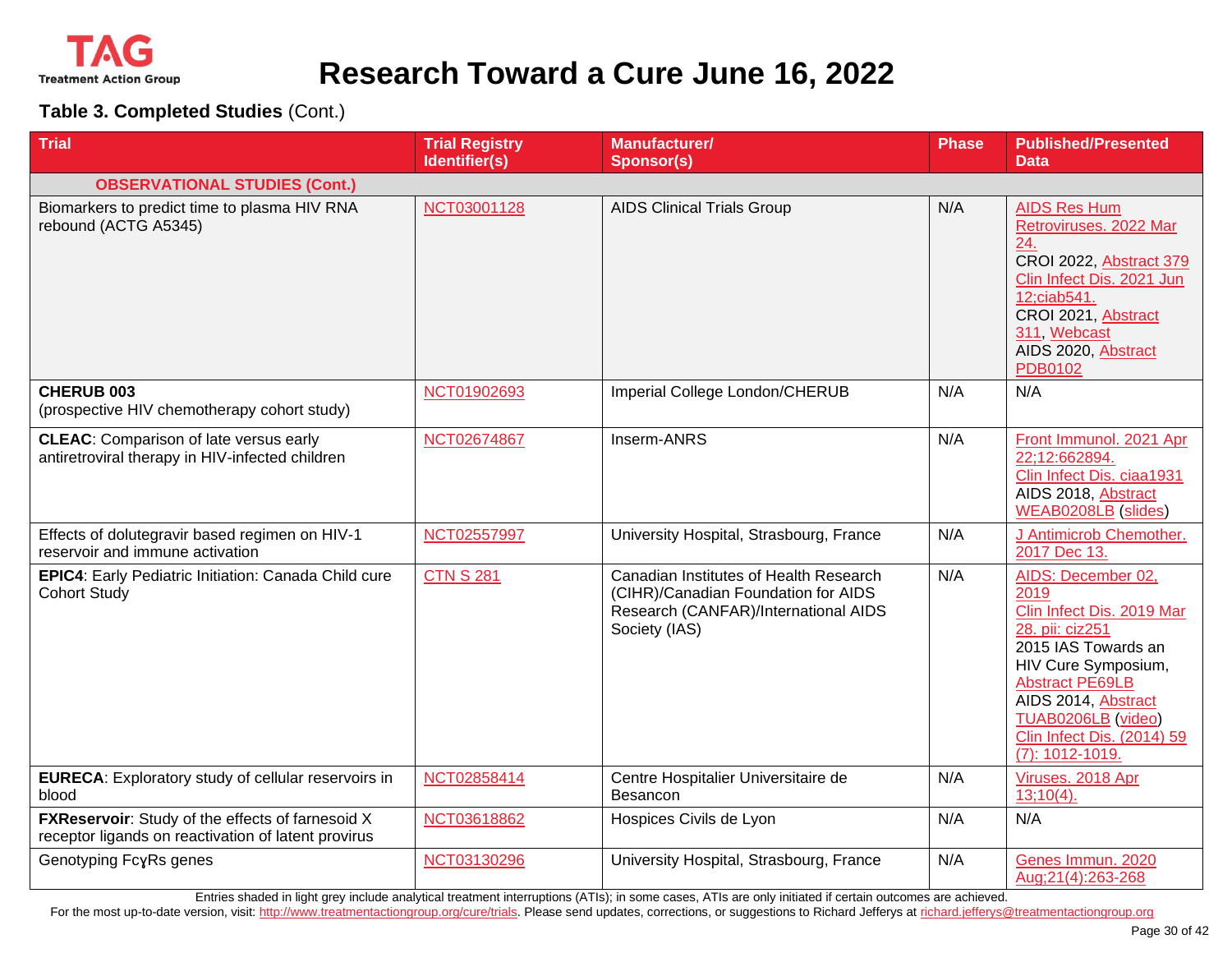

| <b>Trial</b>                                                                                                                                     | <b>Trial Registry</b><br>Identifier(s) | <b>Manufacturer/</b><br><b>Sponsor(s)</b> | <b>Phase</b> | <b>Published/Presented</b><br><b>Data</b>                                                                                                                                                                                                                                                                |
|--------------------------------------------------------------------------------------------------------------------------------------------------|----------------------------------------|-------------------------------------------|--------------|----------------------------------------------------------------------------------------------------------------------------------------------------------------------------------------------------------------------------------------------------------------------------------------------------------|
| <b>OBSERVATIONAL STUDIES (Cont.)</b>                                                                                                             |                                        |                                           |              |                                                                                                                                                                                                                                                                                                          |
| <b>HCURE:</b> Impact of HCV DAAs on antiviral immunity<br>& HIV reservoir in HIV-HCV coinfection                                                 | NCT03244371                            | Assistance Publique Hopitaux De Marseille | N/A          | N/A                                                                                                                                                                                                                                                                                                      |
| HIV-PRADA: HIV persistence in lymph node and<br>peripheral blood                                                                                 | NCT03426189                            | University of Melbourne                   | N/A          | CROI 2021, Abstract<br>301. Webcast                                                                                                                                                                                                                                                                      |
| HIV resistance and treatment strategies                                                                                                          | NCT00581802                            | <b>NIAID</b>                              | N/A          | N/A                                                                                                                                                                                                                                                                                                      |
| HIV-STAR: HIV sequencing after treatment<br>interruption to identify the clinically relevant<br>anatomical reservoir                             | NCT02641756                            | University Hospital, Ghent                | N/A          | Cell Rep. 2022 Apr<br>26;39(4):110739.<br>IAS 2021, Abstract<br>PEA036 (poster, video)<br>J Virus Erad. 2021 Jan<br>23;7(1):100029.<br>CROI 2020, Abstract 324<br>Cell Host Microbe. 2019<br>Sep 11;26(3):347-358.e7.<br>AIDS 2018, Abstract<br>WEAA0201 (slides,<br>video), poster abstract<br>THPEB096 |
| HSCT-HIV: Allogeneic hematopoietic stem cell<br>transplantation in HIV+ patients                                                                 | NCT02732457                            | Kirby Institute                           | N/A          | <b>Terminated by Protocol</b><br><b>Steering Committee</b>                                                                                                                                                                                                                                               |
| ImmunoCo27: Co-adaptation between HIV and CD8<br>cellular immunity                                                                               | NCT02886416                            | Inserm-ANRS                               | N/A          | N/A                                                                                                                                                                                                                                                                                                      |
| <b>IMPAACT 2015:</b> Evaluation of the HIV-1 reservoir in<br>the CNS of perinatally-infected youth and young<br>adults with cognitive impairment | NCT03416790                            | <b>IMPAACT</b>                            | N/A          | N/A                                                                                                                                                                                                                                                                                                      |
| Impact of ART adherence on HIV persistence and<br>inflammation                                                                                   | NCT02797093                            | University of Colorado, Denver            | N/A          | N/A                                                                                                                                                                                                                                                                                                      |
| Impact of a short-term ATI and re-initiation of<br>antiretroviral therapy on immunologic and virologic<br>parameters in HIV+ individuals         | NCT03225118                            | <b>NIAID</b>                              | N/A          | J Infect Dis. 2020 May<br>22:jiaa270.                                                                                                                                                                                                                                                                    |
| In vitro autologous vaccine development to activate<br>HIV reservoirs                                                                            | <b>UK CPMS17532</b>                    | Imperial College London/amfAR             | N/A          | N/A                                                                                                                                                                                                                                                                                                      |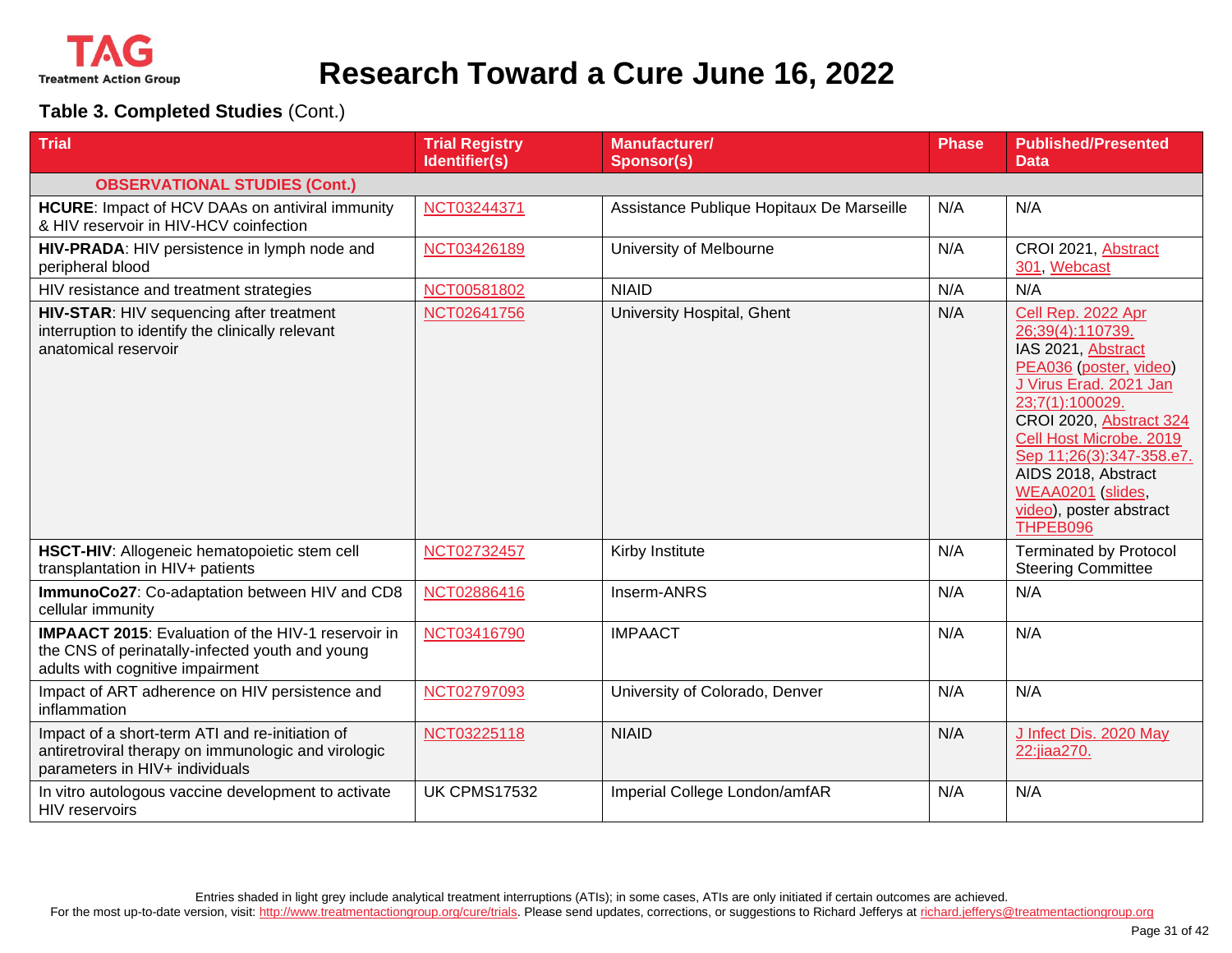

| <b>Trial</b>                                                                                     | <b>Trial Registry</b><br>Identifier(s)                                                        | <b>Manufacturer/</b><br><b>Sponsor(s)</b>                                                                                                                                                          | Phase | <b>Published/Presented</b><br><b>Data</b>                                                                                                                                                                                                                       |
|--------------------------------------------------------------------------------------------------|-----------------------------------------------------------------------------------------------|----------------------------------------------------------------------------------------------------------------------------------------------------------------------------------------------------|-------|-----------------------------------------------------------------------------------------------------------------------------------------------------------------------------------------------------------------------------------------------------------------|
| <b>OBSERVATIONAL STUDIES (Cont.)</b>                                                             |                                                                                               |                                                                                                                                                                                                    |       |                                                                                                                                                                                                                                                                 |
| ISALA: Analytical treatment interruption in HIV<br>positive patients                             | NCT02590354                                                                                   | Institute of Tropical Medicine, Belgium                                                                                                                                                            | N/A   | J Int AIDS Soc. 2020<br>Feb;23(2):e25453.<br>CROI 2019, Poster<br>abstract 389, Webcast                                                                                                                                                                         |
| Long-term effects of ART in acute HIV infection                                                  | ChiCTR1800015006                                                                              | Key Laboratory of AIDS Immunology of<br>National Health and Family Planning<br>Commission, Department of Laboratory<br>Medicine, The First Affiliated Hospital, China<br><b>Medical University</b> | N/A   | N/A                                                                                                                                                                                                                                                             |
| LoViReT: Low viral reservoir treated patients                                                    | NCT02972931                                                                                   | <b>IrsiCaixa</b>                                                                                                                                                                                   | N/A   | J Intern Med. 2022 Mar<br>28.<br>EBioMedicine. 2020 Jun<br>21;57:102830.<br>CROI 2020, Abstract 374<br><b>HIV Persistence</b><br>Workshop 2019, Abstract<br>OP 3.5 (see abstract<br>book)<br><b>HIV Persistence</b><br>Workshop 2017, Abstract<br><b>OP 8.6</b> |
| <b>MUCOVIR:</b> Exploration of HIV reservoirs                                                    | NCT01019044                                                                                   | Objectif Recherche Vaccins SIDA                                                                                                                                                                    | N/A   | <b>JAIDS. 2013 Mar</b><br>$1;62(3):255-9$                                                                                                                                                                                                                       |
| PembroHIV: Treatment with immunological<br>checkpoint inhibitors of HIV+ individuals with cancer | NCT03767465                                                                                   | <b>IrsiCaixa</b>                                                                                                                                                                                   | N/A   | <b>HIV Persistence</b><br>Workshop 2019, Abstract<br>PP 4.2 (see abstract<br>book)                                                                                                                                                                              |
| <b>PITCH:</b> Prospective interruption of therapy towards a<br>cure for HIV pilot study          | <b>NHS Health Research</b><br>Authority approval (not<br>entered into any online<br>registry) | University of Oxford                                                                                                                                                                               | N/A   | <b>CROI 2022, Abstract 266</b><br><b>BHIVA Digital</b><br>Conference, Nov 22-24,<br>2020, Abstract P22                                                                                                                                                          |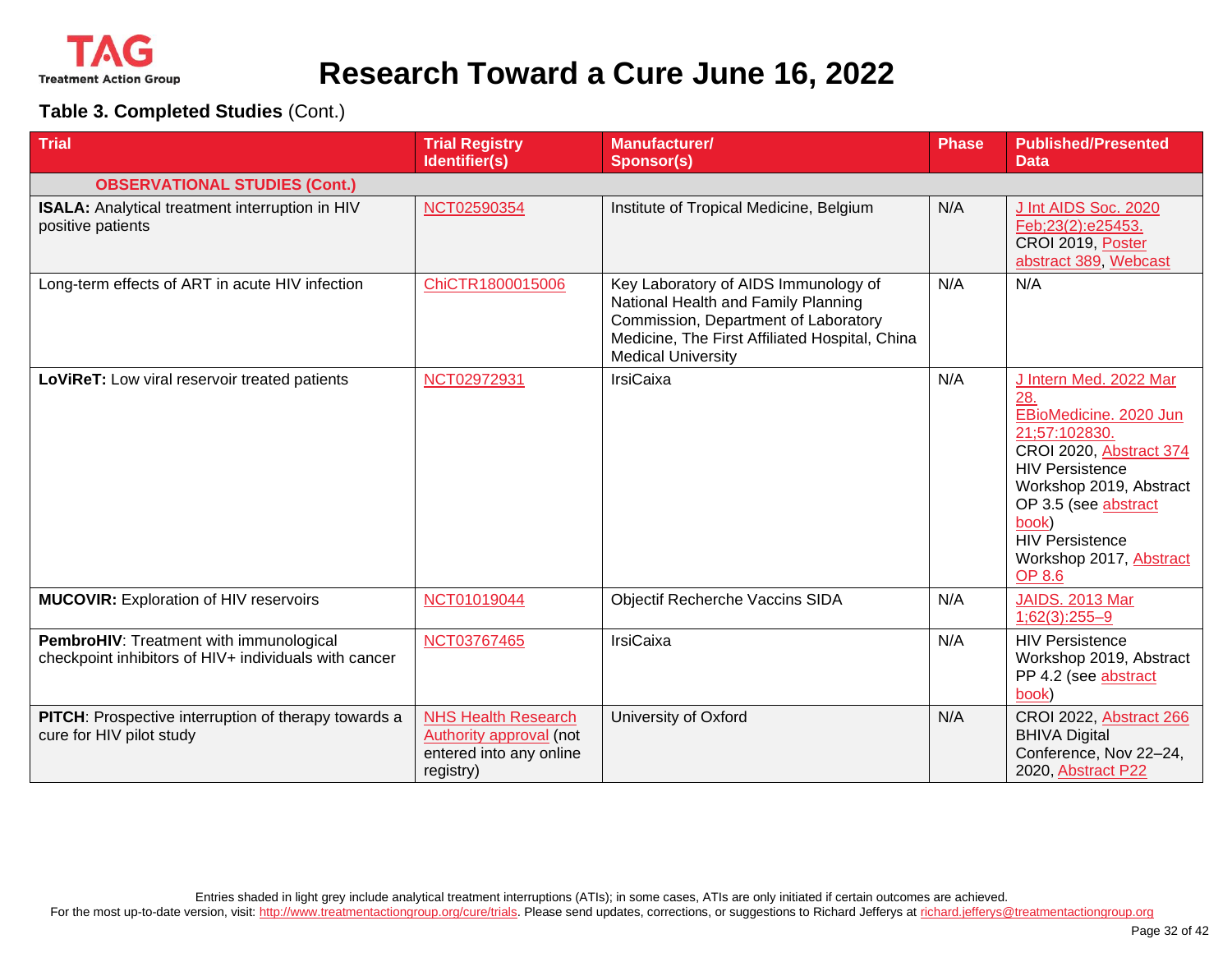

| <b>Trial</b>                                                                                                | <b>Trial Registry</b><br>Identifier(s) | <b>Manufacturer/</b><br><b>Sponsor(s)</b>                                                   | <b>Phase</b> | <b>Published/Presented</b><br><b>Data</b>                                                                                                                           |
|-------------------------------------------------------------------------------------------------------------|----------------------------------------|---------------------------------------------------------------------------------------------|--------------|---------------------------------------------------------------------------------------------------------------------------------------------------------------------|
| <b>OBSERVATIONAL STUDIES (Cont.)</b>                                                                        |                                        |                                                                                             |              |                                                                                                                                                                     |
| Quantitative measurement and correlates of the<br>latent HIV reservoir in virally suppressed Ugandans       | NCT02154035                            | <b>NIAID</b>                                                                                | N/A          | JCI Insight. 2020 Jun<br>16:139287.<br>CROI 2020, Abstract 385<br>Persistence Workshop<br>2019, Abstract OP 7.4<br>Clin Infect Dis. 2017 Oct<br>15;65(8):1308-1315. |
| Role of anti-Tat immunity on disease progression in<br>HIV+ asymptomatic adults                             | NCT01029548                            | National HIV/AIDS Research Center<br>(CNAIDS), Istituto Superiore di Sanità,<br>Rome, Italy | N/A          | Retrovirology. 2014 Jun<br>24;11:49.                                                                                                                                |
| Role of anti-Tat immunity on disease progression in<br>HIV+ cART-treated adults                             | NCT01024556                            | CNAIDS, Istituto Superiore di Sanità, Rome,<br>Italy                                        | N/A          | EBioMedicine 00 (2021)<br>103306                                                                                                                                    |
| Seroprevalence of anti-Tat antibodies in HIV+ South<br>African patients                                     | NCT01359800                            | CNAIDS, Istituto Superiore di Sanità, Rome,<br>Italy                                        | N/A          | N/A                                                                                                                                                                 |
| Size of the HIV-1 reservoir and ongoing replication in<br>defined cohorts                                   | <b>UK CPMS16004</b>                    | University College London/amfAR                                                             | N/A          | N/A                                                                                                                                                                 |
| Specimen repository for HIV immunopathogenesis                                                              | NCT03579381                            | <b>AIDS Healthcare Foundation</b>                                                           | N/A          | N/A                                                                                                                                                                 |
| Tissue drug levels of HIV medications                                                                       | NCT01490346                            | University of Minnesota - Clinical and<br><b>Translational Science Institute/NIAID</b>      | N/A          | Proc Natl Acad Sci USA.<br><b>2014 Feb</b><br>11;111(6):2307-12.                                                                                                    |
| <b>ULTRASTOP (Towards HIV Functional Cure)</b><br><b>ERAMUNE-03</b> (antiretroviral treatment interruption) | NCT01876862                            | Objectif Recherche VACcin Sida<br>(ORVACS)/Fondation Bettencourt Schueller                  | N/A          | AIDS, Published Ahead-<br>of-Print, January 4, 2016                                                                                                                 |
| VIRECT: Impact of pre-ART CD4 T cell level on the<br>rectal reservoir in long-term HIV-1 treated men        | NCT02526940                            | Centre Hospitalier Universitaire de Saint<br>Etienne                                        | N/A          | N/A                                                                                                                                                                 |
| <b>PROTEASOME INHIBITORS</b>                                                                                |                                        |                                                                                             |              |                                                                                                                                                                     |
| ixazomib                                                                                                    | NCT02946047<br>(closed to enrollment)  | Mayo Clinic                                                                                 | Phase I      | <b>EClinicalMedicine 2021</b><br>Nov 29;42:101225.                                                                                                                  |
| <b>STEM CELL TRANSPLANTATION</b>                                                                            |                                        |                                                                                             |              |                                                                                                                                                                     |
| HIVECT: HIV eradication through cord-blood<br>transplantation                                               | NCT02923076                            | Puerta de Hierro University Hospital                                                        | N/A          | N/A                                                                                                                                                                 |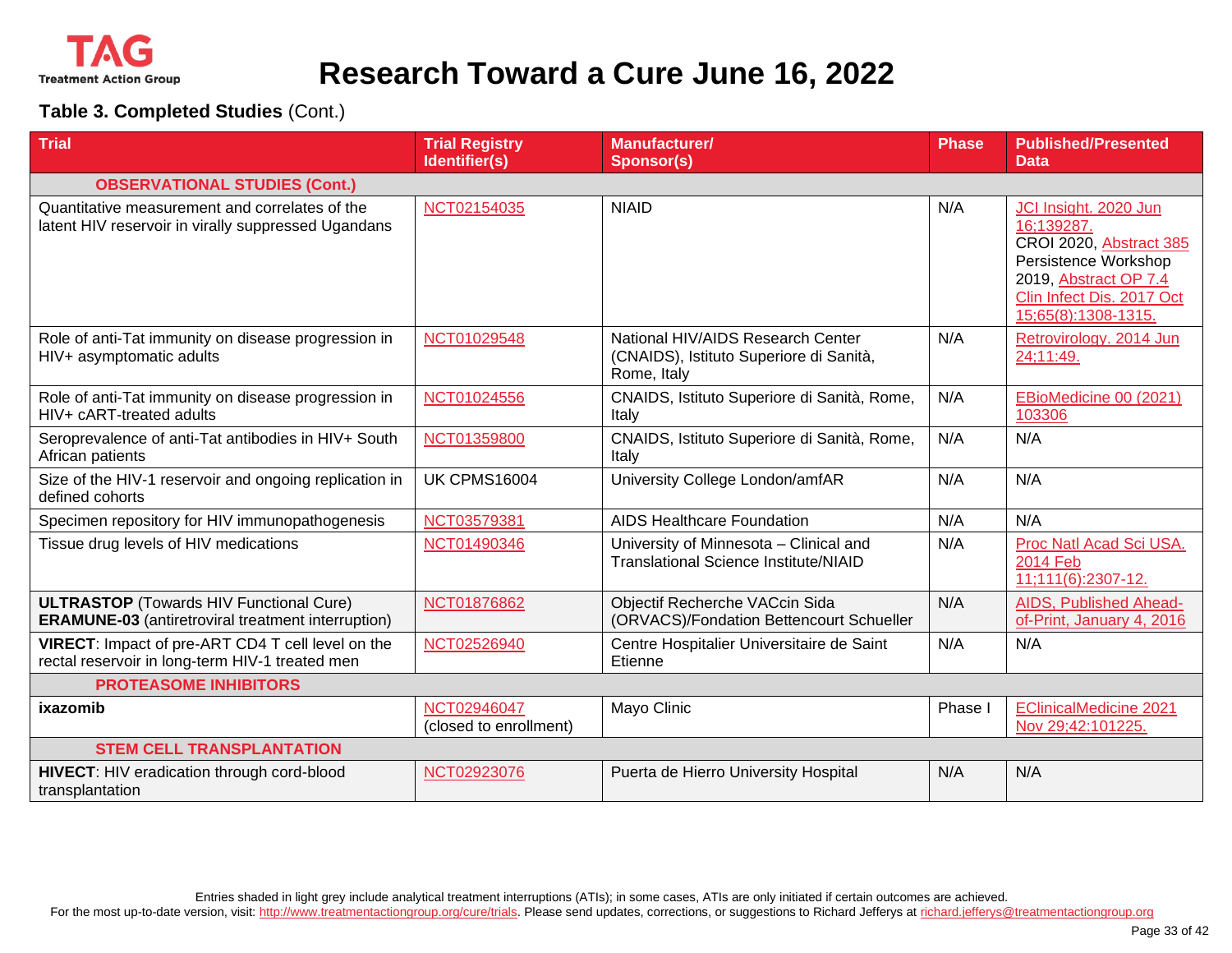

| <b>Trial</b>                                                                                                                                      | <b>Trial Registry</b><br>Identifier(s) | <b>Manufacturer/</b><br><b>Sponsor(s)</b>                                                                                 | <b>Phase</b>            | <b>Published/Presented</b><br><b>Data</b>                                                                                                                                                                     |
|---------------------------------------------------------------------------------------------------------------------------------------------------|----------------------------------------|---------------------------------------------------------------------------------------------------------------------------|-------------------------|---------------------------------------------------------------------------------------------------------------------------------------------------------------------------------------------------------------|
| <b>STEM CELL TRANSPLANTATION (Cont.)</b>                                                                                                          |                                        |                                                                                                                           |                         |                                                                                                                                                                                                               |
| <b>BMT CTN 0903: Allogeneic transplant in individuals</b><br>with chemotherapy-sensitive hematologic<br>malignancies and coincident HIV infection | NCT01410344                            | National Heart, Lung, & Blood<br>Institute/National Cancer Institute/Blood &<br>Marrow Transplant Clinical Trials Network | Phase II                | <b>Biol Blood Marrow</b><br>Transplant. 2019 Jul<br>4. pii: S1083-<br>8791(19)30417-3.<br>J Clin Oncol. 35, no.<br>15 suppl (May 2017)<br>7006-7006.                                                          |
| HLA-mismatched unrelated donor bone marrow<br>transplantation                                                                                     | NCT02793544                            | Center for International Blood and Marrow<br><b>Transplant Research</b>                                                   | Phase II                | <b>HRSA Advisory</b><br><b>Council on Blood</b><br><b>Stem Cell</b><br>Transplantation,<br>September 25, 2020                                                                                                 |
| Immune response after stem cell transplant in HIV-<br>positive patients with hematologic cancer                                                   | NCT00968630                            | Fred Hutchinson Cancer Research Center                                                                                    | Phase II                | N/A                                                                                                                                                                                                           |
| Optimized antiretroviral therapy during allogeneic<br>hematopoietic stem cell transplantation in HIV-1<br>individuals                             | NCT01836068                            | Sidney Kimmel Comprehensive Cancer<br>Center at Johns Hopkins                                                             | Phase I                 | <b>JAIDS 2021 Nov 8.</b><br><b>AIDS Res Hum</b><br>Retroviruses. 2021<br><b>Jun 9.</b><br>Lancet HIV. 2020 Jul<br>7: S2352-<br>3018(20)30073-4.                                                               |
| <b>THERAPEUTIC VACCINES</b>                                                                                                                       |                                        |                                                                                                                           |                         |                                                                                                                                                                                                               |
| AGS-004 (personalized therapeutic vaccine utilizing<br>patient-derived dendritic cells and HIV antigens)                                          | NCT00672191                            | <b>Argos Therapeutics</b>                                                                                                 | Phase<br><b>IIb</b>     | J Acquir Immune<br>Defic Syndr. 2016<br>May 1;72(1):31-8                                                                                                                                                      |
| <b>AGS-004</b>                                                                                                                                    | NCT01069809                            | <b>Argos Therapeutics</b>                                                                                                 | Phase<br>I <sub>1</sub> | <b>AIDS Res Hum</b><br>Retroviruses. 2018<br>Jan; 34(1): 111-122<br>IAS 2015 Towards an<br>HIV Cure Symposium,<br><b>Combination Therapy</b><br><b>Trials Roundtable</b><br>CROI 2014, Poster<br>abstract 344 |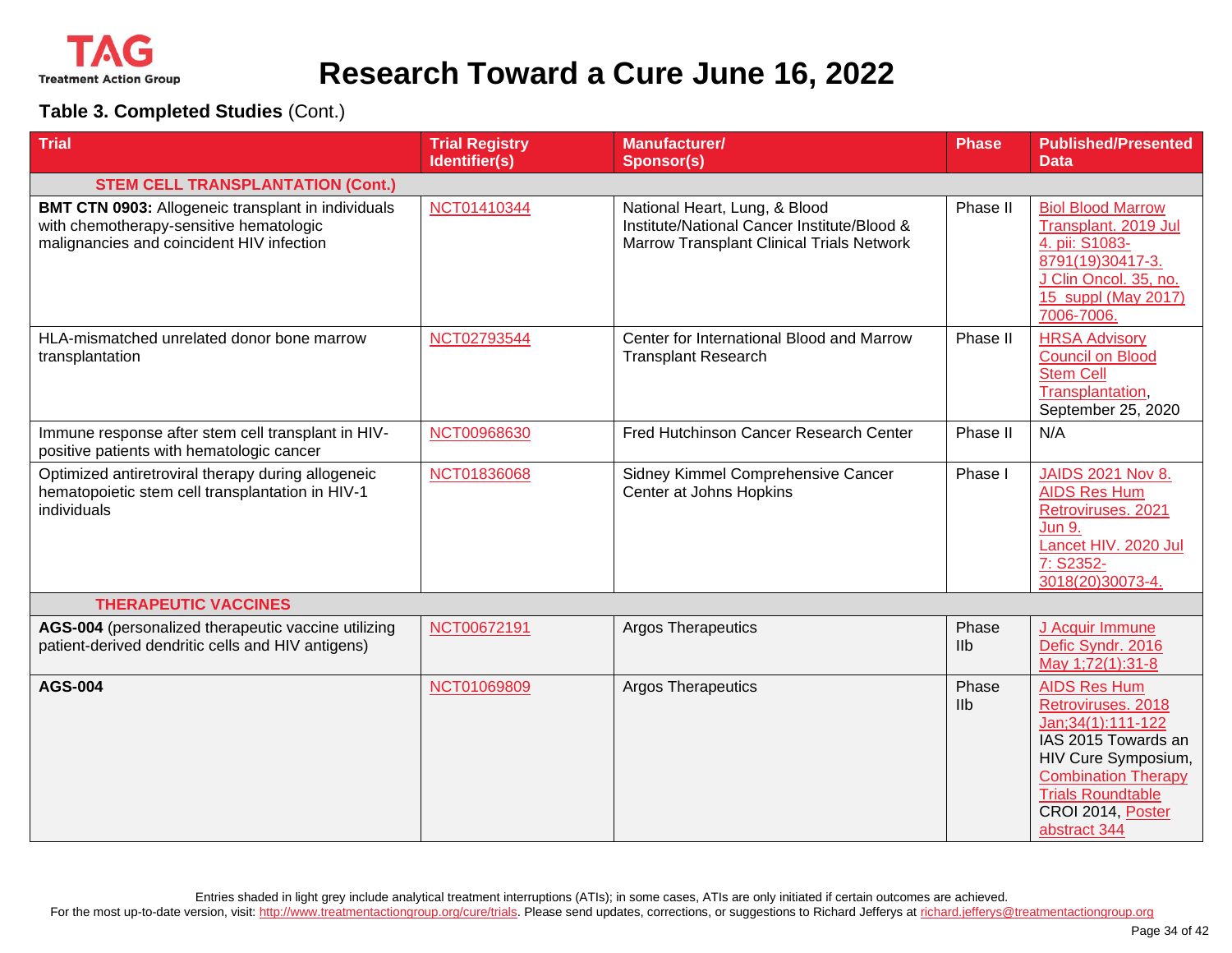

**Table 3. Completed Studies** (Cont.)

| <b>Trial</b>                                                                   | <b>Trial Registry</b><br>Identifier(s)                   | <b>Manufacturer/</b><br><b>Sponsor(s)</b>            | <b>Phase</b>        | <b>Published/Presented</b><br>Data                                                                                                              |
|--------------------------------------------------------------------------------|----------------------------------------------------------|------------------------------------------------------|---------------------|-------------------------------------------------------------------------------------------------------------------------------------------------|
| <b>THERAPEUTIC VACCINES (Cont.)</b>                                            |                                                          |                                                      |                     |                                                                                                                                                 |
| iHIVARNA-01 (TriMix & HIV antigen naked<br>messenger RNA)                      | NCT02888756                                              | Rob Gruters, Erasmus Medical Center                  | Phase<br><b>Ila</b> | Vaccines (Basel).<br>2019 Dec 6;7(4). pii:<br>E209.                                                                                             |
| DermaVir (topically applied DNA vaccine)                                       | NCT00711230                                              | <b>Genetic Immunity</b>                              | Phase II            | N/A                                                                                                                                             |
| <b>DermaVir</b>                                                                | NCT00918840                                              | Genetic Immunity                                     | Phase II            | N/A                                                                                                                                             |
| GSK Biologicals HIV Vaccine 732462 (p24-RT-Nef-<br>p17 fusion protein vaccine) | NCT01218113                                              | GlaxoSmithKline                                      | Phase II            | Medicine (Baltimore).<br>2016 Feb; 95(6): e2673                                                                                                 |
| GTU-multiHIV + LIPO-5 (DNA + lipopeptide<br>vaccines)                          | NCT01492985                                              | Inserm-ANRS                                          | Phase II            | J Virol. 2021 May;<br>95(9): e02165-20.<br>J Infect Dis. 2019 Jul<br>2;220:S5-S6<br>AIDS. 2018 Oct 15<br><b>HIVR4P 2016,</b><br>Abstract P27.09 |
| Tat protein vaccine                                                            | NCT01513135<br>NCT02712489 (extended<br>follow-up study) | CNAIDS, Istituto Superiore di Sanità, Rome,<br>Italy | Phase II            | Retrovirology. 2016<br>Jun 9;13(1):34                                                                                                           |
| Tat protein vaccine                                                            | NCT00751595<br>NCT02118168 (extended<br>follow-up study) | Barbara Ensoli, MD, Istituto Superiore di<br>Sanità  | Phase II            | Front. Immunol.<br>February 13, 2019<br>Retrovirology. 2015<br>Apr 29;12(1):33<br>PLoS One. 2010 Nov<br>11;5(11):e13540                         |
| Vacc-4x (peptide-based vaccine)                                                | NCT01712256                                              | Bionor Immuno AS                                     | Phase II            | PLoS One. 2019 Jan<br>30;14(1):e0210965.                                                                                                        |
| Vacc-4x                                                                        | NCT00659789                                              | Bionor Immuno AS                                     | Phase II            | Lancet Infect Dis.<br>2014 Apr; 14(4): 291-<br>300                                                                                              |
| VAC-3S (peptide-based vaccine)                                                 | NCT02041247                                              | <b>InnaVirVax</b>                                    | Phase II            | NPJ Vaccines (2019)<br>4:1<br>IAS 2017, Abstract<br>MOSY0404 (slides,<br>video)                                                                 |
| <b>VAC-3S</b>                                                                  | NCT02390466                                              | <b>InnaVirVax</b>                                    | Phase<br>I/lla      | N/A                                                                                                                                             |

Entries shaded in light grey include analytical treatment interruptions (ATIs); in some cases, ATIs are only initiated if certain outcomes are achieved.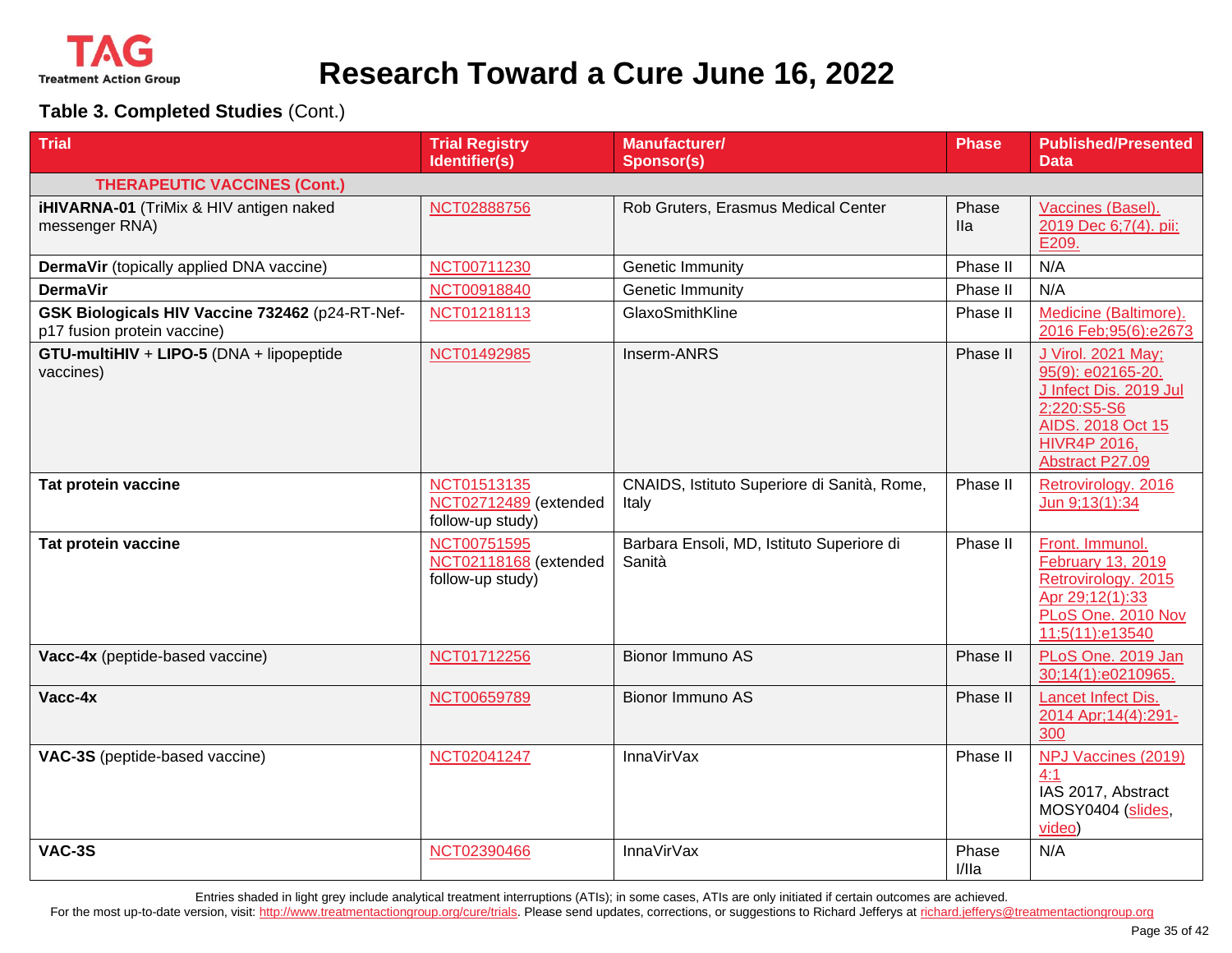

**Table 3. Completed Studies** (Cont.)

| <b>Trial</b>                                                             | <b>Trial Registry</b><br>Identifier(s) | <b>Manufacturer/</b><br><b>Sponsor(s)</b>                                                                     | <b>Phase</b>   | <b>Published/Presented</b><br>Data                                                                                                   |
|--------------------------------------------------------------------------|----------------------------------------|---------------------------------------------------------------------------------------------------------------|----------------|--------------------------------------------------------------------------------------------------------------------------------------|
| <b>THERAPEUTIC VACCINES (Cont.)</b>                                      |                                        |                                                                                                               |                |                                                                                                                                      |
| VAC-3S (peptide-based vaccine)                                           | NCT01549119                            | <b>InnaVirVax</b>                                                                                             | Phase<br>I/IIa | IAS 2015 Towards an<br>HIV Cure Symposium,<br>Poster abstract PE67<br>LB<br>30 Years of HIV<br>Science, 2013, Poster<br>abstract 145 |
| <b>AGS-004</b>                                                           | NCT02042248                            | University of North Carolina at Chapel<br>Hill/Argos Therapeutics/U.S. National<br>Institutes of Health (NIH) | Phase<br>1/11  | N/A                                                                                                                                  |
| <b>Autologous HIV-1 ApB DC Vaccine</b>                                   | NCT00510497                            | Sharon Riddler, University of<br>Pittsburgh/NIAID                                                             | Phase<br>1/11  | J Infect Dis. 2016 May<br>1;213(9):1400-9                                                                                            |
| Dendritic cells pulsed with chemically inactivated<br><b>HIV</b>         | NCT02766049                            | University of Sao Paulo General Hospital                                                                      | Phase<br>1/11  | J. Cellular<br>Immunotherapy xx<br>$(2016)$ 1-10<br>J Int AIDS Soc. 2014<br>Jan 10;17:18938                                          |
| <b>Dendritic cell vaccine</b>                                            | NCT00833781                            | Massachusetts General Hospital                                                                                | Phase<br>1/11  | N/A                                                                                                                                  |
| Dendritic cell vaccine (DCV-2)                                           | NCT00402142                            | <b>Hospital Clinic of Barcelona</b>                                                                           | Phase<br>1/11  | Sci Transl Med. 2013<br>Jan 2;5(166):166ra2                                                                                          |
| <b>DermaVir</b>                                                          | NCT00270205                            | <b>AIDS Clinical Trials Group</b>                                                                             | Phase<br>1/11  | <b>JAIDS. 2013 Dec</b><br>$1;64(4):351-9$                                                                                            |
| <b>GTU®-MultiHIV B clade vaccine</b>                                     | NCT02457689                            | Imperial College London                                                                                       | Phase<br>1/11  | Front Immunol. 2019<br>Dec 13;10:2911.                                                                                               |
| p24CE1/2 + p55^gag conserved-element DNA<br>vaccines                     | NCT03560258                            | <b>NIAID</b>                                                                                                  | Phase<br>1/11  | N/A                                                                                                                                  |
| PENNVAX-GP or INO-6145 + IL-12 DNA adjuvant<br>(INO-9012) (DNA vaccines) | NCT03606213                            | Steven Deeks, UCSF                                                                                            | Phase<br>1/11  | CROI 2022, Abstract<br>284                                                                                                           |
| Tat Oyi (protein-based vaccine)                                          | NCT01793818                            | <b>Biosantech</b>                                                                                             | Phase<br>1/11  | Retrovirology. 2016<br>Apr 1;13:21                                                                                                   |
| <b>THV01</b> (lentiviral vector-based therapeutic vaccine)               | NCT02054286                            | Theravectys S.A.                                                                                              | Phase<br>1/11  | N/A                                                                                                                                  |

Entries shaded in light grey include analytical treatment interruptions (ATIs); in some cases, ATIs are only initiated if certain outcomes are achieved.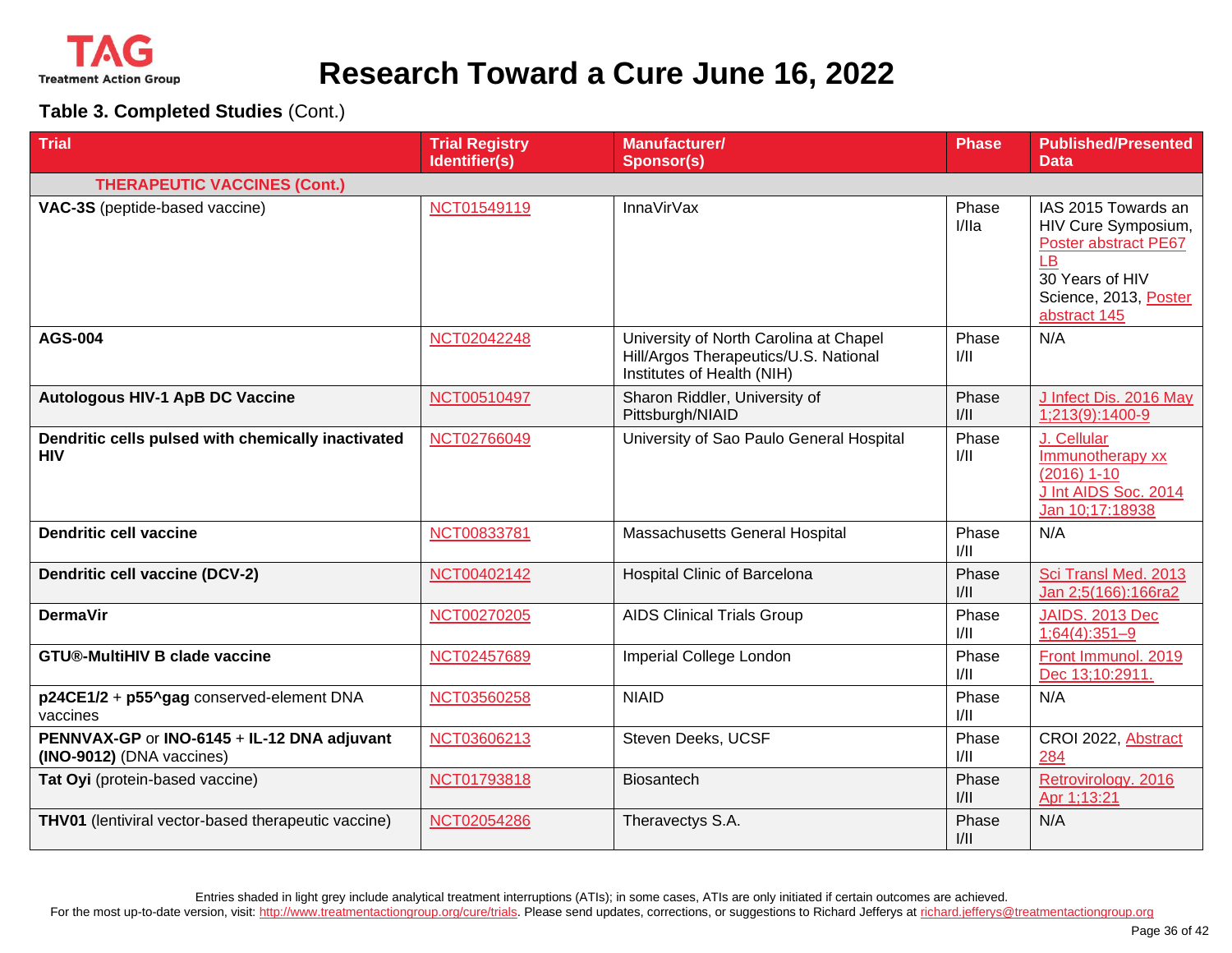

**Table 3. Completed Studies** (Cont.)

| <b>Trial</b>                                                                                     | <b>Trial Registry</b><br>Identifier(s) | <b>Manufacturer/</b><br><b>Sponsor(s)</b>                                                                                                                       | <b>Phase</b>  | <b>Published/Presented</b><br><b>Data</b>                                                                                   |
|--------------------------------------------------------------------------------------------------|----------------------------------------|-----------------------------------------------------------------------------------------------------------------------------------------------------------------|---------------|-----------------------------------------------------------------------------------------------------------------------------|
| <b>THERAPEUTIC VACCINES (Cont.)</b>                                                              |                                        |                                                                                                                                                                 |               |                                                                                                                             |
| <b>TUTI-16</b> (synthetic HIV-1 Tat epitope vaccine)                                             | NCT01335191                            | Thymon, LLC                                                                                                                                                     | Phase<br>1/11 | <b>Hum Vaccin</b><br>Immunother. 2012<br>Oct;8(10):1425-30                                                                  |
| Vacc-C5 (peptide-based vaccine)                                                                  | NCT01627678                            | Bionor Immuno AS                                                                                                                                                | Phase<br>1/11 | <b>JAIDS April</b><br>2018;77:57<br><b>BMC Infect Dis. 2017</b><br>Mar 24;17(1):228                                         |
| Ad26.Mos4.HIV + MVA-Mosaic or clade C gp140 +<br>mosaic gp140 (viral vector vaccines + proteins) | NCT03307915                            | Janssen Vaccines & Prevention B.V.                                                                                                                              | Phase I       | N/A                                                                                                                         |
| Ad26.Mos.HIV + MVA-Mosaic                                                                        | NCT02919306                            | Janssen Vaccines & Prevention B.V.                                                                                                                              | Phase I       | Nat Med March 23,<br>2020.<br><b>IAS 2019 HIV &amp; HBV</b><br>Cure Forum, FT5-1<br><b>Flash Talk</b>                       |
| AFO-18 (peptide-based vaccine)                                                                   | NCT01141205                            | Statens Serum Institut (SSI)/Ministry of the<br>Interior and Health, Denmark/European and<br><b>Developing Countries Clinical Trials</b><br>Partnership (EDCTP) | Phase I       | <b>AIDS Res Hum</b><br>Retroviruses. 2013<br>Nov;29(11):1504-12                                                             |
| AFO-18 (peptide-based vaccine)                                                                   | NCT01009762                            | SSI/Rigshospitalet/Hvidovre University<br>Hosp./Ministry of Interior & Health, Denmark                                                                          | Phase I       | Clin Immunol. 2013<br>Feb;146(2):120-30                                                                                     |
| AT20-KLH                                                                                         | MED-AT20-001                           | Medestea Research & Production SpA, Turin                                                                                                                       | Phase I       | Vaccine. 2014 Feb<br>19;32(9):1072-8                                                                                        |
| ChAdV63.HIVcons + MVA.HIVconsv (viral vector<br>vaccines)                                        | NCT01712425                            | IrsiCaixa/Fundació Lluita contra la<br>SIDA/Hospital Clinic of Barcelona/<br>HIVACAT/University of Oxford                                                       | Phase I       | EClinicalMedicine.<br>2019 Jun 5;11:65-80.<br>IAS 2015, Poster<br>abstract MOPEA036                                         |
| Dendritic cells loaded with HIV-1 lipopeptides                                                   | NCT00796770                            | <b>Baylor Research Institute/ANRS</b>                                                                                                                           | Phase I       | PLoS Pathog. 2019<br>15(9):e1008011.<br>Eur J Immunol. 2014<br>Sep;44(9):2802-10.<br>Retrovirology 2012,<br>9(Suppl 2):P328 |
| <b>DermaVir</b>                                                                                  | NCT00712530                            | Genetic Immunity                                                                                                                                                | Phase I       | PLoS One. 2012 7(5):<br>e35416                                                                                              |

Entries shaded in light grey include analytical treatment interruptions (ATIs); in some cases, ATIs are only initiated if certain outcomes are achieved.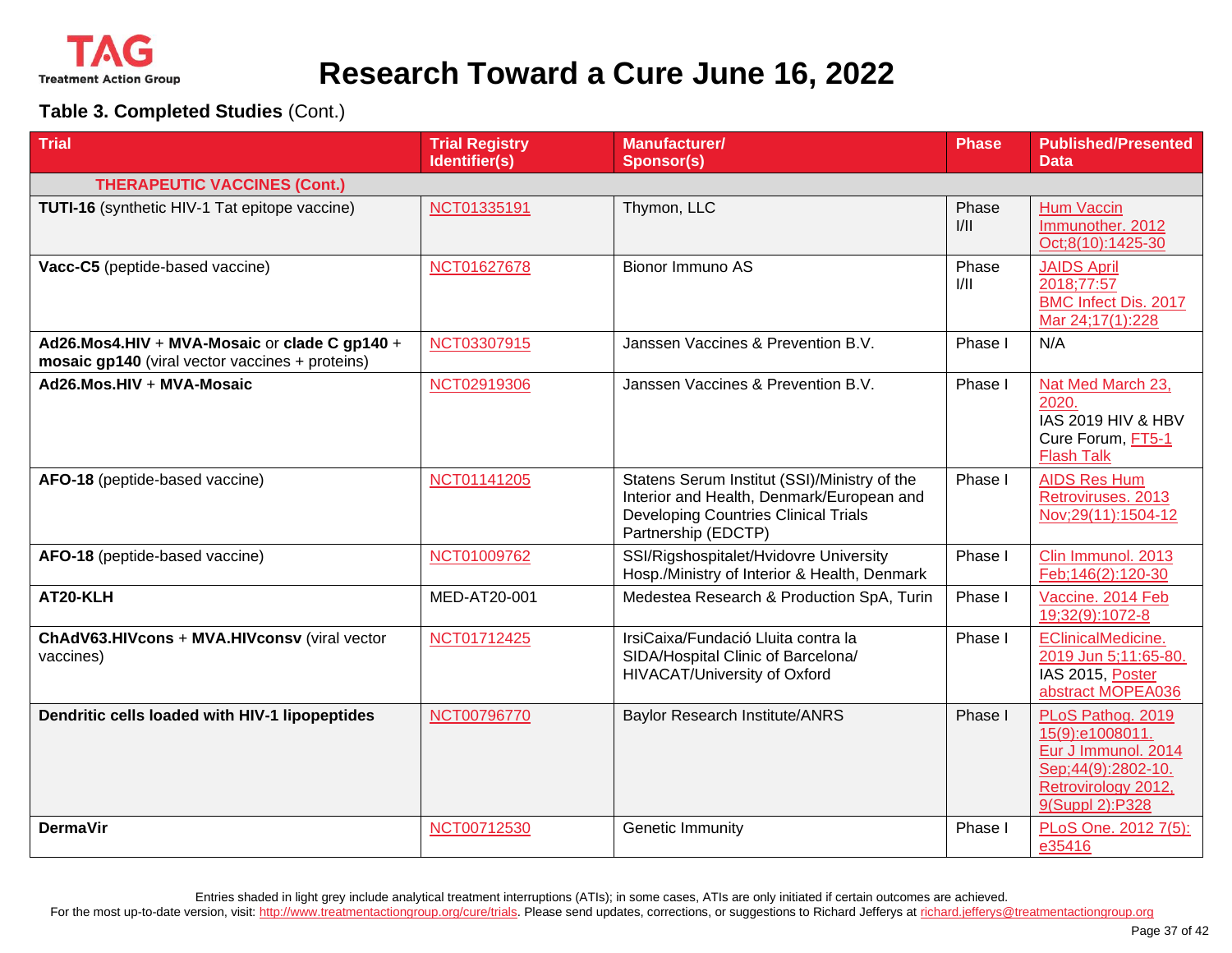

**Table 3. Completed Studies** (Cont.)

| <b>Trial</b>                                                                     | <b>Trial Registry</b><br>Identifier(s) | <b>Manufacturer/</b><br><b>Sponsor(s)</b>                     | <b>Phase</b> | <b>Published/Presented</b><br><b>Data</b>                                                                                              |
|----------------------------------------------------------------------------------|----------------------------------------|---------------------------------------------------------------|--------------|----------------------------------------------------------------------------------------------------------------------------------------|
| <b>THERAPEUTIC VACCINES (Cont.)</b>                                              |                                        |                                                               |              |                                                                                                                                        |
| D-GPE DNA + M-GPE MVA (DNA + viral vector<br>vaccines)                           | NCT01881581                            | Centers for Disease Control and Prevention,<br>China          | Phase I      | N/A                                                                                                                                    |
| DNA.HTI + MVA.HTI + ChAdOx1.HTI (DNA + viral<br>vector vaccines) (ATI extension) | NCT04385875                            | Fundacio Lluita Contra la SIDA                                | Phase I      | N/A                                                                                                                                    |
| DNA.HTI + MVA.HTI + ChAdOx1.HTI (DNA + viral<br>vector vaccines)                 | NCT03204617                            | <b>Aelix Therapeutics</b>                                     | Phase I      | CROI 2021, Abstract<br>161, Webcast                                                                                                    |
| HIVAX (lentiviral vector-based therapeutic vaccine)                              | NCT01428596                            | GeneCure Biotechnologies                                      | Phase I      | Vaccine. 2020; S0264-<br>410X(20)30485-0<br>Vaccine.<br>2016;34(19):2225-32                                                            |
| HIV-v (peptide-based vaccine)                                                    | NCT01071031                            | PepTcell Limited                                              | Phase I      | Vaccine. 2013 Nov<br>19;31(48):5680-6                                                                                                  |
| iHIVARNA-01 (TriMix & HIV antigen naked<br>messenger RNA)                        | NCT02413645                            | Biomedical Research Institute August Pi i<br>Sunyer (IDIBAPS) | Phase I      | <b>AIDS. 2018 Nov</b><br>13;32(17):2533-2545.                                                                                          |
| JS7 DNA + MVA62B (DNA + viral vector vaccines)                                   | NCT01378156                            | GeoVax, Inc.                                                  | Phase I      | PLoS One. 2016 Oct<br>6;11(10):e0163164                                                                                                |
| MAG pDNA vaccine +/- IL-12                                                       | NCT01266616                            | <b>NIAID</b>                                                  | Phase I      | J Acquir Immune<br>Defic Syndr. 2016<br>Feb 1;71(2):163-71.                                                                            |
| $MAG-pDNA + rVSVIN HIV-1 Gag (DNA + viral vector)$<br>vaccines)                  | NCT01859325                            | NIAID/Profectus Biosciences, Inc.                             | Phase I      | J. Virology May 20,<br>2020<br>CROI 2019, Poster<br>abstract 392,<br>Webcast<br>Sci Transl Med. 2017<br>Dec 6;9(419). pii:<br>eaan8848 |
| <b>MVA.HIVconsv</b>                                                              | NCT01024842                            | University of Oxford/Medical Research<br>Council              | Phase I      | J Int AIDS Soc. 2017<br>May 19;20(1):21171.                                                                                            |
| PENNVAX-B (Gag, Pol, Env) + electroporation                                      | NCT01082692                            | Inovio Pharmaceuticals                                        | Phase I      | Retrovirology 2012,<br>9(Suppl 2):P276                                                                                                 |
| <b>PENNVAX-B +/- IL-12 or IL-15</b>                                              | NCT00775424                            | University of Pennsylvania                                    | Phase I      | N/A                                                                                                                                    |
| Recombinant adenovirus type 5 vaccine                                            | NCT02762045                            | China CDC                                                     | Phase I      | N/A                                                                                                                                    |

Entries shaded in light grey include analytical treatment interruptions (ATIs); in some cases, ATIs are only initiated if certain outcomes are achieved.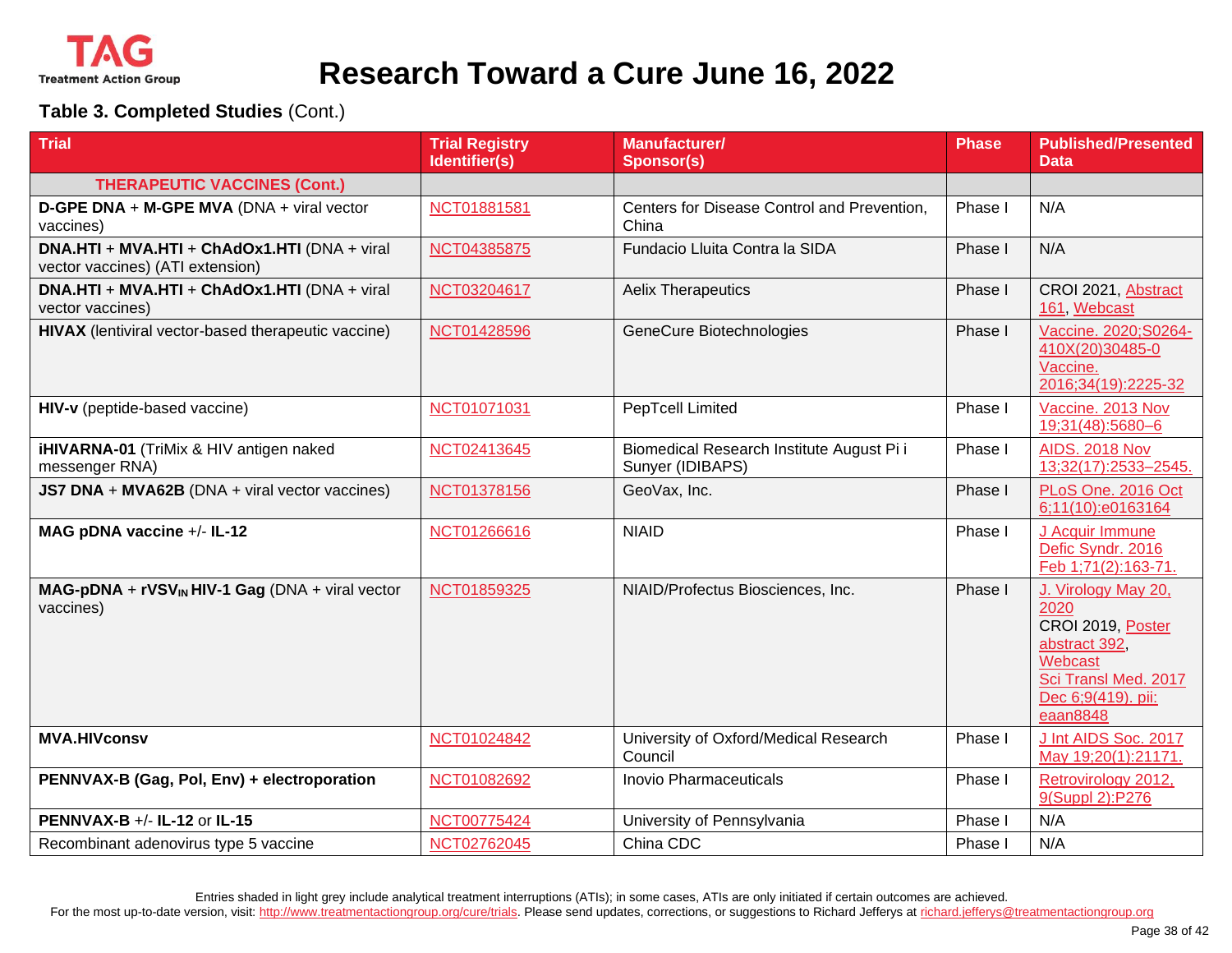

**Table 3. Completed Studies** (Cont.)

| <b>Trial</b>                                                   | <b>Trial Registry</b><br>Identifier(s)                   | <b>Manufacturer/</b><br><b>Sponsor(s)</b>              | <b>Phase</b>    | <b>Published/Presented</b><br><b>Data</b>                                                                                                                                  |  |  |
|----------------------------------------------------------------|----------------------------------------------------------|--------------------------------------------------------|-----------------|----------------------------------------------------------------------------------------------------------------------------------------------------------------------------|--|--|
| <b>THERAPEUTIC VACCINES (Cont.)</b>                            |                                                          |                                                        |                 |                                                                                                                                                                            |  |  |
| rMVA-HIV + rFPV-HIV (viral vector vaccines) in<br>young adults | NCT00107549                                              | <b>NIAID</b>                                           | Phase I         | AIDS. 2011 Nov 28;<br>25(18): 2227-2234                                                                                                                                    |  |  |
| Tat protein vaccine                                            | NCT00505401<br>NCT01024595 (extended<br>follow-up study) | CNAIDS, Istituto Superiore di Sanità, Rome,<br>Italy   | Phase I         | <b>Rev Recent Clin</b><br><b>Trials. 2009</b><br>Sep; 4(3): 195-204<br>Vaccine. 2009 May<br>26;27(25-26):3306-12<br><b>AIDS. 2008 Oct</b><br>18;22(16):2207-9              |  |  |
| <b>TOLL-LIKE RECEPTOR AGONISTS</b>                             |                                                          |                                                        |                 |                                                                                                                                                                            |  |  |
| MGN1703 toll-like receptor 9 (TLR-9) agonist                   | NCT02443935                                              | University of Aarhus                                   | Phase<br>lb/lla | EBioMedicine. 2019<br>Jul 9. pii: S2352-<br>3964(19)30440-2.<br>AIDS. 2019 Mar 29<br>Clin Infect Dis. 2017<br>Mar 9                                                        |  |  |
| Poly-ICLC (TLR-3 agonist)                                      | NCT02071095                                              | Nina Bhardwaj, MD/Campbell<br>Foundation/Oncovir, Inc. | Phase<br>1/11   | Front Immunol. 2019<br>Apr 9;10:725.                                                                                                                                       |  |  |
| vesatolimod (TLR-7 agonist) in ART-treated HIV<br>controllers  | NCT03060447                                              | <b>Gilead Sciences</b>                                 | Phase Ib        | EACS 2021, Abstract<br><b>PE2/1</b><br>IAS 2021, Abstract<br>OAA0304 (video)<br>Sci Transl Med. 2021<br>Jun 23;13(599):<br>eabg3071.<br>CROI 2020, Abstract<br>40, Webcast |  |  |
| vesatolimod (formerly GS-9620) (TLR-7 agonist)                 | NCT02858401                                              | <b>Gilead Sciences</b>                                 | Phase Ib        | <b>Clinical Infectious</b><br>Diseases, ciaa1534<br>IAS 2019, Abstract<br>WEAA0304 (slides)                                                                                |  |  |
| <b>TRADITIONAL CHINESE MEDICINE</b>                            |                                                          |                                                        |                 |                                                                                                                                                                            |  |  |
| <b>Triptolide wilfordii</b>                                    | NCT02219672                                              | <b>Peking Union Medical College</b>                    | Phase III       | N/A                                                                                                                                                                        |  |  |

Entries shaded in light grey include analytical treatment interruptions (ATIs); in some cases, ATIs are only initiated if certain outcomes are achieved.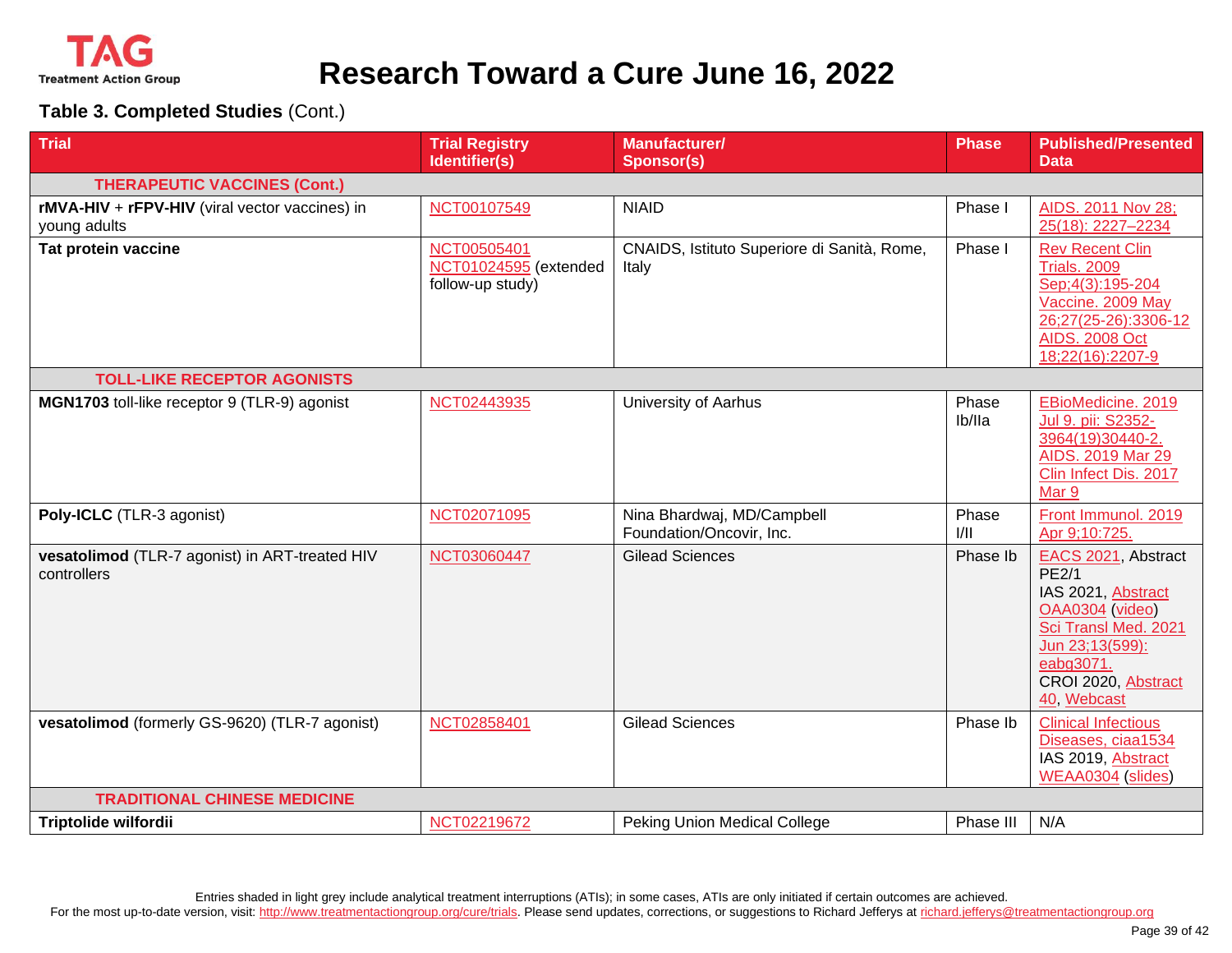

| <b>Trial</b>                                                                                                                                    | <b>Trial Registry</b><br>Identifier(s) | <b>Manufacturer/</b><br><b>Sponsor(s)</b>           | <b>Phase</b> | <b>Published/Presented</b><br><b>Data</b>                                                                                           |
|-------------------------------------------------------------------------------------------------------------------------------------------------|----------------------------------------|-----------------------------------------------------|--------------|-------------------------------------------------------------------------------------------------------------------------------------|
| <b>TREATMENT INTENSIFICATION/EARLY TREATMENT</b>                                                                                                |                                        |                                                     |              |                                                                                                                                     |
| enfuvirtide                                                                                                                                     | NCT00051831                            | <b>NIAID</b>                                        | Not listed   | J Infect Dis. 2010 Jan<br>15;201(2):293-6                                                                                           |
| enfuvirtide                                                                                                                                     | NCT00334022                            | Canadian Immunodeficiency Research<br>Collaborative | Not listed   | N/A                                                                                                                                 |
| New Era Study: Treatment with multi-drug class<br>(MDC) HAART                                                                                   | NCT00908544                            | <b>MUC Research GmbH</b>                            | Not listed   | Front Immunol. 2018<br>Apr 30;9:811                                                                                                 |
| PLUS: Pilot study on the effect of adding raltegravir<br>+/- a second drug on HIV levels in the gut                                             | NCT00884793                            | University of California, San Francisco             | Not listed   | J Infect Dis. 2010 Nov<br>15;202(10):1553-61<br><b>AIDS. 2010 Oct</b><br>23;24(16):2451-60                                          |
| Anti-HIV medications for people recently infected with<br><b>HIV</b>                                                                            | NCT00106171                            | <b>NIAID</b>                                        | Phase IV     | <b>PLoS One. 2015</b><br>10(11):e0143259                                                                                            |
| <b>DIORR:</b> Dolutegravir impact on residual replication                                                                                       | NCT02500446                            | University of Melbourne                             | Phase IV     | The Lancet HIV,<br>Online First, April 8,<br>2018<br>CROI 2018, Abstract<br>71, Webcast                                             |
| <b>DRONE:</b> Impact of starting a dolutegravir-based<br>regimen on HIV-1 proviral DNA reservoir of treatment<br>naïve and experienced patients | NCT02370979                            | University Hospital, Strasbourg, France             | Phase IV     | N/A                                                                                                                                 |
| LEOPARD: Latency and early neonatal provision of<br>antiretroviral drugs clinical trial                                                         | NCT02431975                            | <b>Columbia University</b>                          | Phase IV     | <b>Clinical Infectious</b><br>Diseases, ciab586<br>J Clin Med. 2021 May<br>12;10(10):2074.<br>EClinicalMedicine 18<br>(2020) 100241 |
| P25-INACTION: Implication for strategies of long term<br>control of viral replication in patients with primary HIV<br>infection                 | NCT04225325                            | Adriano Lazzarin, MD                                | Phase IV     | EACS 2021, Abstract<br>BPD4/3                                                                                                       |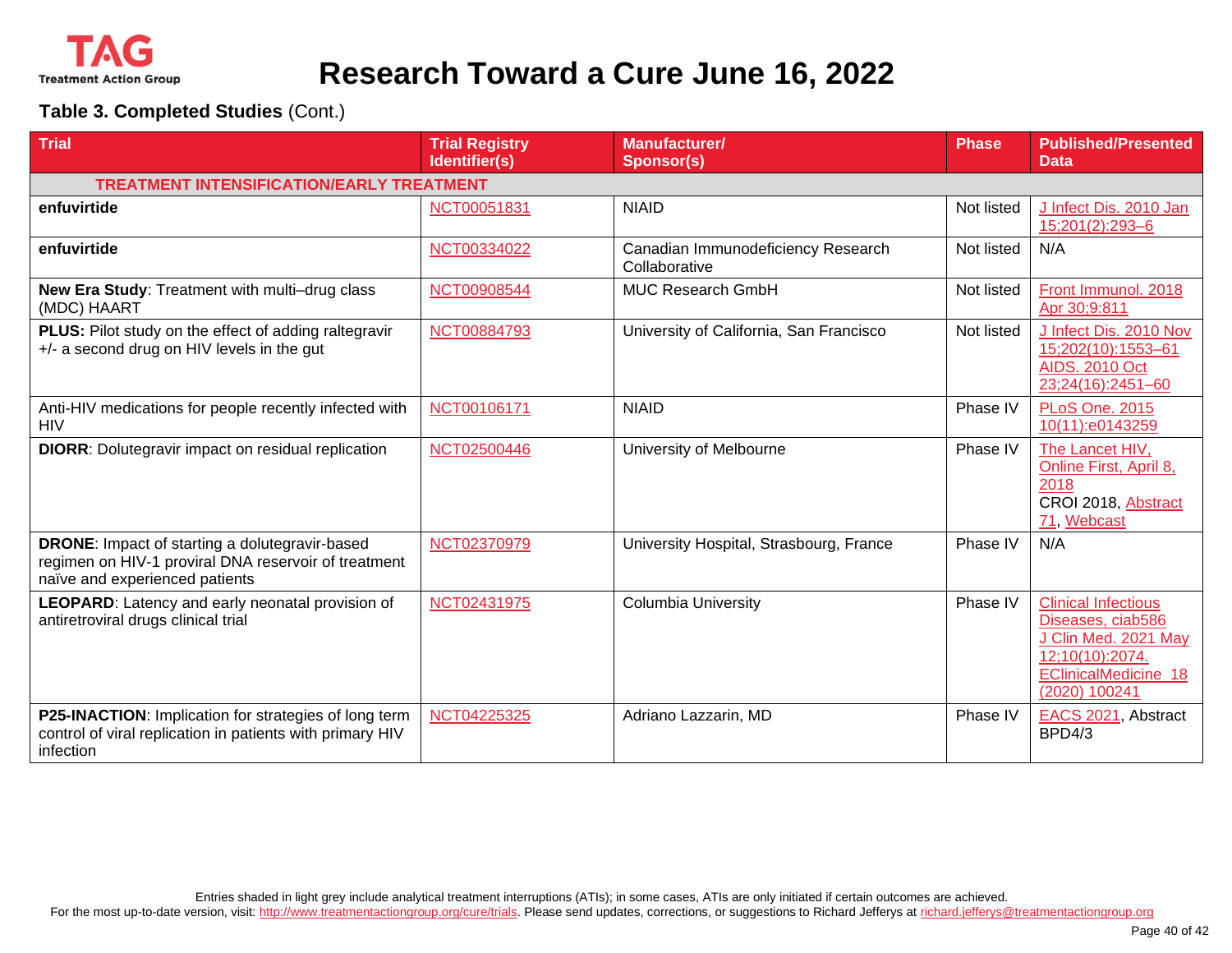

**Table 3. Completed Studies** (Cont.)

| <b>Trial</b>                                                                                                      | <b>Trial Registry</b><br>Identifier(s) | <b>Manufacturer/</b><br><b>Sponsor(s)</b>                                                       | <b>Phase</b>    | <b>Published/Presented</b><br><b>Data</b>                                                                                                                |
|-------------------------------------------------------------------------------------------------------------------|----------------------------------------|-------------------------------------------------------------------------------------------------|-----------------|----------------------------------------------------------------------------------------------------------------------------------------------------------|
| <b>TREATMENT INTENSIFICATION/EARLY TREATMENT (Cont.)</b>                                                          |                                        |                                                                                                 |                 |                                                                                                                                                          |
|                                                                                                                   |                                        |                                                                                                 |                 |                                                                                                                                                          |
| ANRS 147 OPTIPRIM: Optimization of primary HIV-1<br>infection treatment                                           | NCT01033760                            | Inserm-ANRS                                                                                     | Phase III       | PLoS One. 2013;<br>8(5): e64219.<br>PLoS One. 2013;<br>8(3): e59767<br>IAS 2013, Abstract<br><b>WEAB0101</b><br>IAS Cure Symposium<br>2013, Presentation |
| maraviroc                                                                                                         | NCT00808002                            | Germans Trias i Pujol Hospital                                                                  | Phase III       | <b>AIDS. 2014 Jan</b><br>28;28(3):325-34                                                                                                                 |
| raltegravir + maraviroc                                                                                           | NCT00935480                            | Centre Hospitalier Intercommunal de Toulon<br>La Seyne sur Mer                                  | Phase III       | N/A                                                                                                                                                      |
| raltegravir                                                                                                       | NCT00554398                            | Germans Trias i Pujol Hospital                                                                  | Phase III       | Antivir Ther.<br>2012;17(2):355-64                                                                                                                       |
| tenofovir/emtricitabine + dolutegravir or<br>tenofovir/emtricitabine + darunavir/cobicistat                       | NCT02987530                            | Inserm/ANRS                                                                                     | Phase III       | N/A                                                                                                                                                      |
| VIRECURE: Impact of extremely early ART to reduce<br>viral reservoir & induce functional cure of HIV<br>infection | NCT02588820                            | David Garcia Cinca, Hospital Clinic of<br>Barcelona                                             | Phase III       | N/A                                                                                                                                                      |
| Intense acute infection study                                                                                     | NCT01154673                            | University of Toronto                                                                           | Phase<br>II/III | N/A                                                                                                                                                      |
| maraviroc                                                                                                         | NCT00795444                            | Fundación para la Investigación Biomédica<br>del Hospital Universitario Ramón y<br>Cajal/Pfizer | Phase II        | AIDS. 2013 Aug 24;<br>27(13):2081-8.<br>PLoS One. 2011;<br>6(12):e27864                                                                                  |
| peginterferon alfa-2a (Pegasys)                                                                                   | NCT00594880                            | Wistar Institute                                                                                | Phase II        | EBioMedicine. 2020<br>Aug 19;59:102945.<br>J Infect Dis. 2013 Jan<br>15; 207(2): 213-222                                                                 |
| peginterferon alfa-2b                                                                                             | NCT01935089                            | University of Pennsylvania/Wistar Institute                                                     | Phase II        | <b>AIDS Res Hum</b><br>Retroviruses. 2020<br>Dec 15.<br>CROI 2017, Poster<br>abstract 326                                                                |

Entries shaded in light grey include analytical treatment interruptions (ATIs); in some cases, ATIs are only initiated if certain outcomes are achieved.